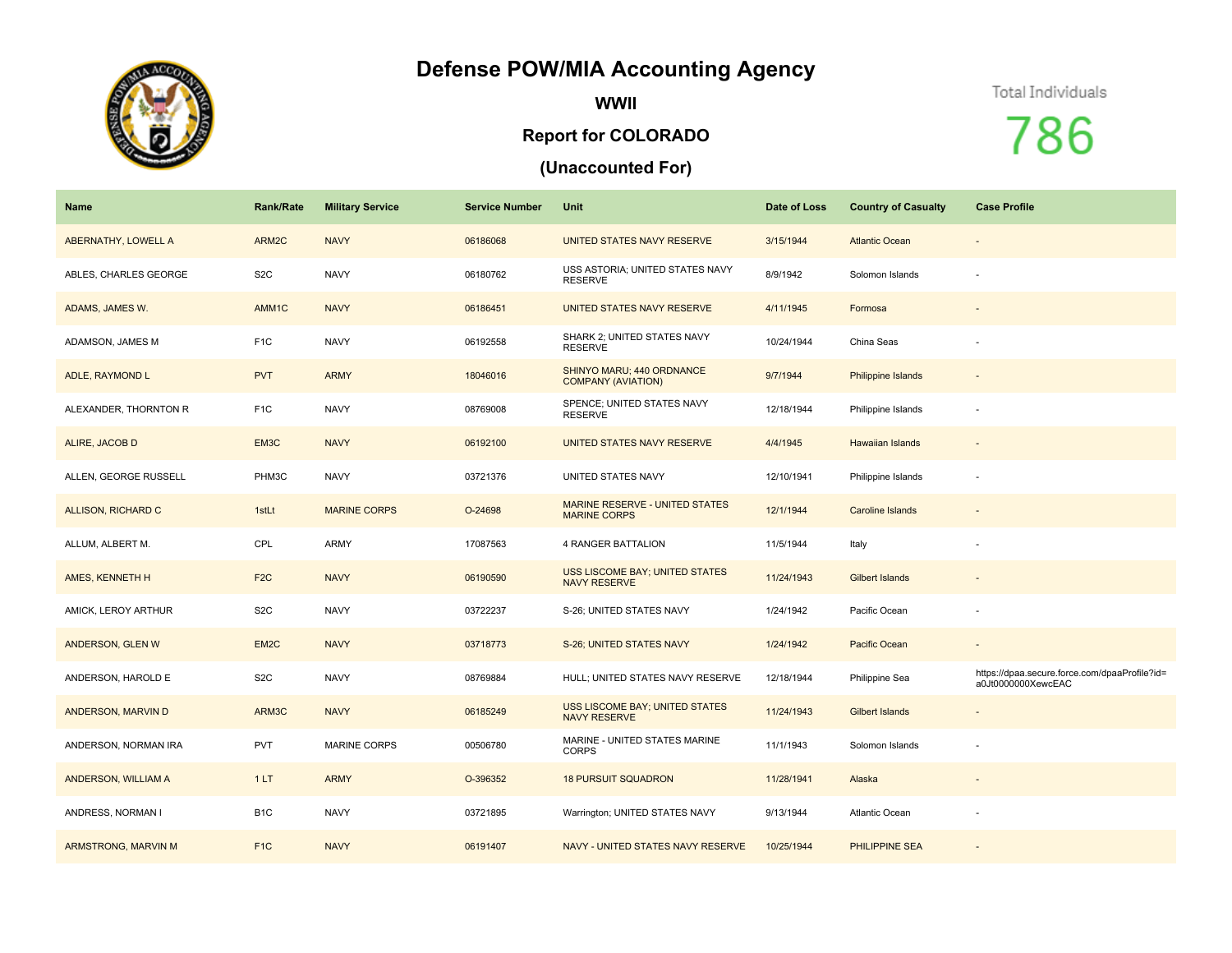| <b>Name</b>                      | Rank/Rate         | <b>Military Service</b> | <b>Service Number</b> | Unit                                                               | Date of Loss | <b>Country of Casualty</b> | <b>Case Profile</b>                                                 |
|----------------------------------|-------------------|-------------------------|-----------------------|--------------------------------------------------------------------|--------------|----------------------------|---------------------------------------------------------------------|
| ARNOLD, DON T                    | QM1C              | <b>NAVY</b>             | 03720150              | TULLIBEE; UNITED STATES NAVY                                       | 3/26/1944    | Caroline Islands           |                                                                     |
| ARNOLD, ROBERT J                 | <b>CPL</b>        | <b>ARMY</b>             | 37345966              | LST-749; 240 ENGINEERS<br><b>CONSTRUCTION BATTALION</b>            | 12/21/1944   | <b>Philippine Islands</b>  |                                                                     |
| ARY, CLARENCE KENNETH            | PFC               | MARINE CORPS            | 00337806              | MARINE - UNITED STATES MARINE<br><b>CORPS</b>                      | 11/23/1943   | <b>GILBERT ISLANDS</b>     | https://dpaa.secure.force.com/dpaaProfile?id=<br>a0Jt0000000XfEuEAK |
| ASHING, EARL W.                  | <b>T SGT</b>      | <b>ARMY AIR FORCES</b>  | 18046608              | 444 BOMBARDMENT SQUADRON 320<br><b>BOMBARDMENT GROUP (MEDIUM)</b>  | 8/4/1943     | Tunisia                    |                                                                     |
| <b>BACON, CHARLES E</b>          | S SGT             | <b>ARMY AIR FORCES</b>  | 37708854              | 400 BOMBARDMENT SQUADRON 90<br>BOMBARDMENT GROUP (HEAVY)           | 6/6/1945     | Philippine Islands         |                                                                     |
| BAIN, ALBERT --                  | 2LT               | <b>ARMY AIR FORCES</b>  | O-405723              | <b>AIR CORPS</b>                                                   | 1/24/1943    | Caribbean Sea              |                                                                     |
| <b>BALCH, ROBERT S</b>           | <b>SGT</b>        | <b>ARMY AIR FORCES</b>  | 17100727              | SS PAUL HAMILTON; 32 PHOTO<br>RECONNAISSANCE SQUADRON              | 4/20/1944    | Mediterranean Sea          |                                                                     |
| <b>BALDWIN, GEORGE W</b>         | <b>PFC</b>        | <b>MARINE CORPS</b>     | 00280555              | MARINE - UNITED STATES MARINE<br><b>CORPS</b>                      | 10/24/1944   | Pacific Ocean              |                                                                     |
| BARRETT, KENNETH E               | RM <sub>2</sub> C | <b>NAVY</b>             | 03725061              | USS HAZELWOOD; UNITED STATES<br><b>NAVY</b>                        | 4/29/1945    | Japan                      |                                                                     |
| <b>BARRETT, RAYMOND L</b>        | CPL               | <b>MARINE CORPS</b>     | 00234349              | MARINE - UNITED STATES MARINE<br><b>CORPS</b>                      | 5/6/1942     | Philippine Islands         |                                                                     |
| BARTELSON, LOREN E               | TEC <sub>5</sub>  | ARMY                    | 37328314              | ARMY - 592 ENGINEERS SHORE<br><b>REGIMENT</b>                      | 2/16/1944    | <b>NEW BRITAIN ISLAND</b>  |                                                                     |
| <b>BARTHOLOMEES, LOUIS P</b>     | <b>CAPT</b>       | <b>ARMY</b>             | O-890166              | <b>ARMY - CORPS OF ENGINEERS</b>                                   | 12/15/1944   | PHILIPPINE ISLANDS         |                                                                     |
| BARTLETT, ALBERT E               | 2LT               | <b>ARMY AIR FORCES</b>  | O-741442              | 765 BOMBARDMENT SQUADRON 461<br>BOMBARDMENT GROUP (HEAVY)          | 5/22/1944    | Italy                      |                                                                     |
| <b>BARTLETT, CLARENCE EDWARD</b> | LT/JG/            | <b>NAVY</b>             | O-263653              | VF-19, USS Lexington (CV-16); NAVY -<br>UNITED STATES NAVY RESERVE | 10/14/1944   | <b>FORMOSA</b>             |                                                                     |
| BARTLEY, GEORGE V.               | CAPT              | <b>ARMY AIR FORCES</b>  | O-537986              | 1 AIR BASE DEPOT                                                   | 7/3/1944     | Atlantic Ocean             |                                                                     |
| <b>BATTIN, HAROLD A</b>          | <b>PFC</b>        | <b>ARMY</b>             | 37364691              | 30 INFANTRY 3 DIVISION                                             | 3/15/1945    | France                     |                                                                     |
| BAUER, JOSEPH PAUL               | ARM3C             | <b>NAVY</b>             | 06185409              | UNITED STATES NAVY RESERVE                                         | 8/6/1943     | Hawaiian Islands           |                                                                     |
| <b>BAUGHAR, CLYDE J</b>          | 1LT               | <b>ARMY AIR FORCES</b>  | O-742657              | 568 BOMBARDMENT SQUADRON 390<br><b>BOMBARDMENT GROUP (HEAVY)</b>   | 1/21/1944    | <b>English Channel</b>     |                                                                     |
| <b>BAUM, RUSSELL L</b>           | RT <sub>2</sub> C | <b>NAVY</b>             | 06192188              | SNOOK; UNITED STATES NAVY<br><b>RESERVE</b>                        | 5/5/1945     | China Seas                 |                                                                     |
| <b>BEALE, DONALD HARKNES</b>     | <b>PVT</b>        | <b>MARINE CORPS</b>     | 00349423              | MARINE - UNITED STATES MARINE<br><b>CORPS</b>                      | 11/3/1942    | <b>SOLOMON ISLANDS</b>     | https://dpaa.secure.force.com/dpaaProfile?id=<br>a0Jt0000000Xf8tEAC |
| <b>BEATTY, BRUCE B</b>           | S SGT             | ARMY AIR FORCES         | 17091180              | 340 BOMBARDMENT SQUADRON 97<br>BOMBARDMENT GROUP (HEAVY)           | 3/11/1944    | Adriatic Sea               |                                                                     |
| <b>BEATTY, WILLARD J.</b>        | Sgt               | <b>ARMY AIR FORCES</b>  | 6256686               | 17 PURSUIT SQUADRON 24 PURSUIT<br><b>GROUP</b>                     | 3/3/1942     | Australia                  |                                                                     |
| BECKER, ROBERT FRANKLIN          | PVT               | <b>ARMY AIR FORCES</b>  | 18001396              | ENOURA MARU; 34 PURSUIT<br>SQUADRON 24 PURSUIT GROUP               | 1/9/1945     | Philippine Islands         | https://dpaa.secure.force.com/dpaaProfile?id=<br>a0Jt000000QkCKoEAN |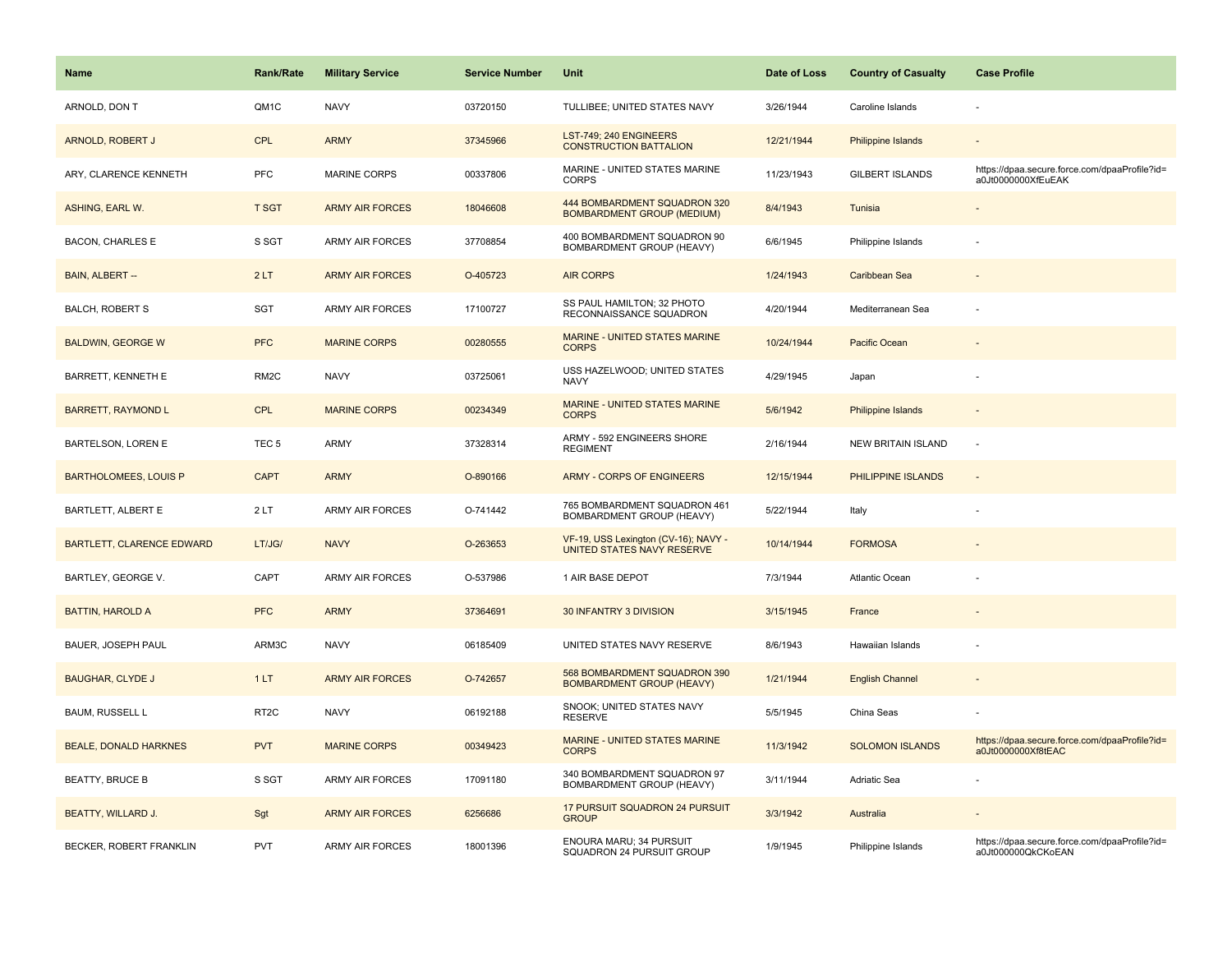| Name                       | <b>Rank/Rate</b> | <b>Military Service</b> | <b>Service Number</b> | Unit                                                             | Date of Loss | <b>Country of Casualty</b>     | <b>Case Profile</b>                                                 |
|----------------------------|------------------|-------------------------|-----------------------|------------------------------------------------------------------|--------------|--------------------------------|---------------------------------------------------------------------|
| <b>BEDWELL, ALAN W</b>     | <b>PFC</b>       | <b>ARMY</b>             | 18046454              | ARISAN MARU; 59 COAST ARTILLERY<br><b>REGIMENT</b>               | 10/24/1944   | China Seas                     |                                                                     |
| BEIRLE, HARRY C            | ARM3C            | <b>NAVY</b>             | 03724691              | USS LISCOME BAY; UNITED STATES<br><b>NAVY</b>                    | 11/24/1943   | Gilbert Islands                |                                                                     |
| <b>BELL, GEORGE H</b>      | <b>SGT</b>       | <b>ARMY AIR FORCES</b>  | 17088886              | 831 BOMBARDMENT SQUADRON 485<br><b>BOMBARDMENT GROUP (HEAVY)</b> | 4/20/1944    | Mediterranean Sea              |                                                                     |
| BELL, LOUIS M.             | CAPT             | ARMY                    | O-343832              | HEADQUARTERS UNITED STATES ARMY<br><b>FORCES FAR EAST</b>        | 1/31/1943    | Philippine Islands             |                                                                     |
| <b>BELO, JOHN FRANK</b>    | ARM3C            | <b>NAVY</b>             | 06184213              | USS SUWANEE; UNITED STATES NAVY<br><b>RESERVE</b>                | 11/14/1943   | Pacific Ocean                  |                                                                     |
| BENJOVSKY, THEODORE D      | 2LT              | <b>ARMY AIR FORCES</b>  | O-399654              | 45 PURSUIT SQUADRON 15 PURSUIT<br><b>GROUP</b>                   | 4/14/1941    | Hawaiian Islands               |                                                                     |
| <b>BENNETT, JAMES W</b>    | EM3C             | <b>NAVY</b>             | 06186324              | <b>GRAYBACK; UNITED STATES NAVY</b><br><b>RESERVE</b>            | 3/28/1944    | China Seas                     |                                                                     |
| BENNETT, NYAL HOGAN        | CPL              | <b>MARINE CORPS</b>     | 00269445              | MARINE - UNITED STATES MARINE<br><b>CORPS</b>                    | 1/27/1942    | Philippine Islands             |                                                                     |
| <b>BENNING, HARRY</b>      | S <sub>1</sub> C | <b>NAVY</b>             | 03725117              | <b>NAVY - UNITED STATES NAVY</b>                                 | 7/30/1945    | <b>PHILIPPINE SEA</b>          | https://dpaa.secure.force.com/dpaaProfile?id=<br>a0Jt0000000BSmPEAW |
| BERESFORD, FLOYD B         | MM3C             | <b>NAVY</b>             | 06184536              | SS Henry R. Mallory; UNITED STATES<br><b>NAVY RESERVE</b>        | 2/7/1943     | North Atlantic Ocean           |                                                                     |
| <b>BERRIDGE, RAY O</b>     | S <sub>2</sub> C | <b>NAVY</b>             | 06190758              | <b>USS LISCOME BAY; UNITED STATES</b><br><b>NAVY RESERVE</b>     | 11/24/1943   | Gilbert Islands                |                                                                     |
| BERRY, GORDON EUGENE       | F <sub>2</sub> C | <b>NAVY</b>             | 03722045              | USS Arizona; UNITED STATES NAVY                                  | 12/7/1941    | Hawaiian Islands               | https://dpaa.secure.force.com/dpaaProfile?id=<br>a0Jt00000004n3tEAA |
| <b>BEST, ELMER C</b>       | <b>MAJ</b>       | <b>ARMY</b>             | O-407051              | 17 SQUADRON 18 AIR BASE GROUP                                    | 10/20/1943   | Pacific Ocean                  |                                                                     |
| BIEDERMAN, ROBERT J        | S SGT            | ARMY AIR FORCES         | 37333461              | 301 BOMBARDMENT GROUP (HEAVY),<br>352 BOMBARDMENT SQUADRON       | 3/26/1944    | Adriatic Sea                   |                                                                     |
| <b>BIGGERSTAFF, HUGH V</b> | S <sub>1C</sub>  | <b>NAVY</b>             | 03721089              | Pillsbury; UNITED STATES NAVY                                    | 3/1/1942     | <b>Netherlands East Indies</b> | $\sim$                                                              |
| <b>BIGGS, MELVING</b>      | S <sub>2</sub> C | <b>COAST GUARD</b>      | 00533733              | COAST GUARD - UNITED STATES<br><b>COAST GUARD</b>                | 6/13/1943    | Greenland                      |                                                                     |
| <b>BINGHAM, HAROLD M.</b>  | <b>PFC</b>       | <b>ARMY</b>             | 39316117              | 128 INFANTRY 32 DIVISION                                         | 4/6/1945     | <b>Philippine Islands</b>      |                                                                     |
| BIRKHOLZ, EVERETT E        | <b>PFC</b>       | ARMY                    | 17086497              | SS Leopoldville; 262 INFANTRY 66<br><b>DIVISION</b>              | 12/24/1944   | English Channel                |                                                                     |
| <b>BISHOP, EDWARD EARL</b> | <b>PFC</b>       | <b>MARINE CORPS</b>     | 00267378              | UNITED STATES MARINE CORPS                                       | 11/22/1943   | <b>Gilbert Islands</b>         | https://dpaa.secure.force.com/dpaaProfile?id=<br>a0Jt0000000XfDvEAK |
| <b>BJORK, CHARLES M</b>    | ARM3C            | <b>NAVY</b>             | 06185884              | UNITED STATES NAVY RESERVE                                       | 10/30/1943   | Atlantic Ocean                 |                                                                     |
| <b>BLAIR, CLARENCE F</b>   | LT.              | <b>NAVY</b>             | O-085229              | <b>UNITED STATES NAVY</b>                                        | 7/1/1944     | Pacific Ocean                  |                                                                     |
| BLAIR, GERALD R            | EM3c             | <b>NAVY</b>             | 06184560              | CAPELIN; UNITED STATES NAVY<br><b>RESERVE</b>                    | 12/15/1943   | Celebes                        |                                                                     |
| <b>BLESSINGER, PAUL J</b>  | S SGT            | <b>ARMY</b>             | 37337730              | 417 INFANTRY 76 DIVISION                                         | 2/8/1945     | Germany                        |                                                                     |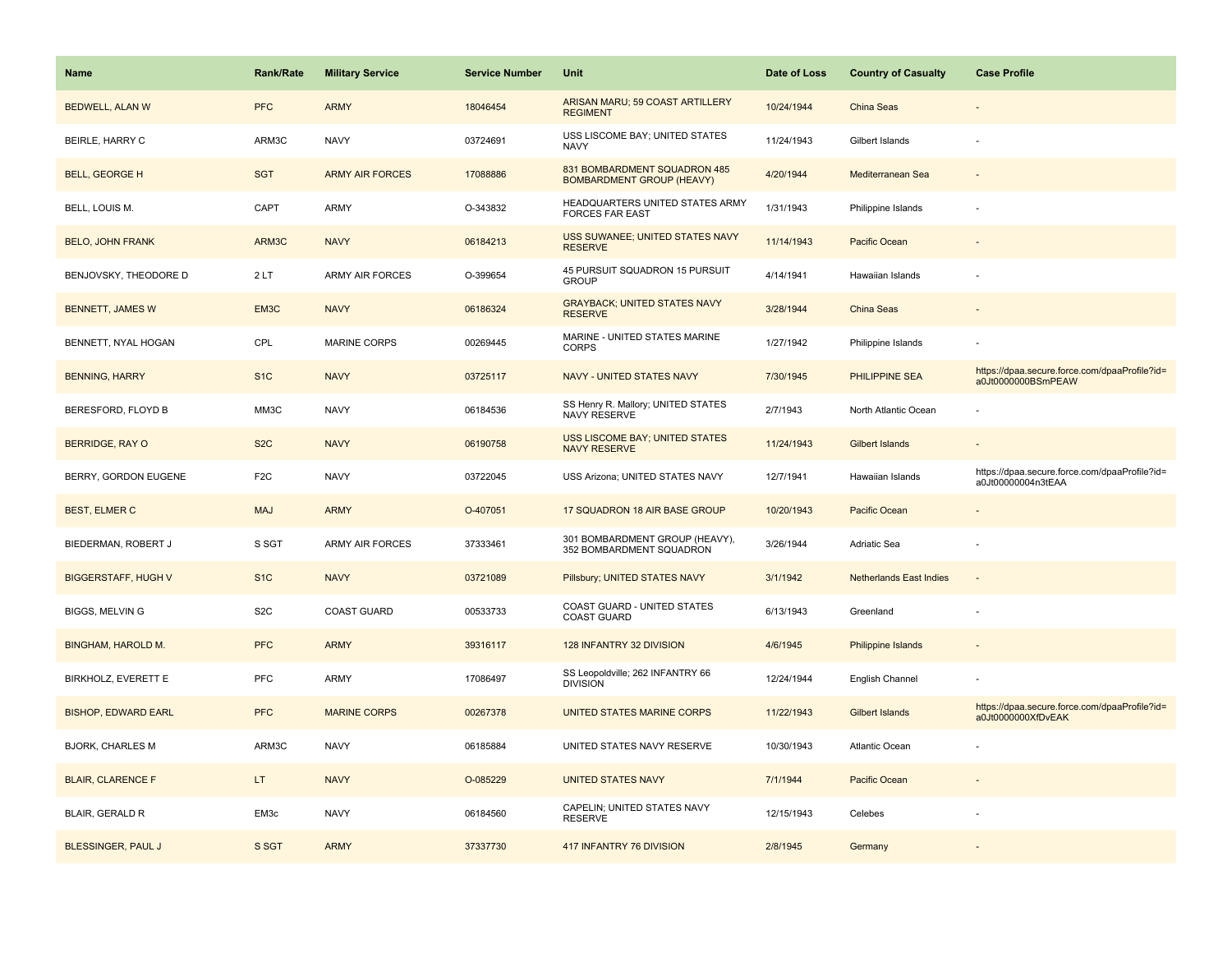| <b>Name</b>                | Rank/Rate         | <b>Military Service</b> | <b>Service Number</b> | Unit                                                                    | Date of Loss | <b>Country of Casualty</b>                   | <b>Case Profile</b>                                                 |
|----------------------------|-------------------|-------------------------|-----------------------|-------------------------------------------------------------------------|--------------|----------------------------------------------|---------------------------------------------------------------------|
| BLOMBERG, THEODORE E       | F <sub>1</sub> C  | <b>NAVY</b>             | 08767364              | NAVY - UNITED STATES NAVY RESERVE                                       | 2/21/1945    | <b>BONIN &amp; VOLCANO</b><br><b>ISLANDS</b> |                                                                     |
| BOHLENDER, SAM --          | GM <sub>2C</sub>  | <b>NAVY</b>             | 03720670              | <b>USS Arizona; UNITED STATES NAVY</b>                                  | 12/7/1941    | Hawaiian Islands                             | https://dpaa.secure.force.com/dpaaProfile?id=<br>a0Jt0000000BStpEAG |
| BOMBERG, WILLIAM E         | F <sub>1</sub> C  | <b>NAVY</b>             | 03721828              | USS ASTORIA; UNITED STATES NAVY                                         | 8/9/1942     | Solomon Islands                              |                                                                     |
| <b>BOND, ROBERT V</b>      | S <sub>1</sub> C  | <b>NAVY</b>             | 08765125              | <b>TROUT; UNITED STATES NAVY</b><br><b>RESERVE</b>                      | 2/29/1944    | <b>Philippine Sea</b>                        |                                                                     |
| BOTTERILL, WILLIAM F.      | 2LT               | <b>ARMY AIR FORCES</b>  | O-412516              | <b>HEADQUARTERS SQUADRON 24</b><br>PURSUIT GROUP                        | 4/30/1942    | Philippine Islands                           | https://dpaa.secure.force.com/dpaaProfile?id=<br>a0Jt000001nOGJNEA4 |
| <b>BOWLE, THOMAS A</b>     | <b>PFC</b>        | <b>ARMY</b>             | 17145362              | SS Leopoldville; 262 INFANTRY 66<br><b>DIVISION</b>                     | 12/24/1944   | <b>English Channel</b>                       | $\overline{\phantom{a}}$                                            |
| BOYD, ALEXANDER J          | ARM1C             | <b>NAVY</b>             | 06189028              | UNITED STATES NAVY RESERVE                                              | 8/5/1945     | Sea of Japan                                 |                                                                     |
| <b>BRADY, CLIFTON L</b>    | S <sub>2</sub> C  | <b>NAVY</b>             | 06188864              | USS Liscome Bay - VC 39; UNITED<br><b>STATES NAVY RESERVE</b>           | 11/24/1943   | <b>Gilbert Islands</b>                       |                                                                     |
| BRADY, JOHN B              | CAPT              | <b>ARMY AIR FORCES</b>  | O-438497              | 423 BOMBARDMENT SQUADRON 306<br>BOMBARDMENT GROUP (HEAVY)               | 12/30/1942   | English Channel                              |                                                                     |
| <b>BRANDENBURG, JOHN P</b> | S SGT             | <b>ARMY AIR FORCES</b>  | 18001556              | <b>HEADQUARTERS SQUADRON TENTH</b><br><b>AIR FORCE</b>                  | 7/20/1942    | <b>Brazil</b>                                |                                                                     |
| BRANNAM, ALLAN R           | MOMM2C            | <b>NAVY</b>             | 03724893              | SUBMARINE Albacore; UNITED STATES<br><b>NAVY</b>                        | 11/7/1944    | Central/South Pacific<br>Theater             |                                                                     |
| <b>BRAUHER, HUGH E</b>     | SF <sub>3</sub> C | <b>NAVY</b>             | 06190649              | <b>USS LISCOME BAY; UNITED STATES</b><br><b>NAVY RESERVE</b>            | 11/24/1943   | <b>Gilbert Islands</b>                       |                                                                     |
| BRAVO, BENNY --            | MM3C              | <b>NAVY</b>             | 06192004              | RENO; UNITED STATES NAVY RESERVE                                        | 11/3/1944    | Philippine Islands                           |                                                                     |
| <b>BRETT, GEORGE H</b>     | BM1C              | <b>NAVY</b>             | 03719681              | <b>NAVY - UNITED STATES NAVY</b>                                        | 10/25/1944   | <b>PHILIPPINE SEA</b>                        | ٠                                                                   |
| BREUNIG, WILBUR W          | 1LT               | <b>ARMY AIR FORCES</b>  | O-726117              | 368 BOMBARDMENT SQUADRON 306<br>BOMBARDMENT GROUP (HEAVY)               | 4/17/1943    | North Sea or Tyrrhenian<br>Sea               |                                                                     |
| <b>BREWER, ROBERT N</b>    | F <sub>1C</sub>   | <b>NAVY</b>             | 06188372              | NAVY - UNITED STATES NAVY RESERVE                                       | 11/1/1944    | <b>PHILIPPINE SEA</b>                        | $\sim$                                                              |
| BREZINA, JERRY O           | 2LT               | ARMY                    | O-411927              | 17 PURSUIT SQUADRON 24 PURSUIT<br><b>GROUP</b>                          | 1/29/1942    | Philippine Islands                           | ÷,                                                                  |
| <b>BROMAN, CARL D</b>      | 2LT               | <b>ARMY AIR FORCES</b>  | O-756167              | 499 BOMBARDMENT SQUADRON 345<br><b>BOMBARDMENT GROUP (MEDIUM)</b>       | 2/21/1946    | Morotai, Ceram, Amboina                      |                                                                     |
| <b>BROSIUS, GEORGE E</b>   | 2LT               | <b>ARMY AIR FORCES</b>  | O-773553              | 68 FIGHTER SQUADRON 347 FIGHTER<br><b>GROUP</b>                         | 6/5/1945     | Netherlands East Indies                      | ÷,                                                                  |
| <b>BROWN, HAROLD B</b>     | <b>SGT</b>        | <b>ARMY AIR FORCES</b>  | 06953569              | 319 BOMBARDMENT SQUADRON 90<br><b>BOMBARDMENT GROUP (HEAVY)</b>         | 12/19/1943   | New Guinea                                   |                                                                     |
| BROWN, HAROLD R            | <b>PVT</b>        | <b>ARMY AIR FORCES</b>  | 06953610              | SHINYO MARU; 28 BOMBARDMENT<br>SQUADRON 19 BOMBARDMENT GROUP<br>(HEAVY) | 9/7/1944     | Philippine Islands                           |                                                                     |
| BROWN, IVAN --             | S SGT             | <b>ARMY AIR FORCES</b>  | 38085968              | 404 BOMBARDMENT SQUADRON 28<br><b>BOMBARDMENT GROUP (HEAVY)</b>         | 12/6/1944    | Alaska                                       |                                                                     |
| BROWN, JACK R              | <b>PFC</b>        | ARMY                    | 18001754              | ARISAN MARU; 59 COAST ARTILLERY<br><b>REGIMENT</b>                      | 10/24/1944   | Philippine Sea                               |                                                                     |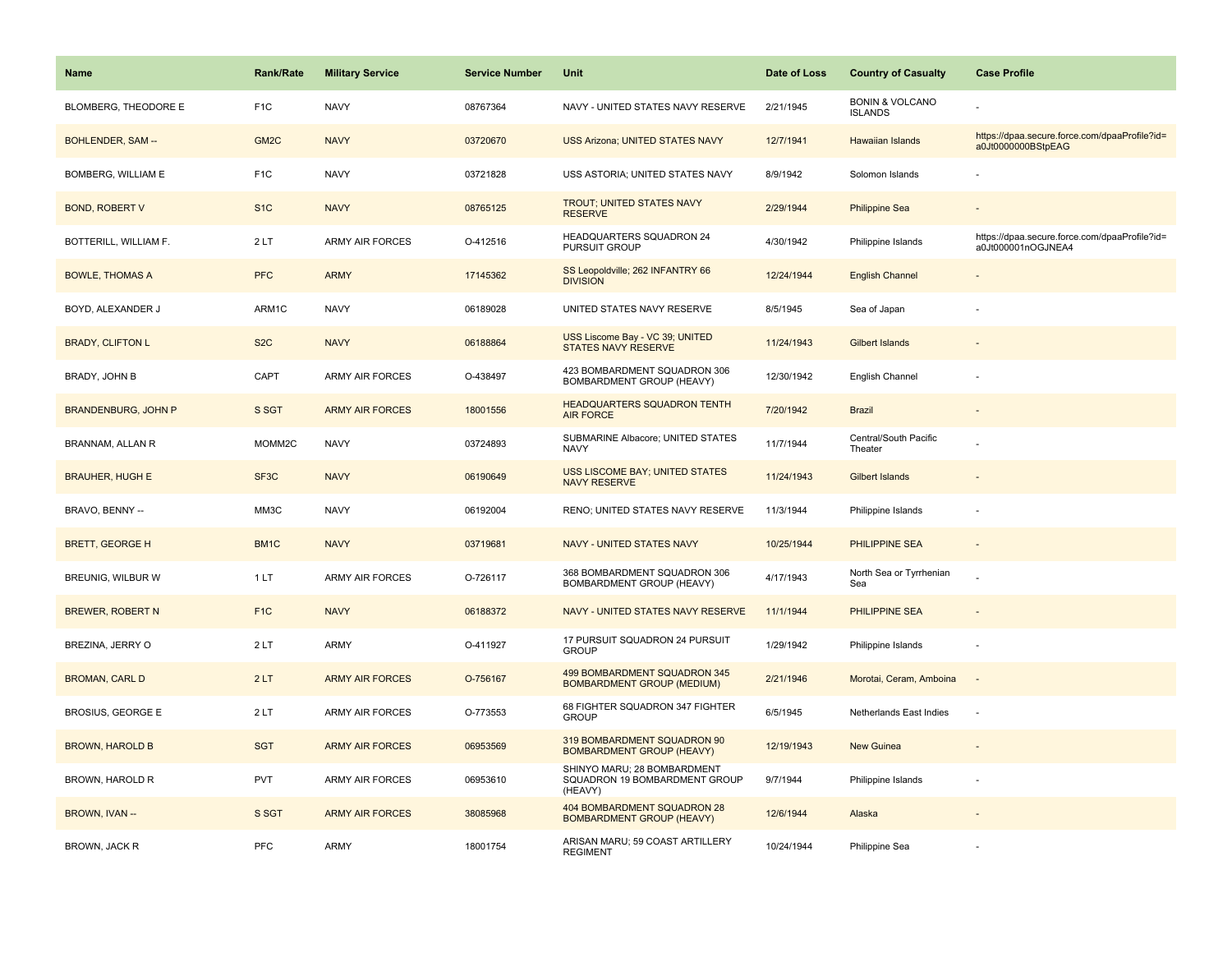| <b>Name</b>                    | <b>Rank/Rate</b>  | <b>Military Service</b> | <b>Service Number</b> | Unit                                                           | Date of Loss | <b>Country of Casualty</b>     | <b>Case Profile</b>                                                 |
|--------------------------------|-------------------|-------------------------|-----------------------|----------------------------------------------------------------|--------------|--------------------------------|---------------------------------------------------------------------|
| <b>BROWN, LYLE JUNIOR</b>      | <b>PFC</b>        | <b>MARINE CORPS</b>     | 00282140              | MARINE - UNITED STATES MARINE<br><b>CORPS</b>                  | 10/24/1944   | Pacific Ocean                  |                                                                     |
| <b>BROWN, MARION T</b>         | CAPT              | <b>ARMY AIR FORCES</b>  | O-664512              | 491 BOMBARDMENT SQUADRON 341<br>BOMBARDMENT GROUP (MEDIUM)     | 4/8/1944     | China                          |                                                                     |
| BROWN, ORLO NORMAN             | <b>PFC</b>        | <b>MARINE CORPS</b>     | 00562217              | MARINE - UNITED STATES MARINE<br><b>CORPS</b>                  | 7/30/1945    | PHILIPPINE SEA                 | https://dpaa.secure.force.com/dpaaProfile?id=<br>a0Jt0000000XmJxEAK |
| <b>BRUCKER, LAWRENCE E</b>     | PFC               | ARMY                    | 18029254              | 242 INFANTRY 42 DIVISION                                       | 1/10/1946    | France                         |                                                                     |
| <b>BRUMMITT, THORNTLEN F</b>   | <b>PFC</b>        | <b>ARMY</b>             | 37343831              | 180 INFANTRY 45 DIVISION                                       | 5/15/1944    | Italy                          |                                                                     |
| BRUNNER, WILLIAM FRANK         | F <sub>3</sub> C  | <b>NAVY</b>             | 03722812              | USS Utah; UNITED STATES NAVY                                   | 12/7/1941    | Hawaiian Islands               | https://dpaa.secure.force.com/dpaaProfile?id=<br>a0Jt000000sPLybEAG |
| <b>BRUST, JAMES L</b>          | <b>COX</b>        | <b>NAVY</b>             | 03720085              | <b>USS Houston; UNITED STATES NAVY</b>                         | 3/1/1942     | Java                           |                                                                     |
| BRYAN, HORACE D                | LT/JG/            | <b>NAVY</b>             | O-278234              | USS MANILA BAY; UNITED STATES NAVY<br><b>RESERVE</b>           | 1/17/1945    | Philippine Islands             |                                                                     |
| <b>BRYANT, CLYDE O</b>         | MM <sub>1</sub> C | <b>NAVY</b>             | 03417865              | <b>USS Pecos; UNITED STATES NAVY</b>                           | 3/1/1942     | Java                           |                                                                     |
| BUCKLEY, HARLAND G             | GM3C              | <b>NAVY</b>             | 06182753              | UNITED STATES NAVY RESERVE                                     | 10/6/1943    | Solomon Islands                |                                                                     |
| <b>BURCH, MARION OLIVER</b>    | S <sub>1</sub> C  | <b>NAVY</b>             | 03722383              | <b>USS NEW ORLEANS; UNITED STATES</b><br><b>NAVY</b>           | 11/30/1942   | Solomon Islands                |                                                                     |
| BURNS, JOHN L                  | S <sub>1</sub> C  | <b>NAVY</b>             | 03725136              | HOEL; UNITED STATES NAVY                                       | 10/25/1944   | Philippine Sea                 |                                                                     |
| <b>BURNS, ROBERT--</b>         | SM <sub>3</sub> C | <b>NAVY</b>             | 03721210              | <b>RUNNER; UNITED STATES NAVY</b>                              | 7/11/1943    | Japan                          |                                                                     |
| <b>BURR, HARRY R</b>           | FC3C              | <b>NAVY</b>             | 06181689              | Frederick C Davis; UNITED STATES NAVY<br><b>RESERVE</b>        | 4/24/1945    | North Atlantic Ocean           |                                                                     |
| <b>BURT, EARL L</b>            | GM <sub>1C</sub>  | <b>NAVY</b>             | 03932198              | Brownson; UNITED STATES NAVY                                   | 12/26/1943   | <b>New Britain Island</b>      |                                                                     |
| BUTLER, JOHN MUNRO             | 2LT               | MARINE CORPS            | O-007078              | VMF-221, MAG-22, 2dMAW, FMF                                    | 6/4/1942     | ä,                             |                                                                     |
| <b>BYERS, CLIFFORD L</b>       | <b>SGT</b>        | <b>ARMY AIR FORCES</b>  | 37704580              | 67 BOMBARDMENT SQUADRON 44<br><b>BOMBARDMENT GROUP (HEAVY)</b> | 7/29/1944    | North Sea or Tyrrhenian<br>Sea |                                                                     |
| CAIN, THOMAS DONNETT           | CPL               | MARINE CORPS            | 00349467              | MARINE - UNITED STATES MARINE<br><b>CORPS</b>                  | 11/20/1943   | Gilbert Islands                | https://dpaa.secure.force.com/dpaaProfile?id=<br>a0Jt0000000XffAEAS |
| <b>CALLAGHAN, JAMES THOMAS</b> | BM <sub>2</sub> C | <b>NAVY</b>             | 03719994              | <b>USS Arizona; UNITED STATES NAVY</b>                         | 12/7/1941    | <b>Hawaiian Islands</b>        | https://dpaa.secure.force.com/dpaaProfile?id=<br>a0Jt0000000XfixEAC |
| CAMPBELL, JEROME O             | AMM1C             | <b>NAVY</b>             | 06187637              | UNITED STATES NAVY RESERVE                                     | 3/9/1945     | Japan                          |                                                                     |
| <b>CAMPBELL, KENDALL C</b>     | <b>ENS</b>        | <b>NAVY</b>             | O-099660              | UNITED STATES NAVY RESERVE                                     | 5/8/1942     | <b>Coral Sea</b>               |                                                                     |
| CANCINAS, BENJAMIN --          | <b>PVT</b>        | <b>ARMY</b>             | 18046037              | SHINYO MARU; 440 ORDNANCE<br>COMPANY (AVIATION)                | 9/7/1944     | Philippine Islands             |                                                                     |
| <b>CANNELL, ALLEN F</b>        | <b>ENS</b>        | <b>NAVY</b>             | O-311468              | UNITED STATES NAVY RESERVE                                     | 1/30/1944    | <b>Marshall Islands</b>        |                                                                     |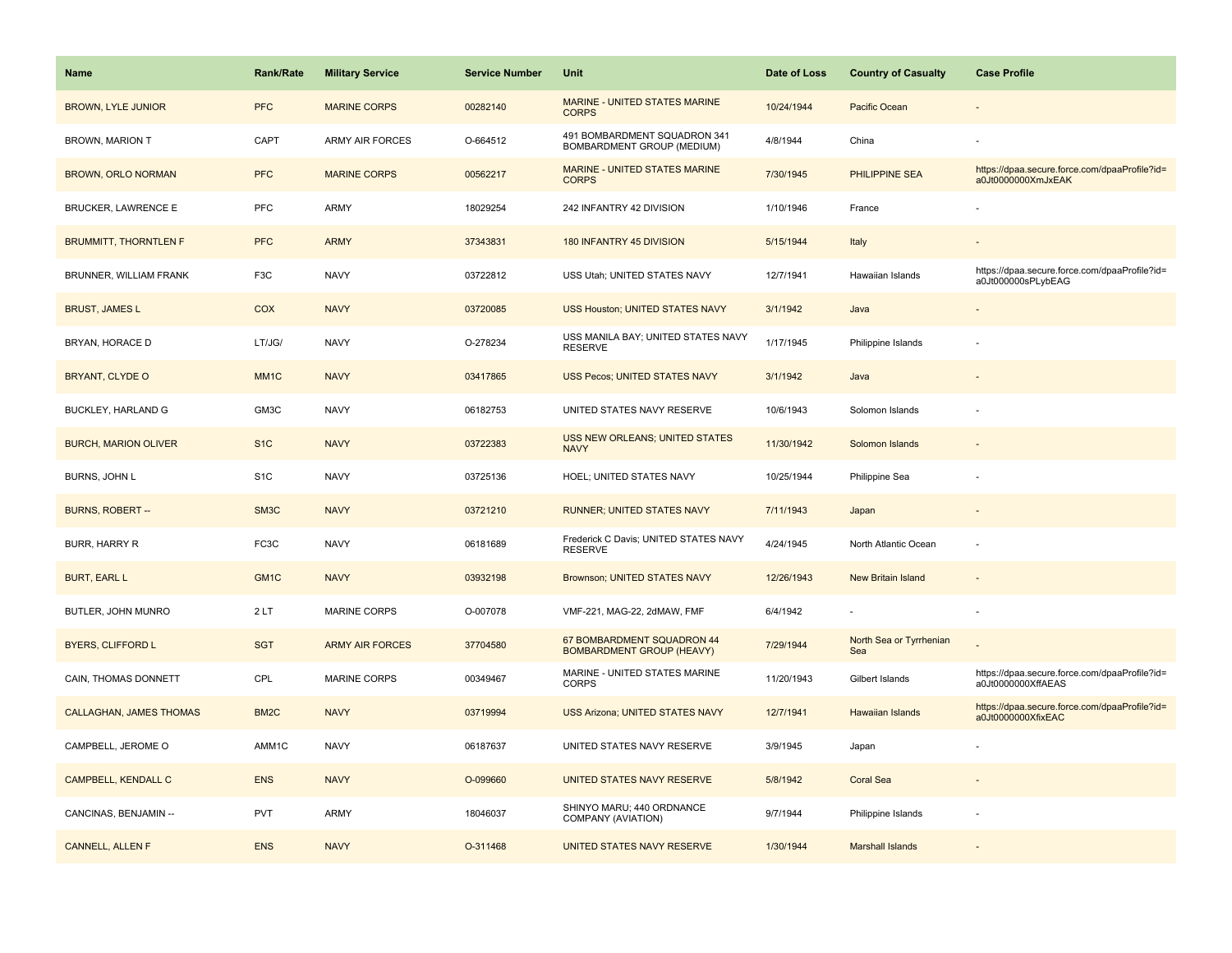| <b>Name</b>                   | <b>Rank/Rate</b>  | <b>Military Service</b> | <b>Service Number</b> | Unit                                                             | Date of Loss | <b>Country of Casualty</b>                   | <b>Case Profile</b>                                                 |
|-------------------------------|-------------------|-------------------------|-----------------------|------------------------------------------------------------------|--------------|----------------------------------------------|---------------------------------------------------------------------|
| <b>CANTRIL, THOMAS S</b>      | MM3C              | <b>NAVY</b>             | 03720772              | USS HOUSTON (CA-30); UNITED STATES<br><b>NAVY</b>                | 3/1/1942     | Java                                         |                                                                     |
| CAPARRELLA, JULIO L           | S SGT             | <b>ARMY AIR FORCES</b>  | 37329643              | 424 BOMBARDMENT SQUADRON 307<br><b>BOMBARDMENT GROUP (HEAVY)</b> | 7/25/1943    | Solomon Islands                              |                                                                     |
| CAPPS. ROBERT P M             | S SGT             | ARMY AIR FORCES         | 17146753              | 423 BOMBARDMENT SQUADRON 306<br>BOMBARDMENT GROUP (HEAVY)        | 10/22/1944   | North Sea or Tyrrhenian<br>Sea               |                                                                     |
| <b>CARD, WARREN G</b>         | S SGT             | <b>ARMY AIR FORCES</b>  | 17091507              | 321 BOMBARDMENT SQUADRON 90<br><b>BOMBARDMENT GROUP (HEAVY)</b>  | 11/6/1943    | <b>New Guinea</b>                            |                                                                     |
| CARLTON, LEWIS LAVERN         | S <sub>2</sub> C  | <b>NAVY</b>             | 03724654              | NAVY - UNITED STATES NAVY                                        | 11/30/1942   | <b>SOLOMON ISLANDS</b>                       |                                                                     |
| <b>CARMACK, HAROLD MILTON</b> | F <sub>2C</sub>   | <b>NAVY</b>             | 03722036              | <b>USS Arizona; UNITED STATES NAVY</b>                           | 12/7/1941    | <b>Hawaiian Islands</b>                      | https://dpaa.secure.force.com/dpaaProfile?id=<br>a0Jt00000004n6ZEAQ |
| CARNAHAN, LEE P               | RDM3C             | <b>NAVY</b>             | 03725015              | USS Abner Read; UNITED STATES NAVY                               | 8/18/1943    | Aleutian Islands                             |                                                                     |
| <b>CARPER, REEVES S</b>       | 1LT               | <b>ARMY AIR FORCES</b>  | O-727087              | 401 BOMBARDMENT SQUADRON 91<br><b>BOMBARDMENT GROUP (HEAVY)</b>  | 12/20/1942   | France                                       |                                                                     |
| CARRIER, ALBERT A             | <b>CMM</b>        | <b>NAVY</b>             | 02430470              | NAVY - UNITED STATES NAVY                                        | 10/16/1942   | SOLOMON ISLANDS                              |                                                                     |
| <b>CARTER, ROBERT H</b>       | RM3C              | <b>NAVY</b>             | 03723122              | <b>UNITED STATES NAVY</b>                                        | 2/21/1944    | <b>Marshall Islands</b>                      |                                                                     |
| CARVER, DEAN L                | S <sub>1</sub> C  | <b>NAVY</b>             | 06180746              | NAVY - UNITED STATES NAVY RESERVE                                | 2/21/1945    | <b>BONIN &amp; VOLCANO</b><br><b>ISLANDS</b> |                                                                     |
| <b>CASS, WILLIAM P</b>        | <b>SGT</b>        | <b>ARMY</b>             | 06954432              | SHINYO MARU; 440 ORDNANCE<br><b>COMPANY (AVIATION)</b>           | 9/7/1944     | Philippine Islands                           | $\sim$                                                              |
| CASSEDAY, ROBERT V            | <b>PVT</b>        | ARMY                    | 06276656              | ARMY - FILIPINO ENGINEERS DEPOT                                  | 7/16/1942    | PHILIPPINE ISLANDS                           | https://dpaa.secure.force.com/dpaaProfile?id=<br>a0Jt0000000QrncEAC |
| <b>CHADWICK, HARRY E</b>      | RDM <sub>2C</sub> | <b>NAVY</b>             | 06191812              | Frederick C Davis; UNITED STATES NAVY<br><b>RESERVE</b>          | 4/24/1945    | North Atlantic Ocean                         |                                                                     |
| CHANDLER, LEE A.              | T SGT             | ARMY                    | 20838506              | 157 INFANTRY 45 DIVISION                                         | 2/19/1944    | Italy                                        |                                                                     |
| <b>CHANDLER, LLOYD N</b>      | S <sub>2</sub> C  | <b>NAVY</b>             | 06190929              | NAVY - UNITED STATES NAVY RESERVE                                | 7/30/1945    | PHILIPPINE SEA                               | https://dpaa.secure.force.com/dpaaProfile?id=<br>a0Jt00000004leTEAQ |
| CHAPMAN, EUGENE R             | WT3C              | <b>NAVY</b>             | 06187840              | HOEL; UNITED STATES NAVY RESERVE                                 | 10/25/1944   | Philippine Sea                               |                                                                     |
| <b>CHATHAM, HENRY F</b>       | <b>CAPT</b>       | <b>ARMY AIR FORCES</b>  | O-477140              | <b>HEADQUARTERS SQUADRON 5TH AIR</b><br><b>FORCE</b>             | 7/26/1946    | China Seas                                   |                                                                     |
| CHAVEZ, JOHN R                | <b>PVT</b>        | <b>ARMY</b>             | 37339267              | 1 INFANTRY 6 DIVISION                                            | 6/26/1944    | New Guinea                                   |                                                                     |
| CHIRGWIN, FRANCIS E.          | <b>PFC</b>        | <b>ARMY</b>             | 19052387              | <b>31 INFANTRY REGIMENT</b>                                      | 4/6/1942     | Philippine Islands                           |                                                                     |
| CHRISTIAN, RALPH D            | CPL               | <b>ARMY AIR FORCES</b>  | 37333012              | 3 SQUADRON 1 TRANSPORT GROUP                                     | 10/7/1943    | Burma                                        | https://dpaa.secure.force.com/dpaaProfile?id=<br>a0Jt000001nzbwYEAQ |
| CHURCH, WILLIAM E             | TEC <sub>5</sub>  | <b>ARMY</b>             | 06291020              | SHINYO MARU; 89 QUARTERMASTER<br><b>BATTALION</b>                | 9/7/1944     | Philippine Islands                           |                                                                     |
| CITRON, JAMES M.              | 2LT               | <b>ARMY AIR FORCES</b>  | O-557954              | ARMY AIR FORCE                                                   | 7/5/1946     | China                                        |                                                                     |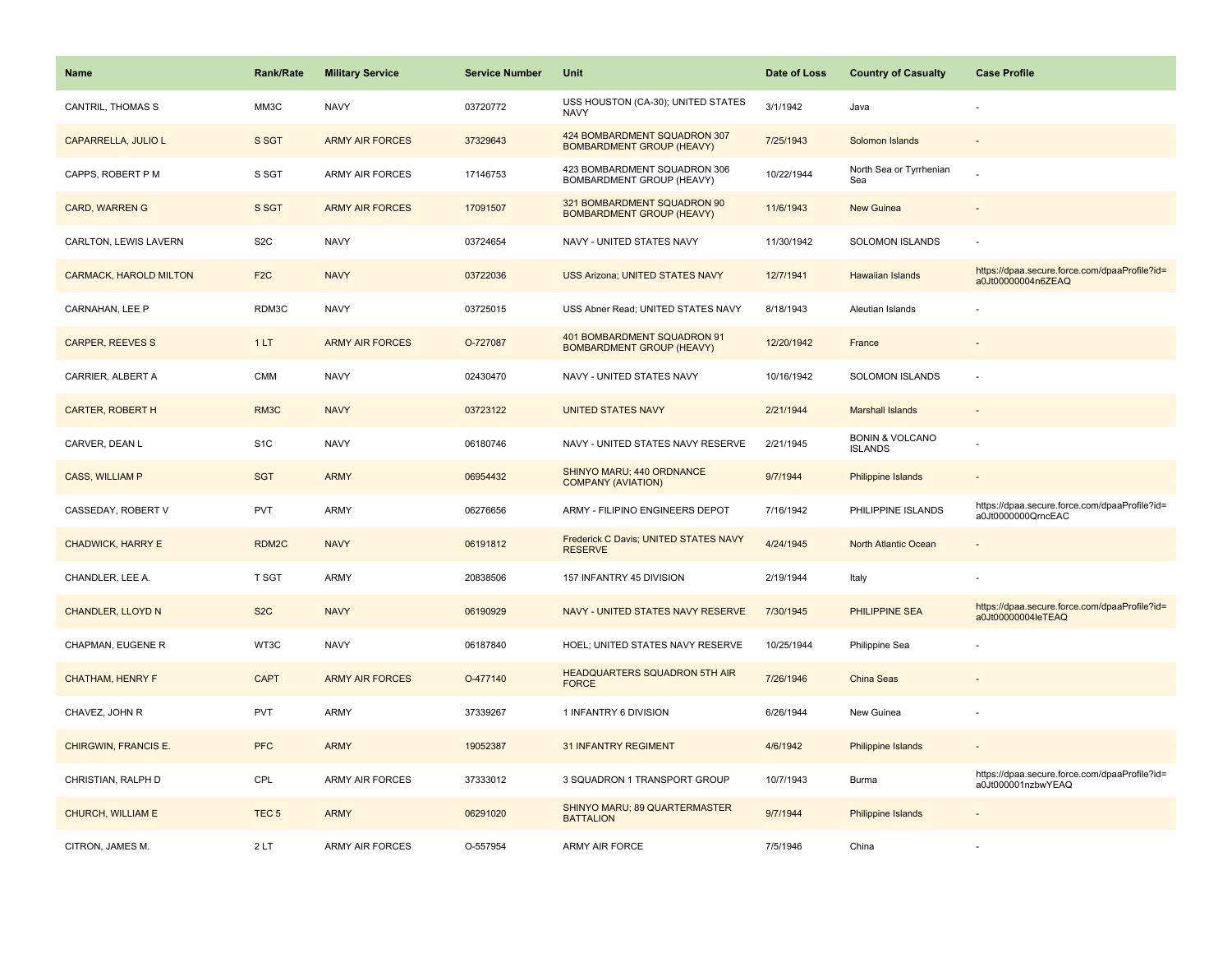| Name                         | <b>Rank/Rate</b>  | <b>Military Service</b> | <b>Service Number</b> | Unit                                                                   | Date of Loss | <b>Country of Casualty</b> | <b>Case Profile</b>                                                 |
|------------------------------|-------------------|-------------------------|-----------------------|------------------------------------------------------------------------|--------------|----------------------------|---------------------------------------------------------------------|
| <b>CLARK, ROBERT H</b>       | 2LT               | <b>ARMY AIR FORCES</b>  | O-779789              | 856 BOMBARDMENT SQUADRON 492<br><b>BOMBARDMENT GROUP (HEAVY)</b>       | 3/17/1945    | <b>British Isles</b>       |                                                                     |
| CLARK, VERNON FLOYD          | SK <sub>2</sub> C | <b>NAVY</b>             | 03719278              | USS CANOPUS (AS-9); UNITED STATES<br><b>NAVY</b>                       | 5/6/1942     | Philippine Islands         |                                                                     |
| <b>CLARK, WILBUR RUSSELL</b> | WT <sub>2</sub> C | <b>NAVY</b>             | 03721149              | USS MONSSEN; UNITED STATES NAVY                                        | 11/13/1942   | Solomon Islands            |                                                                     |
| CLAYCOMB, JAMES D            | S <sub>1</sub> C  | <b>NAVY</b>             | 08773861              | NAVY - UNITED STATES NAVY RESERVE                                      | 2/6/1945     | <b>INDIAN OCEAN</b>        |                                                                     |
| <b>COCHRAN, JAMES H</b>      | S <sub>2</sub> C  | <b>NAVY</b>             | 08772273              | MONAGHAN; UNITED STATES NAVY<br><b>RESERVE</b>                         | 12/18/1944   | <b>Philippine Sea</b>      | https://dpaa.secure.force.com/dpaaProfile?id=<br>a0Jt000000h168hEAA |
| COLE, RAYMOND C              | F <sub>2</sub> C  | <b>NAVY</b>             | 06180640              | USS JARVIS; UNITED STATES NAVY<br><b>RESERVE</b>                       | 8/9/1942     | Solomon Islands            |                                                                     |
| <b>COLEMAN, MANUEL W</b>     | F <sub>2</sub> C  | <b>NAVY</b>             | 08773289              | SPENCE; UNITED STATES NAVY<br><b>RESERVE</b>                           | 12/18/1944   | Philippine Islands         |                                                                     |
| COLT, JAMES B                | 1LT               | <b>ARMY AIR FORCES</b>  | O-766434              | 392 FIGHTER SQUADRON 367 FIGHTER<br><b>GROUP</b>                       | 4/4/1945     | Germany                    |                                                                     |
| <b>COLT, PETER S</b>         | 1LT               | <b>ARMY AIR FORCES</b>  | O-742064              | 868 BOMBARDMENT SQUADRON<br>(HEAVY)                                    | 9/21/1944    | <b>New Guinea</b>          |                                                                     |
| COLTON, ALFRED V             | CAPT              | <b>NAVY</b>             | 03722452              | UNITED STATES NAVY                                                     | 10/12/1946   | Hawaiian Islands           |                                                                     |
| <b>COLUMBIA, JOSEPH L</b>    | AMM1C             | <b>NAVY</b>             | 03722486              | <b>Bismarck Sea: UNITED STATES NAVY</b>                                | 2/21/1945    | Bonin & Volcano Islands    |                                                                     |
| COMMINIELLO, ALBERT A.       | ARM1C             | <b>NAVY</b>             | 06184315              | UNITED STATES NAVY RESERVE                                             | 7/24/1945    | China                      |                                                                     |
| <b>COMPTON, IRVING</b>       | LT COL            | <b>ARMY</b>             | O-011160              | ARMY - HEADQUARTERS II PHILIPPINES<br><b>CORPS</b>                     | 12/15/1944   | PHILIPPINE ISLANDS         |                                                                     |
| CONLEY, DONALD H             | <b>PVT</b>        | <b>ARMY</b>             | 37352625              | <b>INFANTRY</b>                                                        | 2/27/1944    | Pacific Ocean              |                                                                     |
| <b>CONNOLLY, JAMES E</b>     | GM3C              | <b>NAVY</b>             | 03722667              | USS LAFFEY; UNITED STATES NAVY                                         | 11/13/1942   | Solomon Islands            |                                                                     |
| CONOVER, LELAND --           | MM3C              | <b>NAVY</b>             | 03720946              | Asheville; UNITED STATES NAVY                                          | 3/3/1942     | Java                       |                                                                     |
| COOK, JOHN G                 | LT COL            | <b>ARMY</b>             | O-005131              | BRAZIL MARU; 301 FIELD ARTILLERY<br><b>REGIMENT (PHILIPPINE SCOUT)</b> | 1/27/1945    | Philippine Islands         | https://dpaa.secure.force.com/dpaaProfile?id=<br>a0Jt000001BWSpHEAX |
| COOK, KENNETH J              | EM2C              | <b>NAVY</b>             | 03722030              | USS DEHAVEN; UNITED STATES NAVY                                        | 2/1/1943     | Solomon Islands            |                                                                     |
| COOK, ROBERT LLOYD           | <b>CPL</b>        | <b>MARINE CORPS</b>     | 00823967              | MARINE - UNITED STATES MARINE<br><b>CORPS</b>                          | 1/30/1946    | <b>SOLOMON ISLANDS</b>     |                                                                     |
| COOLEY, ROBERT R             | F <sub>1</sub> C  | <b>NAVY</b>             | 06194473              | Callaghan; UNITED STATES NAVY<br><b>RESERVE</b>                        | 7/29/1945    | Japan                      |                                                                     |
| COOPER, WILLIAM D            | <b>PFC</b>        | <b>ARMY</b>             | 17145336              | 394 INFANTRY 99 DIVISION                                               | 1/3/1945     | Belgium                    | https://dpaa.secure.force.com/dpaaProfile?id=<br>a0Jt0000000XeBxEAK |
| COPP, MAX --                 | S SGT             | <b>ARMY AIR FORCES</b>  | 17091970              | 429 BOMBARDMENT SQUADRON 2<br>BOMBARDMENT GROUP (HEAVY)                | 2/4/1944     | Mediterranean Sea          |                                                                     |
| <b>CORNETT, WARREN G</b>     | <b>MAJ</b>        | <b>ARMY AIR FORCES</b>  | O-567751              | 1400 ARMY AIR FORCE BASE UNIT                                          | 6/1/1946     | Italy                      |                                                                     |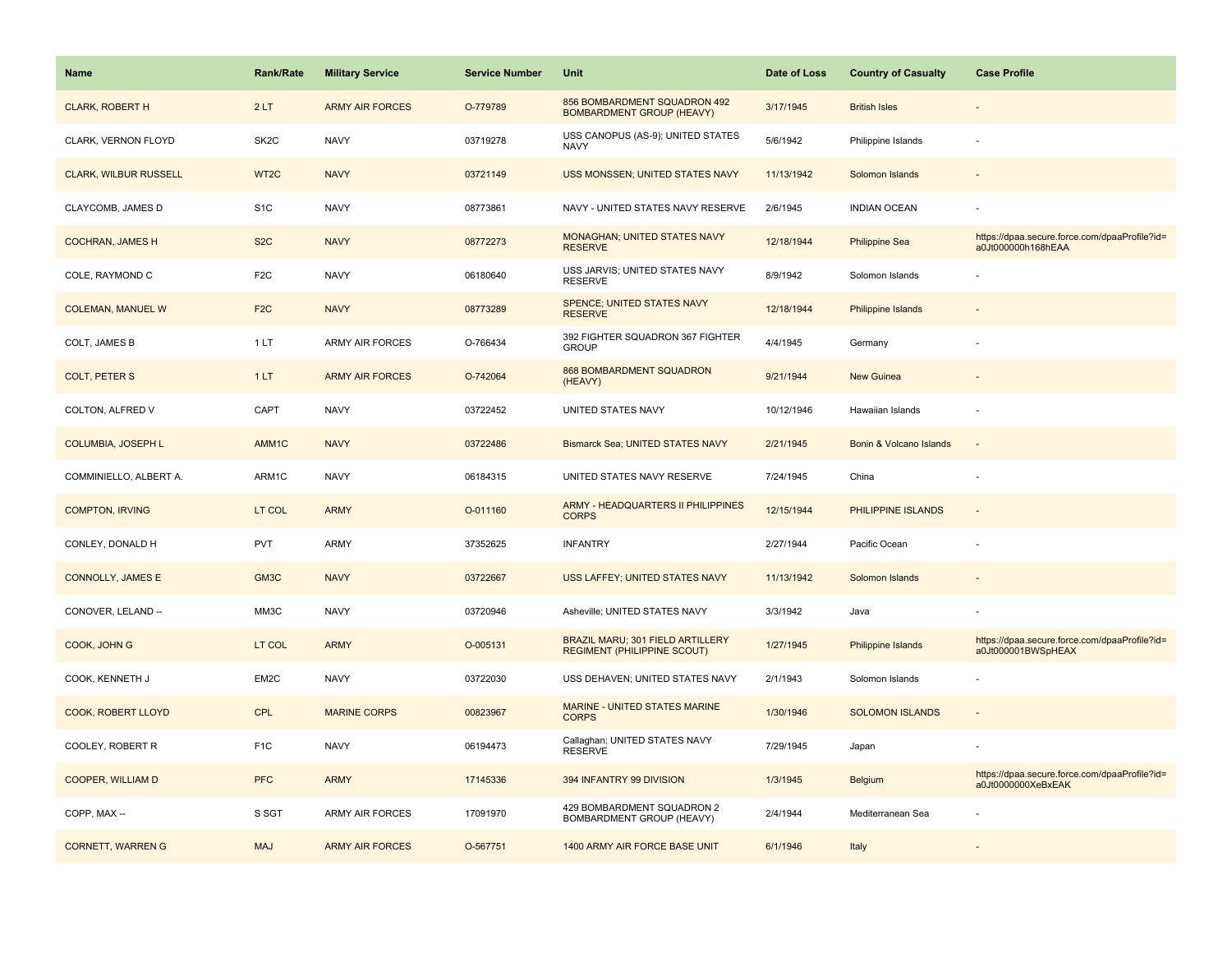| Name                         | <b>Rank/Rate</b> | <b>Military Service</b>     | <b>Service Number</b> | Unit                                                               | Date of Loss | <b>Country of Casualty</b>     | <b>Case Profile</b>                                                 |
|------------------------------|------------------|-----------------------------|-----------------------|--------------------------------------------------------------------|--------------|--------------------------------|---------------------------------------------------------------------|
| CORNING, RUSSELL DALE        | RM3C             | <b>NAVY</b>                 | 04135253              | USS Arizona; UNITED STATES NAVY<br><b>RESERVE</b>                  | 12/7/1941    | Hawaiian Islands               | https://dpaa.secure.force.com/dpaaProfile?id=<br>a0Jt000000mzOK2EAM |
| CORONADO, JOE A              | 1LT              | <b>ARMY AIR FORCES</b>      | O-679608              | 33 BOMBARDMENT SQUADRON 22<br><b>BOMBARDMENT GROUP (HEAVY)</b>     | 9/1/1944     | <b>Philippine Islands</b>      | https://dpaa.secure.force.com/dpaaProfile?id=<br>a0Jt000001nzax6EAA |
| CORSBERG, HOWARD C           | PFC              | MARINE CORPS                | 00285376              | MARINE - UNITED STATES MARINE<br><b>CORPS</b>                      | 2/28/1942    | Java                           |                                                                     |
| COY, EVERETT VEREL           | F <sub>2C</sub>  | <b>NAVY</b>                 | 03722168              | USS PENSACOLA; UNITED STATES<br><b>NAVY</b>                        | 11/30/1942   | Solomon Islands                |                                                                     |
| COY, JOSEPH E                | F <sub>1</sub> C | <b>NAVY</b>                 | 08768189              | Morrison; UNITED STATES NAVY<br><b>RESERVE</b>                     | 5/4/1945     | Ryukyus Islands                |                                                                     |
| <b>CRAFT, WILLARD R</b>      | RDM3C            | <b>NAVY</b>                 | 06189612              | USS Abner Read; UNITED STATES NAVY<br><b>RESERVE</b>               | 8/18/1943    | <b>Aleutian Islands</b>        | $\overline{a}$                                                      |
| CRANDALL, JOHN C             | 2d Lt            | <b>ARMY AIR FORCES</b>      | O-2062397             | AIR CORPS                                                          | 4/8/1945     | Hawaiian Islands               |                                                                     |
| <b>CRASK, ELMER H</b>        | <b>PVT</b>       | <b>ARMY</b>                 | 06571392              | SHINYO MARU; 75 ORDNANCE<br><b>COMPANY</b>                         | 9/7/1944     | <b>Philippine Islands</b>      |                                                                     |
| CRASK, HAROLD F              | S <sub>1</sub> C | <b>NAVY</b>                 | 08765961              | HARDER; UNITED STATES NAVY<br><b>RESERVE</b>                       | 8/24/1944    | Philippine Islands             |                                                                     |
| <b>CRAWFORD, GENE EDWARD</b> | <b>PFC</b>       | <b>MARINE CORPS RESERVE</b> | 525424                | MARINE - UNITED STATES MARINE<br><b>CORPS; 6TH MARINE DIVISION</b> | 5/25/1945    | <b>JAPAN</b>                   | https://dpaa.secure.force.com/dpaaProfile?id=<br>a0Jt000001nzUh0EAE |
| CRAWFORD, HARRY V.           | SGT              | <b>ARMY AIR FORCES</b>      | 37353914              | 45 BOMBARDMENT SQUADRON 40<br>BOMBARDMENT GROUP (VERY HEAVY)       | 6/15/1944    |                                |                                                                     |
| <b>CROSS, CLARK BUTLER</b>   | WT1C             | <b>NAVY</b>                 | 01232695              | Yorktown; UNITED STATES NAVY                                       | 6/4/1942     | Midway Island                  |                                                                     |
| CROSS, JOE L                 | MM1C             | <b>NAVY</b>                 | 03718913              | CAPELIN; UNITED STATES NAVY                                        | 12/15/1943   | Celebes                        |                                                                     |
| <b>CROW, CLARENCE D</b>      | S <sub>1</sub> C | <b>NAVY</b>                 | 06187371              | <b>USS LISCOME BAY; UNITED STATES</b><br><b>NAVY RESERVE</b>       | 11/24/1943   | Gilbert Islands                |                                                                     |
| CROXEN, RUSSELL LEROY        | S <sub>2</sub> C | <b>NAVY</b>                 | 03722664              | Neosho; UNITED STATES NAVY                                         | 5/7/1942     | Coral Sea                      |                                                                     |
| <b>CRUSE, CHARLES JOSEPH</b> | S <sub>2</sub> C | <b>NAVY</b>                 | 06182111              | NAVY - UNITED STATES NAVY RESERVE                                  | 11/13/1942   | <b>SOLOMON ISLANDS</b>         | $\sim$                                                              |
| CURE, GEORGE A               | S <sub>2</sub> C | <b>NAVY</b>                 | 06182671              | USS GWIN; UNITED STATES NAVY<br><b>RESERVE</b>                     | 7/13/1943    | Solomon Islands                |                                                                     |
| <b>CURS, MERLE W</b>         | TEC <sub>3</sub> | <b>ARMY</b>                 | 18018416              | LST-552; 69 ENGINEERS TOPOGRAPHIC<br><b>COMPANY</b>                | 10/25/1944   | <b>Philippine Islands</b>      |                                                                     |
| CUSTER, GEORGE H             | SOM2C            | <b>NAVY</b>                 | 06191377              | HOEL; UNITED STATES NAVY RESERVE                                   | 10/25/1944   | Philippine Sea                 |                                                                     |
| DAHL, ELMER M                | MOMM3C           | <b>NAVY</b>                 | 08767099              | <b>BULLHEAD; UNITED STATES NAVY</b><br><b>RESERVE</b>              | 8/6/1945     | <b>Netherlands East Indies</b> | $\sim$                                                              |
| DALTON, MARVIN W             | T SGT            | <b>ARMY</b>                 | 06954426              | 440 ORDNANCE COMPANY (AVIATION)                                    | 5/26/1942    | Philippine Islands             | $\overline{\phantom{a}}$                                            |
| DARBY, GEORGE TERRY          | <b>PFC</b>       | <b>MARINE CORPS</b>         | 340005                | MARINE - UNITED STATES MARINE<br><b>CORPS</b>                      | 11/10/1942   | Solomon Islands                |                                                                     |
| DARBY, HOWARD OLIVER         | SGT              | <b>MARINE CORPS</b>         | 00289577              | MARINE - UNITED STATES MARINE<br><b>CORPS</b>                      | 11/20/1943   | <b>GILBERT ISLANDS</b>         | https://dpaa.secure.force.com/dpaaProfile?id=<br>a0Jt0000000XgJhEAK |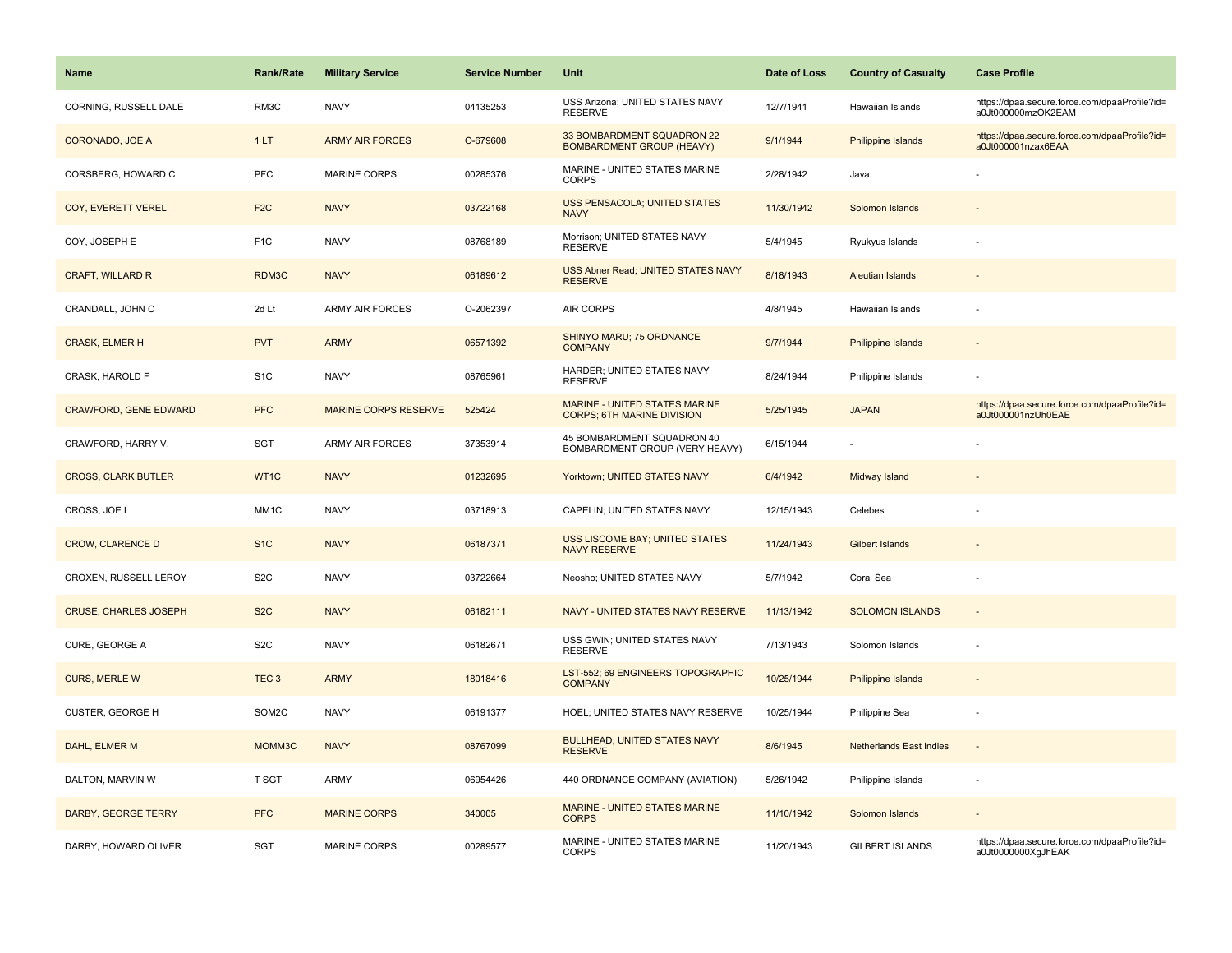| Name                        | <b>Rank/Rate</b>  | <b>Military Service</b> | <b>Service Number</b> | Unit                                                         | Date of Loss | <b>Country of Casualty</b> | <b>Case Profile</b> |
|-----------------------------|-------------------|-------------------------|-----------------------|--------------------------------------------------------------|--------------|----------------------------|---------------------|
| DAVALOS, AUGUST --          | S <sub>2</sub> C  | <b>NAVY</b>             | 06182262              | USS MEREDITH; UNITED STATES NAVY<br><b>RESERVE</b>           | 10/15/1942   | Solomon Islands            |                     |
| DAVIES, JAMES EDWARD        | PFC               | <b>MARINE CORPS</b>     | 00291933              | MARINE - UNITED STATES MARINE<br><b>CORPS</b>                | 10/24/1944   | Pacific Ocean              |                     |
| DAVIS, LOY J                | CPL               | <b>ARMY</b>             | 18046010              | SHINYO MARU; 440 ORDNANCE<br><b>COMPANY (AVIATION)</b>       | 9/7/1944     | <b>Philippine Islands</b>  |                     |
| DAVIS, MAX A                | 1LT               | <b>ARMY AIR FORCES</b>  | O-660462              | 9 BOMBARDMENT SQUADRON 7<br>BOMBARDMENT GROUP (HEAVY)        | 3/31/1943    | Burma                      |                     |
| DAVIS, PAUL --              | ARM <sub>2c</sub> | <b>NAVY</b>             | 06192215              | UNITED STATES NAVY RESERVE                                   | 6/1/1945     | Singapore Strait           |                     |
| DAVIS, TED R.               | 1st Lt            | <b>ARMY AIR FORCES</b>  | O-1542961             | MEDICAL ADMINISTRATIVE CORPS                                 | 4/3/1946     | New Guinea                 |                     |
| DEATON, JAMES G.            | <b>PVT</b>        | <b>ARMY</b>             | 18001630              | <b>31 INFANTRY REGIMENT</b>                                  | 4/6/1942     | Philippine Islands         | $\sim$              |
| DEBACKER, WILLIAM --        | 1st Lt            | ARMY                    | O-423653              | ARISAN MARU; 1 GENERAL HOSPITAL                              | 10/24/1944   | China Seas                 |                     |
| DECHANT, JEROME J           | S SGT             | <b>ARMY</b>             | 06954427              | 680 ORDNANCE COMPANY (AVIATION)                              | 12/8/1941    | Philippine Islands         |                     |
| DECKER, CECIL K             | S SGT             | <b>ARMY AIR FORCES</b>  | 37703468              | 26 BOMBARDMENT SQUADRON 11<br>BOMBARDMENT GROUP (HEAVY)      | 2/10/1945    | Bonin & Volcano Islands    | $\sim$              |
| <b>DECUNICK, ALBERT F</b>   | <b>SGT</b>        | <b>ARMY</b>             | 38005780              | 157 INFANTRY 45 DIVISION                                     | 7/17/1945    | Italy                      |                     |
| DEES, MERLE D               | S <sub>1</sub> C  | <b>NAVY</b>             | 06180899              | USS Abner Read; UNITED STATES NAVY<br><b>RESERVE</b>         | 8/18/1943    | Aleutian Islands           |                     |
| DELEO, EDWARD ANTHONY       | S <sub>2</sub> C  | <b>NAVY</b>             | 06185726              | <b>USS NEW ORLEANS; UNITED STATES</b><br><b>NAVY RESERVE</b> | 11/30/1942   | Solomon Islands            |                     |
| DENNEY, WILLIAM LEWIS       | AMM3C             | <b>NAVY</b>             | 06182749              | UNITED STATES NAVY RESERVE                                   | 8/7/1943     | Newfoundland               |                     |
| <b>DENNING, MARCELLUS A</b> | SM3C              | <b>NAVY</b>             | 06184779              | USS LISCOME BAY; UNITED STATES<br><b>NAVY RESERVE</b>        | 11/24/1943   | <b>Gilbert Islands</b>     |                     |
| DENNIS, NORMAN FORD         | ARM3C             | <b>NAVY</b>             | 06184114              | UNITED STATES NAVY RESERVE                                   | 8/7/1943     | Newfoundland               |                     |
| <b>DENNIS, OTIS LEE</b>     | RM3C              | <b>NAVY</b>             | 03721986              | <b>UNITED STATES NAVY</b>                                    | 2/1/1942     | <b>Marshall Islands</b>    |                     |
| DERRERA, ERNEST --          | S SGT             | ARMY                    | 20837600              | 157 INFANTRY 45 DIVISION                                     | 5/24/1944    | Italy                      |                     |
| <b>DESILVA, PHILIP E</b>    | Pfc               | <b>ARMY</b>             | 37345838              | SS Leopoldville; 262 INFANTRY 66<br><b>DIVISION</b>          | 12/24/1944   | <b>English Channel</b>     |                     |
| DIAMOND, JAMES --           | F <sub>2</sub> C  | <b>NAVY</b>             | 06182966              | USS PENSACOLA; UNITED STATES<br>NAVY RESERVE                 | 11/30/1942   | Solomon Islands            |                     |
| DICK, THOMAS E.             | 1LT               | <b>ARMY AIR FORCES</b>  | O-675485              | 1303 ARMY AIR FORCE BASE UNIT                                | 12/6/1944    | India                      |                     |
| DICKINSON, ROBERT F         | LT/JG/            | <b>NAVY</b>             | O-298914              | USS TICONDEROGA; UNITED STATES<br>NAVY RESERVE               | 1/16/1945    | China                      |                     |
| DIETRICH, HELMUT O          | <b>CCS</b>        | <b>NAVY</b>             | 02998994              | <b>KETE; UNITED STATES NAVY</b>                              | 3/31/1945    | Ryukyus Islands            |                     |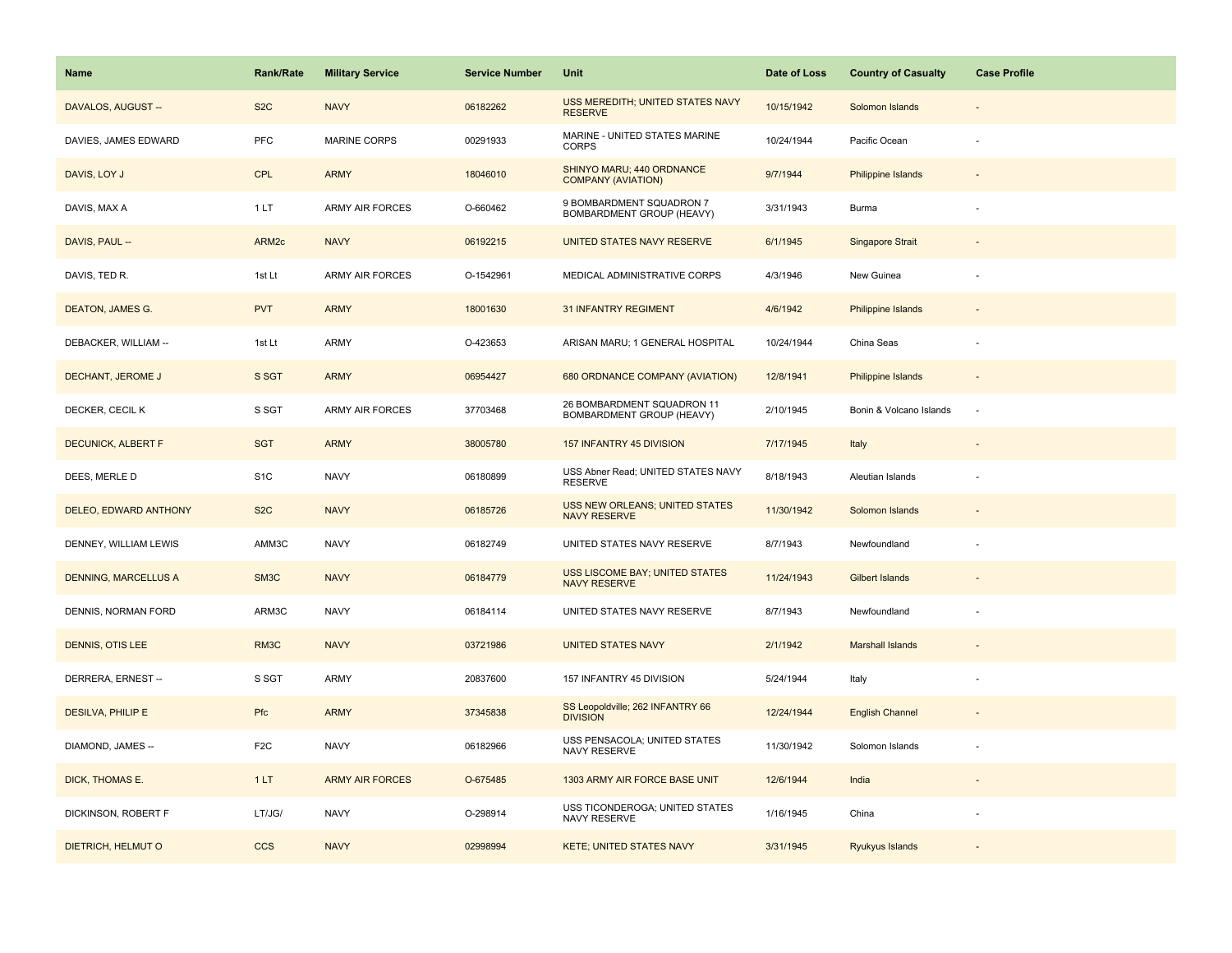| <b>Name</b>               | <b>Rank/Rate</b>  | <b>Military Service</b> | <b>Service Number</b> | Unit                                                     | Date of Loss | <b>Country of Casualty</b> | <b>Case Profile</b>                                                 |
|---------------------------|-------------------|-------------------------|-----------------------|----------------------------------------------------------|--------------|----------------------------|---------------------------------------------------------------------|
| DINGWELL, LEVERNE G       | 1LT               | <b>ARMY AIR FORCES</b>  | O-673503              | 569 ARMY AIR FORCE BASE UNIT                             | 12/15/1944   | Brazil                     |                                                                     |
| DOLAN, GERALD S           | <b>T SGT</b>      | <b>ARMY AIR FORCES</b>  | 37701966              | 400 BOMBARDMENT SQUADRON 90<br><b>BOMBARDMENT GROUP</b>  | 6/6/1945     | <b>Philippine Islands</b>  |                                                                     |
| DONALDSON, W F            | S <sub>1</sub> C  | <b>NAVY</b>             | 03722504              | USS JARVIS; UNITED STATES NAVY                           | 8/9/1942     | Solomon Islands            |                                                                     |
| DORAK, JOHN ANDREW        | F <sub>1C</sub>   | <b>NAVY</b>             | 03722037              | <b>USS VINCENNES; UNITED STATES NAVY</b>                 | 8/9/1942     | Solomon Islands            |                                                                     |
| DORE, JESS --             | 1LT               | <b>ARMY AIR FORCES</b>  | O-421063              | 41 FIGHTER SQUADRON 35 FIGHTER<br><b>GROUP</b>           | 8/2/1942     | New Guinea                 | https://dpaa.secure.force.com/dpaaProfile?id=<br>a0Jt000001nzTruEAE |
| <b>DOVE, BASSIL R</b>     | SK <sub>2</sub> C | <b>NAVY</b>             | 08764026              | Indianapolis; UNITED STATES NAVY<br><b>RESERVE</b>       | 7/30/1945    | <b>Philippine Sea</b>      | https://dpaa.secure.force.com/dpaaProfile?id=<br>a0Jt0000000cdhUEAQ |
| DOWDS, ROBERT S           | <b>PVT</b>        | <b>ARMY</b>             | 38005245              | 157th Infantry Regiment, 45th Infantry<br>Division       | 8/16/1943    | Sicily                     |                                                                     |
| DOYLE, CLYDE G            | 1LT               | <b>ARMY AIR FORCES</b>  | O-679174              | 397 BOMBARDMENT SQUADRON<br>(HEAVY)                      | 7/20/1946    | Panama                     |                                                                     |
| DRENAN, JOHN M            | 1LT               | <b>ARMY AIR FORCES</b>  | O-725418              | 431 BOMBARDMENT SQUADRON 11<br>BOMBARDMENT GROUP (HEAVY) | 1/3/1944     | Marshall Islands           |                                                                     |
| <b>DUFF, HARRIS KENT</b>  | <b>PFC</b>        | <b>MARINE CORPS</b>     | 00422739              | MARINE - UNITED STATES MARINE<br><b>CORPS</b>            | 11/22/1943   | <b>GILBERT ISLANDS</b>     | https://dpaa.secure.force.com/dpaaProfile?id=<br>a0Jt0000000XhovEAC |
| DUFRANE, JOHN L           | Capt              | <b>ARMY AIR FORCES</b>  | O-022810              | UNITED STATES MARINE CORP                                | 2/8/1942     | Java                       |                                                                     |
| <b>DUNN, JAMES K</b>      | S <sub>2</sub> C  | <b>NAVY</b>             | 06183726              | Brownson; UNITED STATES NAVY<br><b>RESERVE</b>           | 12/26/1943   | <b>New Britain Island</b>  |                                                                     |
| DURANT, HOWARD E          | S <sub>2</sub> C  | <b>NAVY</b>             | 04135543              | Lexington; UNITED STATES NAVY<br><b>RESERVE</b>          | 5/8/1942     | Coral Sea                  |                                                                     |
| <b>DURFEY, LAWRENCE E</b> | <b>SGT</b>        | <b>ARMY AIR FORCES</b>  | 38007228              | 32 PHOTO RECONNAISSANCE<br><b>SQUADRON</b>               | 4/20/1944    | Mediterranean Sea          |                                                                     |
| EAGAN, ROGER E            | TM3C              | <b>NAVY</b>             | 06184070              | PICKEREL; UNITED STATES NAVY<br><b>RESERVE</b>           | 5/6/1943     | Sea of Japan               |                                                                     |
| <b>EDINGTON, ARTHUR H</b> | 2LT               | <b>ARMY AIR FORCES</b>  | O-808242              | <b>24 FIGHTER SQUADRON</b>                               | 1/25/1944    | Panama                     |                                                                     |
| EDWARDS, HOWARD F         | LT /JG/           | <b>NAVY</b>             | O-156418              | UNITED STATES NAVY RESERVE                               | 2/20/1944    | <b>Atlantic Ocean</b>      |                                                                     |
| EDWARDS, MYRLE J          | S <sub>1</sub> C  | <b>NAVY</b>             | 03724645              | <b>CISCO; UNITED STATES NAVY</b>                         | 9/28/1943    | China Seas                 |                                                                     |
| EGGLESTON, ROBERT C       | TM3C              | <b>NAVY</b>             | 03722076              | USS MONSSEN; UNITED STATES NAVY                          | 11/13/1942   | Solomon Islands            |                                                                     |
| ELLIOTT, CHESTER ALVIN    | 2LT               | <b>ARMY AIR FORCES</b>  | O-664551              | 83d Bombardment Squadron, 12th<br>Bombardment Group (M)  | 7/4/1943     | Sicily                     |                                                                     |
| <b>ENGLERT, THOMAS W</b>  | SF <sub>2</sub> C | <b>NAVY</b>             | 03721110              | USS ASTORIA; UNITED STATES NAVY                          | 8/9/1942     | Solomon Islands            |                                                                     |
| <b>ENGLISH, NORMAN E.</b> | 1LT               | <b>ARMY AIR FORCES</b>  | O-666904              | 2 FIGHTER SQUADRON 52 FIGHTER<br><b>GROUP</b>            | 12/21/1943   | Italy                      |                                                                     |
| <b>ENNIS, ROBERT E</b>    | MM <sub>1</sub> C | <b>NAVY</b>             | 03721377              | CORVINA; UNITED STATES NAVY                              | 11/16/1943   | Marshall Islands           |                                                                     |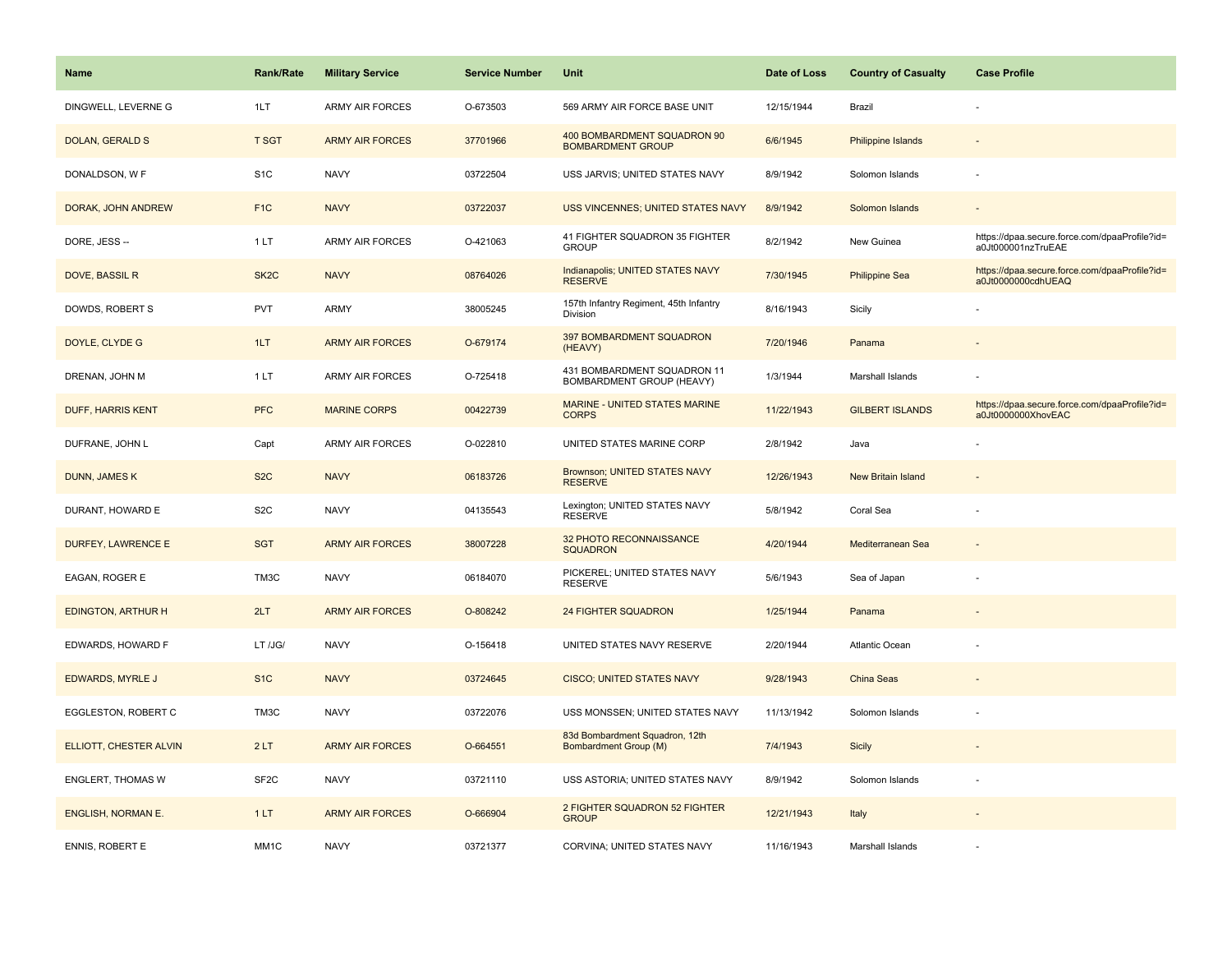| <b>Name</b>                | <b>Rank/Rate</b>  | <b>Military Service</b> | <b>Service Number</b> | Unit                                                              | Date of Loss | <b>Country of Casualty</b> | <b>Case Profile</b>                                                 |
|----------------------------|-------------------|-------------------------|-----------------------|-------------------------------------------------------------------|--------------|----------------------------|---------------------------------------------------------------------|
| <b>EVANS, EDWIN GALE</b>   | S <sub>2</sub> C  | <b>NAVY</b>             | 06183259              | USS COLHOUN; UNITED STATES NAVY<br><b>RESERVE</b>                 | 8/30/1942    | Solomon Islands            |                                                                     |
| EVANS, MELVIN W            | CAPT              | ARMY                    | O-355953              | ARMY - CORPS OF ENGINEERS                                         | 1/9/1945     | <b>FORMOSA</b>             | https://dpaa.secure.force.com/dpaaProfile?id=<br>a0Jt000000Q0f79EAB |
| <b>FAASS, IRVIN L</b>      | S <sub>1</sub> C  | <b>NAVY</b>             | 06191625              | <b>HOEL; UNITED STATES NAVY RESERVE</b>                           | 10/25/1944   | <b>Philippine Sea</b>      |                                                                     |
| FARRINGTON, JOHN ALTON     | CAPT              | <b>ARMY AIR FORCES</b>  | O-663881              | 531 BOMBARDMENT SQUADRON 380<br>BOMBARDMENT GROUP (HEAVY)         | 10/26/1943   |                            |                                                                     |
| <b>FAUGHT, PENLAND E</b>   | RM3C              | <b>NAVY</b>             | 06186591              | NAVY - UNITED STATES NAVY RESERVE                                 | 1/3/1944     | <b>ATLANTIC OCEAN</b>      |                                                                     |
| FEDERICO, MANUEL M         | <b>PFC</b>        | ARMY                    | 20837528              | 157th Infantry Regiment, 45th Infantry<br>Division                | 8/16/1943    | Sicily                     |                                                                     |
| FERGUSON, JOSEPH W.        | 1LT               | <b>ARMY AIR FORCES</b>  | O-429779              | 8 BOMBARDMENT SQUADRON 3<br><b>BOMBARDMENT GROUP (LIGHT)</b>      | 11/18/1945   | New Guinea                 |                                                                     |
| FETTERHOFF, CHARLES K      | CY                | <b>NAVY</b>             | 01504661              | Langley; UNITED STATES NAVY                                       | 3/1/1942     | Indian Ocean               |                                                                     |
| <b>FIECHTL, BENEDICT L</b> | EM <sub>1</sub> C | <b>NAVY</b>             | 03718991              | USS JUNEAU; UNITED STATES NAVY                                    | 11/13/1942   | Solomon Islands            |                                                                     |
| FISCHER, THOMAS P          | S <sub>1</sub> C  | <b>NAVY</b>             | 06193869              | KIMBERLY; UNITED STATES NAVY<br><b>RESERVE</b>                    | 3/26/1945    | Ryukyus Islands            |                                                                     |
| FISHER, CLIFFORD W         | <b>PVT</b>        | <b>ARMY</b>             | 06860893              | ARMY - 128 INFANTRY 32 DIVISION                                   | 12/30/1944   | PHILIPPINE ISLANDS         |                                                                     |
| FISHER, FRANK V            | <b>PVT</b>        | <b>ARMY</b>             | 18001762              | ARISAN MARU; 59 COAST ARTILLERY<br><b>REGIMENT</b>                | 10/24/1944   | China Seas                 |                                                                     |
| FISHER, RONALD JOSEPH      | ARM2C             | <b>NAVY</b>             | 03721432              | USS HORNET (CV-8); UNITED STATES<br><b>NAVY</b>                   | 6/4/1942     | Midway Island              |                                                                     |
| FITZMIER, JAMES A          | S <sub>1</sub> C  | <b>NAVY</b>             | 03723549              | USS NEW ORLEANS; UNITED STATES<br><b>NAVY</b>                     | 11/30/1942   | Solomon Islands            |                                                                     |
| FOLLMER, RAYMOND F         | SM3C              | <b>NAVY</b>             | 06181432              | UNITED STATES NAVY RESERVE - USAT<br>(SS) NEVADA FOUNDERED & SANK | 12/18/1943   | <b>British Isles</b>       |                                                                     |
| FORBES, WILLIAM K          | RM3C              | <b>NAVY</b>             | 04135454              | Neosho; UNITED STATES NAVY<br><b>RESERVE</b>                      | 5/7/1942     | Coral Sea                  |                                                                     |
| FORCE, JAMES A             | <b>CAPT</b>       | <b>ARMY AIR FORCES</b>  | O-429064              | 97 FIGHTER SQUADRON 82 FIGHTER<br><b>GROUP</b>                    | 5/17/1944    | Italy                      |                                                                     |
| FOSTER, NORMAN B           | <b>PVT</b>        | ARMY                    | 37701436              | 70 TANK BATTALION                                                 | 6/6/1944     | France                     | https://dpaa.secure.force.com/dpaaProfile?id=<br>a0Jt0000000Xea7EAC |
| <b>FOSTER, ROBERT M</b>    | S <sub>1C</sub>   | <b>NAVY</b>             | 05598350              | UNITED STATES NAVY RESERVE                                        | 2/6/1945     | <b>Atlantic Ocean</b>      |                                                                     |
| FOURET, ARTHUR E           | CAPT              | ARMY                    | O-375008              | ARMY - 57 INFANTRY REGIMENT (PS)                                  | 12/15/1944   | PHILIPPINE ISLANDS         | https://dpaa.secure.force.com/dpaaProfile?id=<br>a0Jt000001FG3alEAT |
| <b>FOWLER, HARRY PARK</b>  | <b>CPL</b>        | <b>MARINE CORPS</b>     | 00271741              | MARINE - UNITED STATES MARINE<br><b>CORPS</b>                     | 10/24/1944   | Pacific Ocean              |                                                                     |
| FRAKER, ROSS D             | 2 LT              | ARMY AIR FORCES         | O-813496              | 6 SQUADRON 5 RESCUE GROUP                                         | 8/26/1945    | Japan/Okinawa              |                                                                     |
| <b>FRANKENBERG, J R</b>    | WT <sub>2C</sub>  | <b>NAVY</b>             | 06186362              | <b>BUSH; UNITED STATES NAVY RESERVE</b>                           | 4/6/1945     | <b>China Seas</b>          |                                                                     |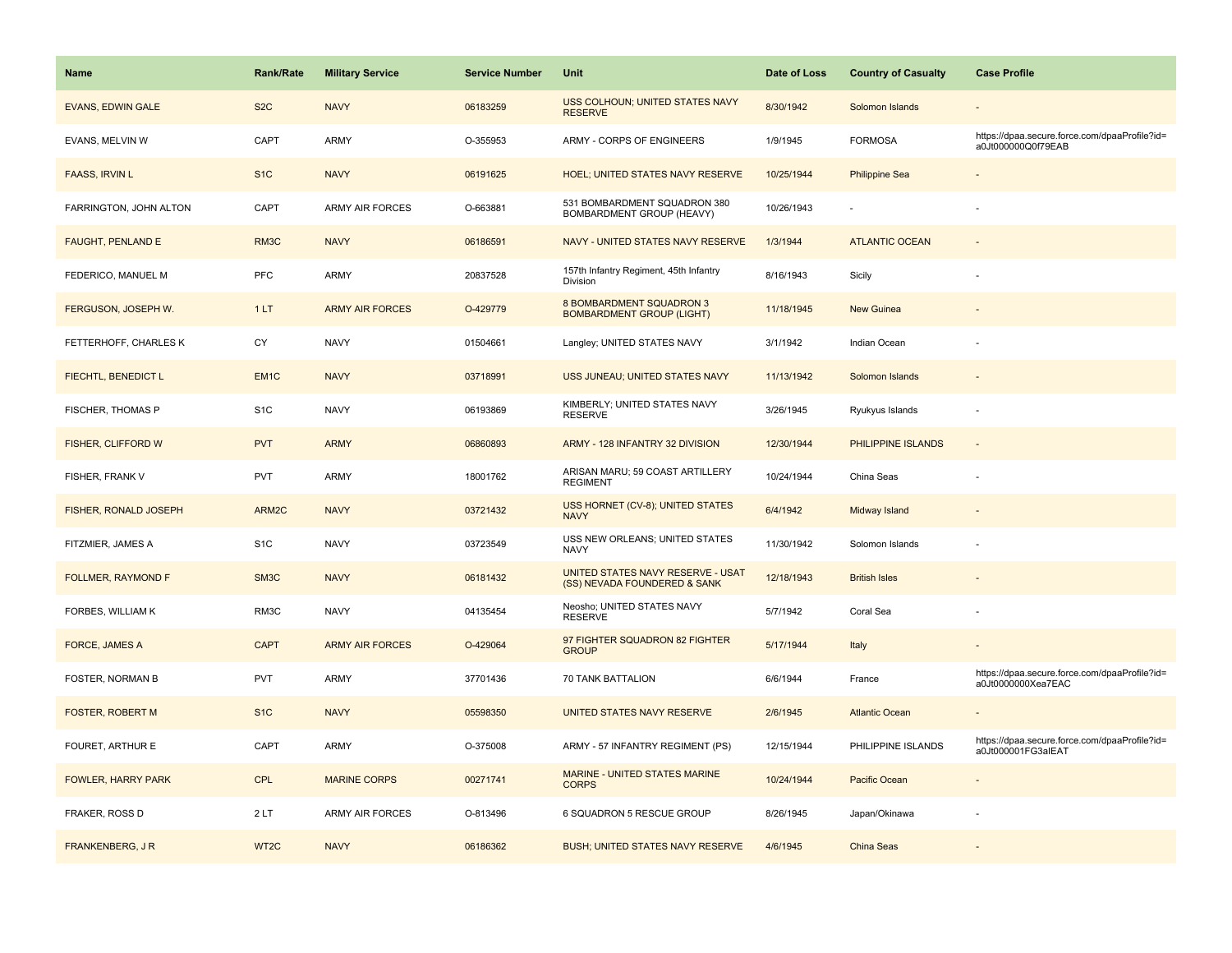| <b>Name</b>                 | <b>Rank/Rate</b>  | <b>Military Service</b> | <b>Service Number</b> | Unit                                                            | Date of Loss | <b>Country of Casualty</b>       | <b>Case Profile</b>                                                 |
|-----------------------------|-------------------|-------------------------|-----------------------|-----------------------------------------------------------------|--------------|----------------------------------|---------------------------------------------------------------------|
| FREEMAN, THOMAS JAMES       | S SGT             | <b>MARINE CORPS</b>     | 00823964              | MARINE - UNITED STATES MARINE<br><b>CORPS</b>                   | 11/30/1944   | Bonin & Volcano Islands          | ÷,                                                                  |
| FRENCH, FRANK C.            | M Sgt             | <b>ARMY AIR FORCES</b>  | 6265699               | 64 BOMBARDMENT SQUADRON 43<br><b>BOMBARDMENT GROUP (HEAVY)</b>  | 12/1/1942    | New Guinea                       |                                                                     |
| FURSTENBERG, JOHN B         | LT.               | <b>NAVY</b>             | O-104097              | USS YORKTOWN; UNITED STATES NAVY<br><b>RESERVE</b>              | 11/19/1943   | Marshall Islands                 |                                                                     |
| <b>FUSSELL, EDWARD M</b>    | ARM3C             | <b>NAVY</b>             | 06185096              | UNITED STATES NAVY RESERVE                                      | 7/2/1944     | <b>Hawaiian Islands</b>          |                                                                     |
| GAGLIARDI, JOHN R           | <b>PFC</b>        | <b>ARMY AIR FORCES</b>  | 06291419              | HEADQUARTERS SQUADRON 24<br>PURSUIT GROUP                       | 12/8/1941    | Philippine Islands               | https://dpaa.secure.force.com/dpaaProfile?id=<br>a0Jt000001nzYeOEAU |
| <b>GAINES, GAYLORD V</b>    | <b>SGT</b>        | <b>ARMY</b>             | 06961531              | <b>ARISAN MARU; 28 MATERIALS</b><br>SQUADRON 20 AIR BASE GROUP  | 10/24/1944   | China Seas                       |                                                                     |
| GALLAGHER, JOHN E.          | 2LT               | <b>ARMY AIR FORCES</b>  | O-767185              | 390 FIGHTER SQUADRON 366 FIGHTER<br><b>GROUP</b>                | 11/19/1944   | Germany                          |                                                                     |
| <b>GALLOWAY, ARTHUR J</b>   | <b>PFC</b>        | <b>MARINE CORPS</b>     | 00525257              | MARINE - UNITED STATES MARINE<br><b>CORPS RESERVE</b>           | 5/2/1945     | Bonin & Volcano Islands          | $\sim$                                                              |
| GAMMON, EUGENE A            | <b>BOSN</b>       | <b>NAVY</b>             | 00196600              | NAVY - UNITED STATES NAVY                                       | 10/24/1944   | CENTRAL/SOUTH<br>PACIFIC THEATER |                                                                     |
| <b>GARCIA, JOE A</b>        | <b>PVT</b>        | <b>ARMY</b>             | 37702625              | 60 INFANTRY 9 DIVISION                                          | 10/12/1944   | Germany                          |                                                                     |
| <b>GARNER, ALVA L</b>       | EM3C              | <b>NAVY</b>             | 06186308              | PICKEREL; UNITED STATES NAVY<br><b>RESERVE</b>                  | 5/6/1943     | Sea of Japan                     |                                                                     |
| <b>GARRETT, DONALD J</b>    | <b>PFC</b>        | <b>MARINE CORPS</b>     | 00279265              | <b>MARINE - UNITED STATES MARINE</b><br><b>CORPS</b>            | 10/24/1944   | Pacific Ocean                    |                                                                     |
| GARRISON, DONALD G          | EM2C              | <b>NAVY</b>             | 03721703              | USS JARVIS; UNITED STATES NAVY                                  | 8/9/1942     | Solomon Islands                  |                                                                     |
| <b>GARRISON, HORACE W</b>   | AOM3C             | <b>NAVY</b>             | 03860987              | USS HORNET; UNITED STATES NAVY                                  | 10/26/1942   | <b>Coral Sea</b>                 |                                                                     |
| <b>GARRISON, LAWRENCE E</b> | PFC               | <b>MARINE CORPS</b>     | 00311519              | MARINE - UNITED STATES MARINE<br><b>CORPS</b>                   | 11/20/1943   | <b>GILBERT ISLANDS</b>           | https://dpaa.secure.force.com/dpaaProfile?id=<br>a0Jt0000000ccbIEAQ |
| <b>GAY, HAROLD GWEN</b>     | <b>SGT</b>        | <b>MARINE CORPS</b>     | 00315728              | MARINE - UNITED STATES MARINE<br><b>CORPS</b>                   | 3/21/1943    | Solomon Islands                  |                                                                     |
| GEER, JOHN H                | CAPT              | <b>ARMY AIR FORCES</b>  | O-690206              | 330 BOMBARDMENT SQUADRON 93<br><b>BOMBARDMENT GROUP (HEAVY)</b> | 9/18/1944    | North Sea or Tyrrhenian<br>Sea   |                                                                     |
| <b>GENNER, WILFORD J</b>    | BM <sub>2</sub> C | <b>NAVY</b>             | 03722526              | <b>USS STRONG; UNITED STATES NAVY</b>                           | 7/5/1943     | Solomon Islands                  |                                                                     |
| GETTLER, EDWARD --          | S <sub>2</sub> C  | <b>NAVY</b>             | 06184704              | USS PRESTON; UNITED STATES NAVY<br><b>RESERVE</b>               | 11/15/1942   | Solomon Islands                  |                                                                     |
| <b>GIFFEN, LLOYD R</b>      | SM <sub>2</sub> C | <b>NAVY</b>             | 06181956              | USS BORIE (DD-704); UNITED STATES<br><b>NAVY RESERVE</b>        | 8/9/1945     | Japan                            |                                                                     |
| GILBERT, LEROY H            | <b>PVT</b>        | ARMY                    | 18046046              | SHINYO MARU; 440 ORDNANCE<br>COMPANY (AVIATION)                 | 9/7/1944     | Philippine Islands               | $\sim$                                                              |
| <b>GILMARTIN, WILLIAM H</b> | S <sub>2</sub> C  | <b>NAVY</b>             | 06188162              | USS Abner Read; UNITED STATES NAVY<br><b>RESERVE</b>            | 8/18/1943    | <b>Aleutian Islands</b>          |                                                                     |
| GIRVAN, DANIEL H.           | 1LT               | ARMY AIR FORCES         | O-678027              | 40 FIGHTER SQUADRON 35 FIGHTER<br><b>GROUP</b>                  | 10/24/1944   | Morotai, Ceram, Amboina          |                                                                     |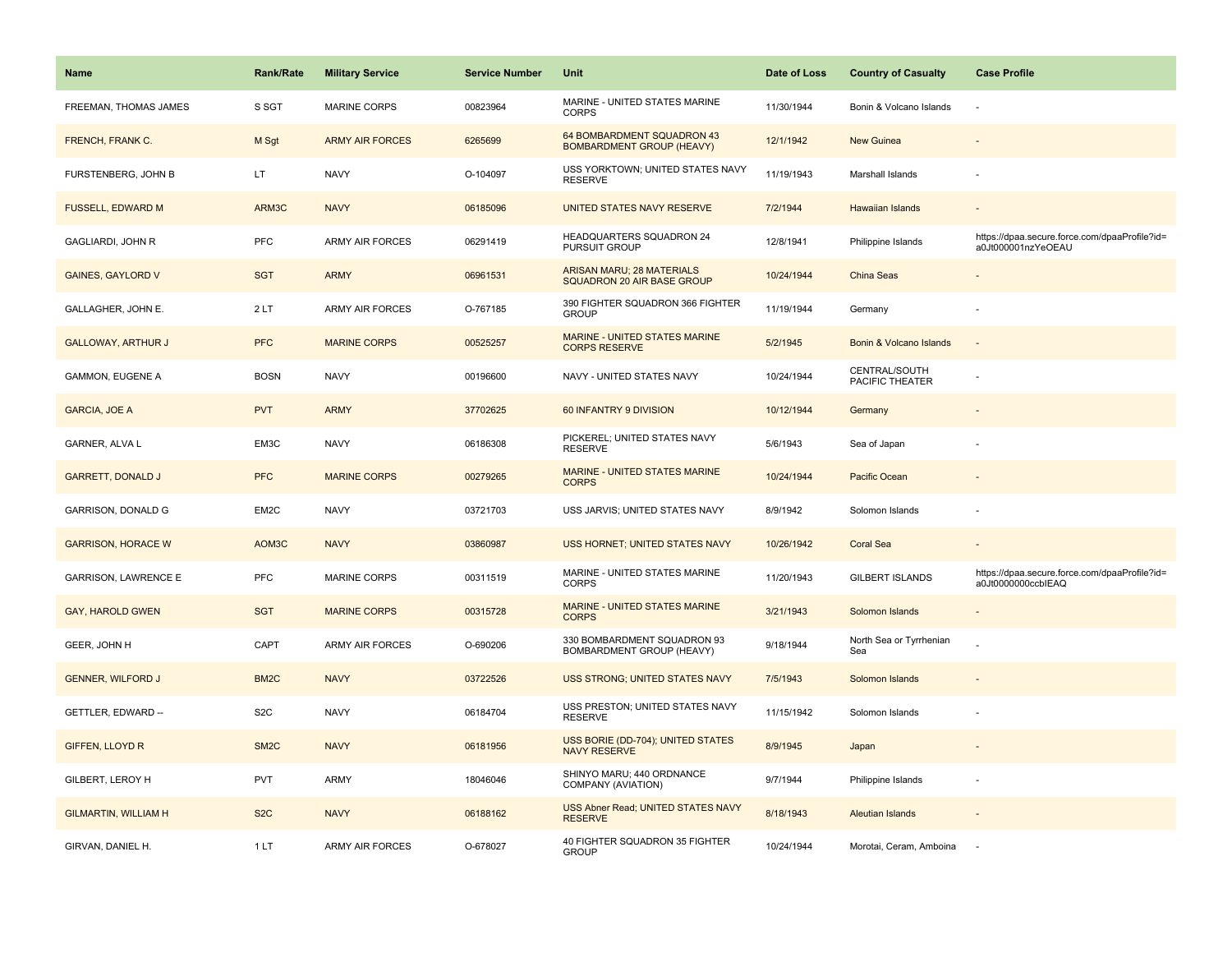| Name                            | <b>Rank/Rate</b>  | <b>Military Service</b> | <b>Service Number</b> | Unit                                                             | Date of Loss | <b>Country of Casualty</b>                   | <b>Case Profile</b>                                                 |
|---------------------------------|-------------------|-------------------------|-----------------------|------------------------------------------------------------------|--------------|----------------------------------------------|---------------------------------------------------------------------|
| <b>GIVENS, DONALD L</b>         | <b>PFC</b>        | <b>ARMY</b>             | 37332838              | <b>ARMY</b>                                                      | 8/7/1944     | <b>Burma</b>                                 | https://dpaa.secure.force.com/dpaaProfile?id=<br>a0Jt00000004pyoEAA |
| GOMEZ, EDWARD --                | S <sub>1</sub> C  | <b>NAVY</b>             | 03721616              | USS Arizona; UNITED STATES NAVY                                  | 12/7/1941    | Hawaiian Islands                             | https://dpaa.secure.force.com/dpaaProfile?id=<br>a0Jt00000004n8FEAQ |
| <b>GONZALES, ROBERT G</b>       | S <sub>2</sub> C  | <b>NAVY</b>             | 08769518              | NAVY - UNITED STATES NAVY RESERVE                                | 2/21/1945    | <b>BONIN &amp; VOLCANO</b><br><b>ISLANDS</b> |                                                                     |
| GONZALEZ, JOHN S                | S SGT             | <b>ARMY AIR FORCES</b>  | 38148218              | 410 BOMBARDMENT SQUADRON 94<br><b>BOMBARDMENT GROUP (HEAVY)</b>  | 6/13/1943    | <b>Baltic Sea</b>                            |                                                                     |
| <b>GOODRICH, HERBERT A</b>      | 1LT               | <b>ARMY AIR FORCES</b>  | O-431201              | 50 FIGHTER SQUADRON 14 FIGHTER<br><b>GROUP</b>                   | 8/1/1942     | <b>Atlantic Ocean</b>                        |                                                                     |
| GOODWIN, WILLIAM ARTHUR         | S <sub>2</sub> C  | <b>NAVY</b>             | 03721696              | USS Arizona; UNITED STATES NAVY                                  | 12/7/1941    | Hawaiian Islands                             | https://dpaa.secure.force.com/dpaaProfile?id=<br>a0Jt00000004s9GEAQ |
| <b>GORDON, PETER CHARLES</b>    | F <sub>1</sub> C  | <b>NAVY</b>             | 03721222              | USS Arizona; UNITED STATES NAVY                                  | 12/7/1941    | Hawaiian Islands                             | https://dpaa.secure.force.com/dpaaProfile?id=<br>a0Jt000000n9JiJEAU |
| <b>GORESKI, LAURENCE M</b>      | 2LT               | <b>ARMY AIR FORCES</b>  | O-726151              | 366 BOMBARDMENT SQUADRON 305<br><b>BOMBARDMENT GROUP (HEAVY)</b> | 12/30/1942   | France                                       |                                                                     |
| <b>GOSCHA, AMBROSE A</b>        | TEC <sub>5</sub>  | <b>ARMY AIR FORCES</b>  | 06291037              | <b>HEADQUARTERS SQUADRON 24</b><br><b>PURSUIT GROUP</b>          | 7/14/1942    | Philippine Islands                           | https://dpaa.secure.force.com/dpaaProfile?id=<br>a0Jt0000000LIAvEAK |
| GRACEY, JOHN R                  | F <sub>1C</sub>   | <b>NAVY</b>             | 08766868              | UNITED STATES NAVY RESERVE                                       | 4/12/1945    | Ryukyus Islands                              |                                                                     |
| <b>GRAHAM, HILLIARD H</b>       | 2LT               | <b>ARMY AIR FORCES</b>  | O-667064              | 27 FIGHTER SQUADRON 1 FIGHTER<br><b>GROUP</b>                    | 8/29/1943    | North Sea or Tyrrhenian<br>Sea               |                                                                     |
| <b>GRAY, LESTER W</b>           | <b>PVT</b>        | <b>ARMY</b>             | 19003141              | ORYOKU MARU; FILIPINO MOTOR<br><b>TRANSPORT DEPOT</b>            | 12/15/1944   | Philippine Islands                           |                                                                     |
| <b>GREENWALD, JOHN --</b>       | S <sub>2</sub> C  | <b>NAVY</b>             | 06189851              | USS Abner Read; UNITED STATES NAVY<br><b>RESERVE</b>             | 8/18/1943    | <b>Aleutian Islands</b>                      |                                                                     |
| <b>GREGORY, ROBERT K</b>        | 2LT               | <b>ARMY</b>             | O-890127              | <b>BRAZIL MARU; INFANTRY</b>                                     | 1/23/1945    | China Seas                                   | https://dpaa.secure.force.com/dpaaProfile?id=<br>a0Jt000001Cbs0pEAB |
| <b>GRIMES, CHARLES A</b>        | 1LT               | <b>ARMY AIR FORCES</b>  | O-523590              | 569 ARMY AIR FORCE BASE UNIT                                     | 12/15/1944   | <b>Brazil</b>                                | $\overline{\phantom{a}}$                                            |
| <b>GROSSE, ALBERT F</b>         | S SGT             | <b>ARMY AIR FORCES</b>  | 06291359              | 513 BOMBARDMENT SQUADRON 376<br>BOMBARDMENT GROUP (HEAVY)        | 8/19/1943    | North Sea or Tyrrhenian<br>Sea               |                                                                     |
| <b>GROUND, ORLA L</b>           | MM3C              | <b>NAVY</b>             | 03721245              | USS DEHAVEN; UNITED STATES NAVY                                  | 2/1/1943     | Solomon Islands                              |                                                                     |
| GROVERT, CHARLES H              | M SGT             | ARMY                    | 38006698              | 12 FIELD ARTILLERY OBSERVATION<br><b>BATTALION</b>               | 6/29/1944    | English Channel                              |                                                                     |
| <b>GUSSENHOVEN, WILLIAM C.</b>  | <b>SGT</b>        | <b>ARMY AIR FORCES</b>  | 17089731              | 878 BOMBARDMENT SQUADRON 499<br>BOMBARDMENT GROUP (VERY HEAVY)   | 12/13/1944   | <b>Marianas Islands</b>                      |                                                                     |
| GUSTAFSON, CLIFFORD A           | S SGT             | <b>ARMY AIR FORCES</b>  | 17054878              | 419 BOMBARDMENT SQUADRON 301<br>BOMBARDMENT GROUP (HEAVY)        | 8/24/1944    | Adriatic Sea                                 |                                                                     |
| <b>GWINN, CHESTER R</b>         | 2LT               | <b>ARMY AIR FORCES</b>  | O-734675              | 526 BOMBARDMENT SQUADRON 379<br><b>BOMBARDMENT GROUP (HEAVY)</b> | 9/16/1943    | France                                       |                                                                     |
| HACKSTAFF, HOWARD J             | RM <sub>2</sub> C | <b>NAVY</b>             | 06183214              | BONEFISH; UNITED STATES NAVY<br><b>RESERVE</b>                   | 7/14/1945    | Sea of Japan                                 |                                                                     |
| <b>HAGEMEIER, RAYMOND DAVID</b> | Pvt               | <b>MARINE CORPS</b>     | 337862                | <b>MARINE - UNITED STATES MARINE</b><br><b>CORPS</b>             | 12/27/1942   | Solomon Islands                              |                                                                     |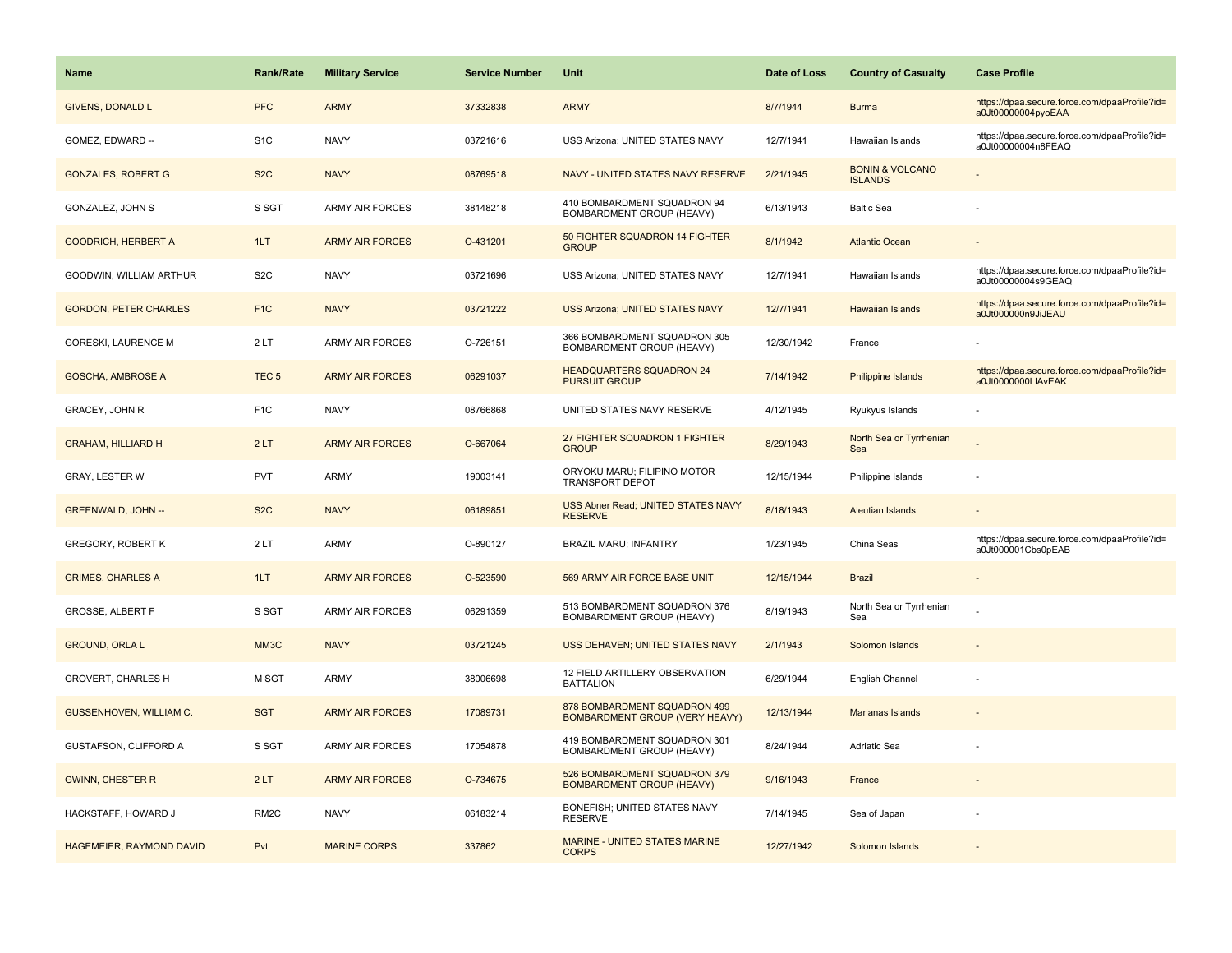| <b>Name</b>                 | <b>Rank/Rate</b>  | <b>Military Service</b> | <b>Service Number</b> | Unit                                                                  | Date of Loss | <b>Country of Casualty</b>               | <b>Case Profile</b>                                                 |
|-----------------------------|-------------------|-------------------------|-----------------------|-----------------------------------------------------------------------|--------------|------------------------------------------|---------------------------------------------------------------------|
| HALEY, CLAUDE E             | AMM1C             | <b>NAVY</b>             | 03723623              | VT-11, USS Hornet (CV-12); NAVY -<br>UNITED STATES NAVY RESERVE       | 1/9/1945     | Formosa                                  |                                                                     |
| HALL, JACK W                | 2LT               | <b>ARMY AIR FORCES</b>  | O-412108              | 34 PURSUIT SQUADRON 24 PURSUIT<br><b>GROUP</b>                        | 5/7/1942     | <b>Philippine Islands</b>                |                                                                     |
| HAMAKER, DOWD --            | AOM3C             | <b>NAVY</b>             | 06192700              | USS HORNET; UNITED STATES NAVY<br><b>RESERVE</b>                      | 11/13/1944   | Philippine Islands                       |                                                                     |
| HAMILTON, EDWIN CARRELL     | S <sub>1</sub> C  | <b>NAVY</b>             | 03722623              | <b>USS Arizona; UNITED STATES NAVY</b>                                | 12/7/1941    | Hawaiian Islands                         | https://dpaa.secure.force.com/dpaaProfile?id=<br>a0Jt00000004r1nEAA |
| HAMMOND, MERVIN S           | LT/JG/            | <b>NAVY</b>             | O-130188              | UNITED STATES NAVY RESERVE                                            | 3/29/1945    | China Seas                               |                                                                     |
| HAMPY, HERBERT W            | <b>CAPT</b>       | <b>ARMY AIR FORCES</b>  | O-432000              | 322 BOMBARDMENT SQUADRON 91<br><b>BOMBARDMENT GROUP (HEAVY)</b>       | 11/23/1943   | <b>English Channel</b>                   |                                                                     |
| HANIS, GEORGE LEROY         | S <sub>1</sub> C  | <b>NAVY</b>             | 03723208              | Neosho; UNITED STATES NAVY                                            | 5/7/1942     | Coral Sea                                |                                                                     |
| <b>HANKINS, WALLACE B</b>   | TEC <sub>4</sub>  | <b>ARMY</b>             | 18000405              | <b>FINANCE DEPARTMENT</b>                                             | 8/31/1943    | <b>Philippine Islands</b>                |                                                                     |
| HANSEN, QUENTIN W           | F <sub>1</sub> C  | <b>NAVY</b>             | 06202383              | USS JUNEAU; UNITED STATES NAVY<br><b>RESERVE</b>                      | 11/13/1942   | Solomon Islands                          |                                                                     |
| <b>HARBOLD, ROBERT L</b>    | S <sub>1C</sub>   | <b>NAVY</b>             | 03723821              | <b>TRITON; UNITED STATES NAVY</b>                                     | 3/15/1943    | <b>Admiralty Islands</b>                 |                                                                     |
| HARBURG, FREDERIC E.        | CAPT              | <b>ARMY AIR FORCES</b>  | O-418293              | 17 SQUADRON 71 RECONNAISSANCE<br><b>GROUP</b>                         | 2/6/1944     | New Guinea                               |                                                                     |
| HARDY, GALE W               | BM <sub>2</sub> C | <b>NAVY</b>             | 03724242              | FLIER; UNITED STATES NAVY                                             | 8/13/1944    | Philippine Islands                       | $\sim$                                                              |
| HARMAN, ELMER L             | <b>CRM</b>        | <b>NAVY</b>             | 03719962              | R-12; UNITED STATES NAVY                                              | 6/12/1943    | Atlantic Ocean: North<br>American Waters |                                                                     |
| HARPER, JOHN D              | LT CDR            | <b>NAVY</b>             | O-082437              | SHARK (SS-314); UNITED STATES NAVY                                    | 10/24/1944   | China Seas                               |                                                                     |
| HARRELL, ROBERT R           | WT3C              | <b>NAVY</b>             | 08765160              | NAVY - UNITED STATES NAVY RESERVE                                     | 10/24/1944   | PHILIPPINE SEA                           |                                                                     |
| <b>HARRINGTON, THOMAS B</b> | 2d Lt             | <b>ARMY AIR FORCES</b>  | O-2060796             | 869 BOMBARDMENT SQUADRON 497<br><b>BOMBARDMENT GROUP (VERY HEAVY)</b> | 4/18/1945    | Bonin & Volcano Islands                  |                                                                     |
| HARRIS, JOHN C              | CPL               | <b>ARMY AIR FORCES</b>  | 18001283              | 3 PURSUIT SQUADRON 24 PURSUIT<br><b>GROUP</b>                         | 11/14/1942   | Philippine Islands                       | https://dpaa.secure.force.com/dpaaProfile?id=<br>a0Jt0000000ccfKEAQ |
| HARTLEY, ALVIN --           | GM3C              | <b>NAVY</b>             | 03721713              | <b>USS Arizona; UNITED STATES NAVY</b>                                | 12/7/1941    | <b>Hawaiian Islands</b>                  | https://dpaa.secure.force.com/dpaaProfile?id=<br>a0Jt0000000BT7hEAG |
| HARTMAN, JOHN HUMPHREY      | Pvt               | MARINE CORPS RESERVE    | 506740                | MARINE - UNITED STATES MARINE<br>CORPS; 6TH MARINE DIVISION           | 6/29/1945    | Ryukyus Islands                          |                                                                     |
| <b>HARTZ, GEORGE D</b>      | TM <sub>2</sub> C | <b>NAVY</b>             | 06181909              | UNITED STATES NAVY RESERVE                                            | 1/11/1943    | Solomon Islands                          |                                                                     |
| HASTINGS, BILLY H           | 1st Lt            | <b>ARMY AIR FORCES</b>  | O-1590926             | 319 TROOP CARRIER SQUADRON                                            | 6/18/1945    | Burma                                    |                                                                     |
| HATHEWAY, IVAN E            | AOM3C             | <b>NAVY</b>             | 06187316              | <b>GAMBIER BAY; UNITED STATES NAVY</b><br><b>RESERVE</b>              | 10/25/1944   | <b>Philippine Sea</b>                    |                                                                     |
| HEACOCK, ROBERT L           | CPL               | <b>ARMY AIR FORCES</b>  | 37332517              | 318 FIGHTER CONTROL SQUADRON                                          | 12/4/1944    | Hawaiian Islands                         |                                                                     |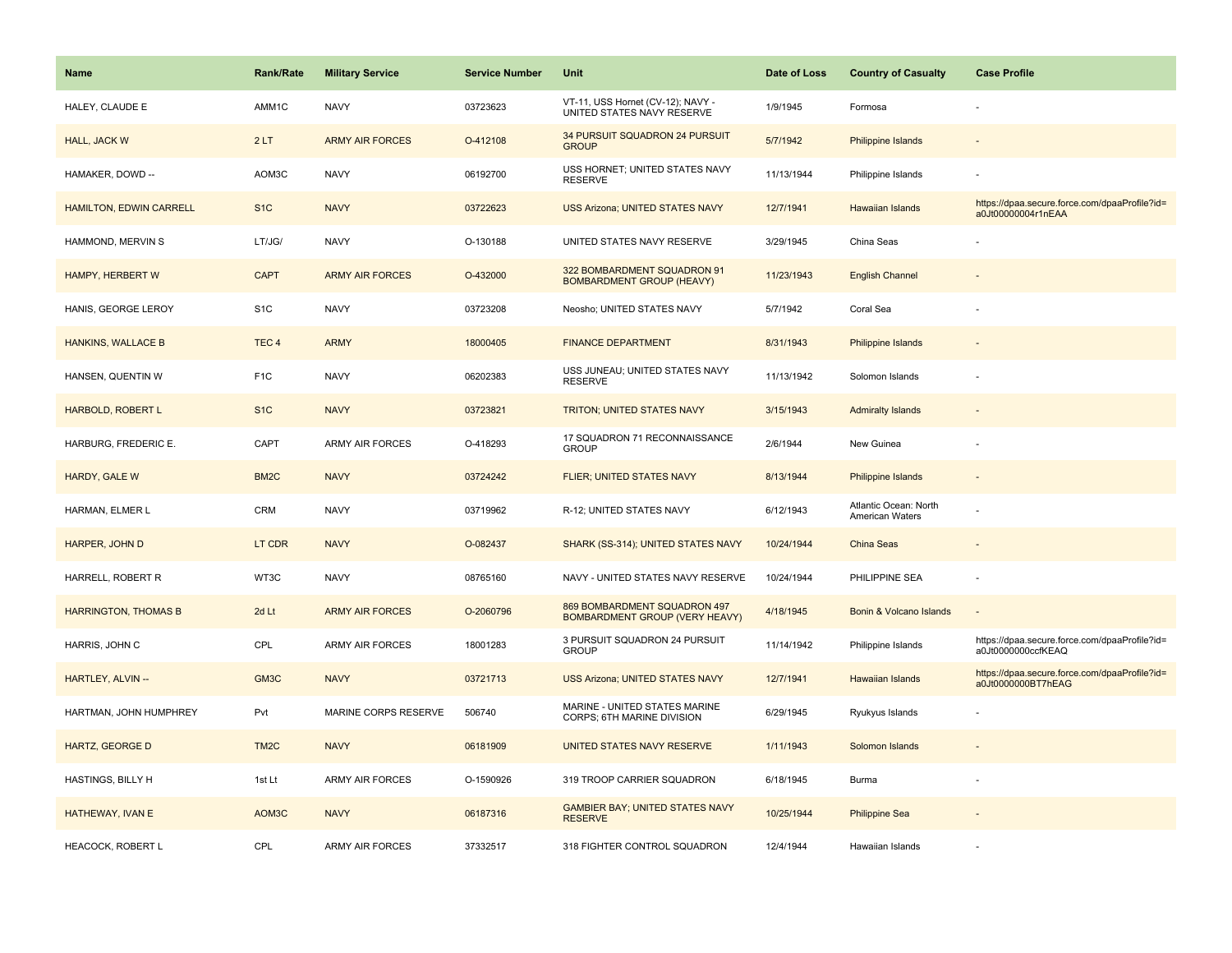| <b>Name</b>              | <b>Rank/Rate</b>  | <b>Military Service</b> | <b>Service Number</b> | Unit                                                                | Date of Loss | <b>Country of Casualty</b>              | <b>Case Profile</b>                                                 |
|--------------------------|-------------------|-------------------------|-----------------------|---------------------------------------------------------------------|--------------|-----------------------------------------|---------------------------------------------------------------------|
| <b>HEADDING, ARTHURS</b> | S SGT             | <b>ARMY AIR FORCES</b>  | 37348653              | 301 BOMBARDMENT GROUP (HEAVY), 32<br><b>BOMBARDMENT SQUADRON</b>    | 10/30/1943   | Mediterranean Sea                       |                                                                     |
| HEELY, LEO SHINN         | S <sub>2</sub> C  | <b>NAVY</b>             | 03723044              | USS Arizona; UNITED STATES NAVY                                     | 12/7/1941    | Hawaiian Islands                        | https://dpaa.secure.force.com/dpaaProfile?id=<br>a0Jt00000004s5nEAA |
| <b>HEMPSTED, JAMES M</b> | LT /JG/           | <b>NAVY</b>             | O-204668              | <b>UNITED STATES NAVY</b>                                           | 2/21/1945    | Bonin & Volcano Islands                 |                                                                     |
| HENDERSON, ORA A         | S <sub>1</sub> C  | <b>NAVY</b>             | 03725590              | Callaghan; UNITED STATES NAVY                                       | 7/29/1945    | Japan                                   |                                                                     |
| HEPTING, ROBERT EARL     | LT/JG/            | <b>NAVY</b>             | O-251196              | UNITED STATES NAVY RESERVE                                          | 7/1/1945     | China Seas                              | https://dpaa.secure.force.com/dpaaProfile?id=<br>a0Jt0000000XdtBEAS |
| <b>HERRICK, LEROY W</b>  | MAJ               | <b>ARMY</b>             | O-204537              | ARMY - SIGNAL CORPS                                                 | 12/15/1944   | PHILIPPINE ISLANDS                      |                                                                     |
| HERRMANN, ALBERT L       | <b>T SGT</b>      | <b>ARMY AIR FORCES</b>  | 17055702              | 562 BOMBARDMENT SQUADRON 388<br><b>BOMBARDMENT GROUP (HEAVY)</b>    | 4/11/1944    | <b>Baltic Sea</b>                       |                                                                     |
| HERRON, GEORGE H         | GM1C              | <b>NAVY</b>             | 03724260              | Emmons; UNITED STATES NAVY                                          | 4/6/1945     | Japan                                   |                                                                     |
| HERZOG, JOHN H           | 2LT               | <b>ARMY AIR FORCES</b>  | O-442149              | <b>AIR CORPS</b>                                                    | 6/3/1942     | <b>Burma</b>                            |                                                                     |
| <b>HESS, HENRY A</b>     | CPL               | <b>ARMY AIR FORCES</b>  | 17146350              | 444 BOMBARDMENT SQUADRON 320<br>BOMBARDMENT GROUP (MEDIUM)          | 11/16/1944   | Italy                                   |                                                                     |
| HESTER, ROBERT L         | 2d Lt             | <b>ARMY AIR FORCES</b>  | O-2065985             | 731 BOMBARDMENT SQUADRON 452<br><b>BOMBARDMENT GROUP (HEAVY)</b>    | 11/9/1944    | North Sea or Tyrrhenian<br>Sea          |                                                                     |
| HICKS, HOWARD HARVEY     | MSgt              | <b>MARINE CORPS</b>     | 266771                | MARINE - UNITED STATES MARINE<br><b>CORPS</b>                       | 6/2/1943     | New Hebrides                            | https://dpaa.secure.force.com/dpaaProfile?id=<br>a0Jt000001nzSqGEAU |
| HIRSCH, ADOLPH A         | WT1C              | <b>NAVY</b>             | 03718934              | USS HOUSTON (CA-30); UNITED STATES<br><b>NAVY</b>                   | 3/1/1942     | Java                                    |                                                                     |
| HIRSCH, HARRY --         | MM3C              | <b>NAVY</b>             | 03721261              | USS HOUSTON (CA-30); UNITED STATES<br><b>NAVY</b>                   | 3/1/1942     | Java                                    |                                                                     |
| <b>HOGAN, ROBERT R</b>   | LT/JG/            | <b>NAVY</b>             | O-145820              | <b>UNITED STATES NAVY RESERVE</b>                                   | 1/26/1944    | <b>New Britain Island</b>               | $\sim$                                                              |
| HOGELIN, CORNELIUS G     | FLT O             | <b>ARMY AIR FORCES</b>  | T-061492              | 375 BOMBARDMENT SQUADRON 361<br><b>FIGHTER GROUP</b>                | 11/8/1945    | North Sea or Tyrrhenian<br>Sea          |                                                                     |
| HOMYAK, EUGENE A.        | 2d Lt             | <b>ARMY AIR FORCES</b>  | O-2065769             | 43 BOMBARDMENT SQUADRON 29<br><b>BOMBARDMENT GROUP (VERY HEAVY)</b> | 5/26/1945    | Japan/Okinawa                           |                                                                     |
| HOOPER, EDWARD E         | 2LT               | <b>ARMY AIR FORCES</b>  | O-745820              | 500 BOMBARDMENT SQUADRON 345<br>BOMBARDMENT GROUP (MEDIUM)          | 4/16/1944    | New Guinea                              |                                                                     |
| <b>HOPKINS, ROBERT B</b> | ARM3C             | <b>NAVY</b>             | 08763783              | UNITED STATES NAVY RESERVE                                          | 4/20/1945    | <b>Central/South Pacific</b><br>Theater |                                                                     |
| HOUGHTON, WILBUR S       | TM <sub>1</sub> C | <b>NAVY</b>             | 03722077              | BONEFISH; UNITED STATES NAVY                                        | 7/14/1945    | Sea of Japan                            |                                                                     |
| <b>HOUSTON, DWIGHT A</b> | GM <sub>2</sub> C | <b>NAVY</b>             | 03720442              | USS HOUSTON (CA-30); UNITED STATES<br><b>NAVY</b>                   | 3/1/1942     | Java                                    |                                                                     |
| HOWARD, CHARLES S        | <b>PFC</b>        | <b>ARMY</b>             | 06290692              | 314 INFANTRY 79 DIVISION                                            | 7/7/1944     | France                                  |                                                                     |
| HOWLAND, RALPH G         | <b>SGT</b>        | <b>ARMY</b>             | 06954446              | SHINYO MARU; 440 ORDNANCE<br><b>COMPANY (AVIATION)</b>              | 9/7/1944     | Philippine Islands                      |                                                                     |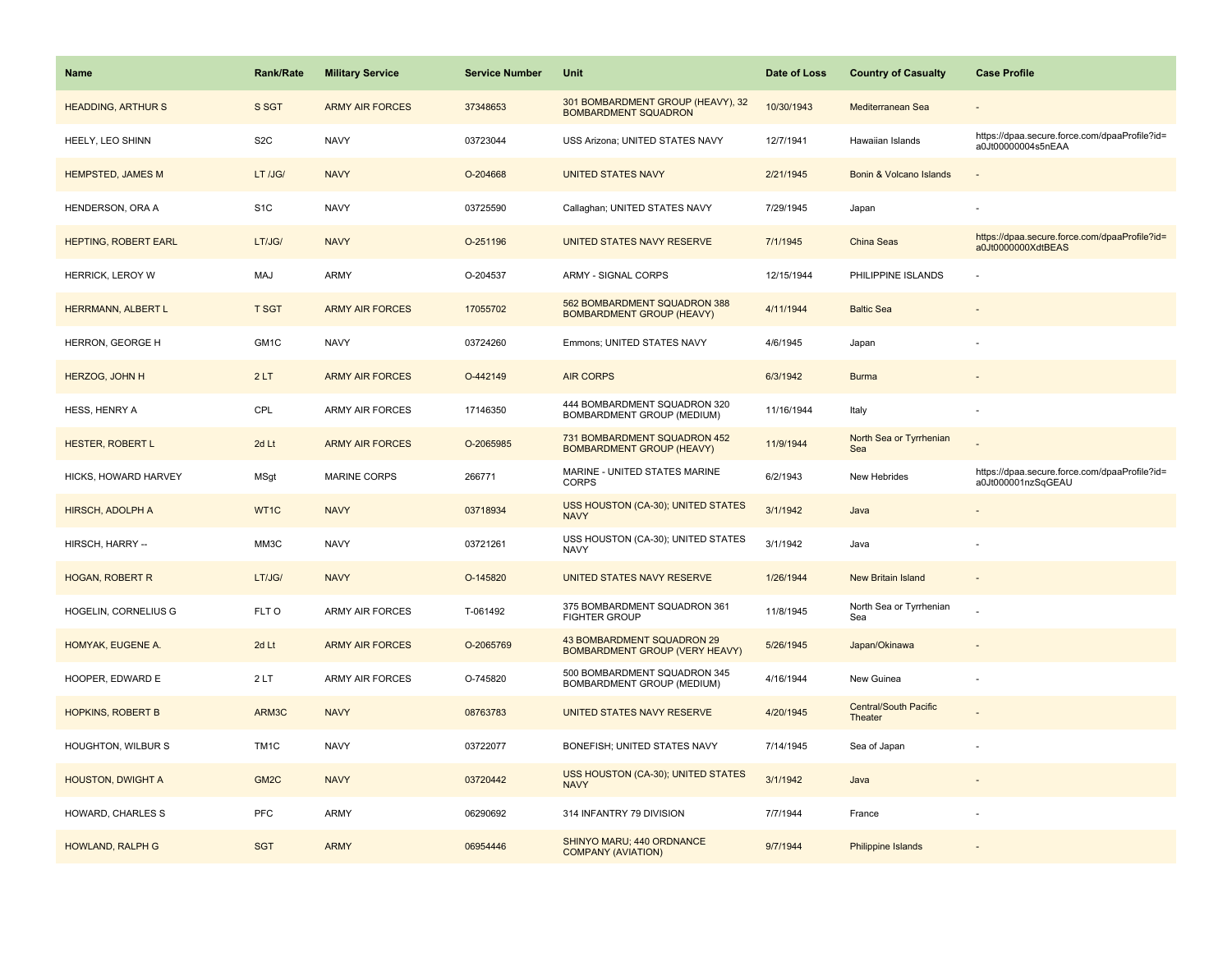| <b>Name</b>                | Rank/Rate         | <b>Military Service</b> | <b>Service Number</b> | Unit                                                             | Date of Loss | <b>Country of Casualty</b>     | <b>Case Profile</b>                                                 |
|----------------------------|-------------------|-------------------------|-----------------------|------------------------------------------------------------------|--------------|--------------------------------|---------------------------------------------------------------------|
| HOY, MARSHALL L            | MM <sub>2</sub> C | <b>NAVY</b>             | 06182586              | HULL; UNITED STATES NAVY RESERVE                                 | 12/18/1944   | Philippine Sea                 | https://dpaa.secure.force.com/dpaaProfile?id=<br>a0Jt0000000XdugEAC |
| HUBBARD, JOHN P            | 1LT               | <b>ARMY AIR FORCES</b>  | O-787143              | 397 BOMBARDMENT SQUADRON<br>(HEAVY)                              | 7/20/1946    | Panama                         |                                                                     |
| HUBERT, EARL G             | <b>MMIC</b>       | <b>NAVY</b>             | 03719367              | UNITED STATES NAVY                                               | 3/1/1942     | Indian Ocean                   |                                                                     |
| <b>HUCKE, LEWIS R</b>      | <b>PFC</b>        | <b>ARMY</b>             | 06293784              | <b>ARISAN MARU; ORDNANCE</b><br><b>DEPARTMENT</b>                | 10/24/1944   | China Seas                     |                                                                     |
| HUGHES, EUGENE --          | 1st Lt            | <b>ARMY</b>             | O-1322154             | 381ST INFANTRY 96TH DIVISION                                     | 4/10/1945    | Japan/Okinawa                  |                                                                     |
| HULEN, WILLIAM H.          | <b>T SGT</b>      | <b>ARMY AIR FORCES</b>  | 18046560              | 4 SQUADRON 479 ANTISUB GROUP                                     | 9/8/1943     | <b>Atlantic Ocean</b>          |                                                                     |
| HULSE, ELLIS MERTON        | <b>PVT</b>        | <b>MARINE CORPS</b>     | 00311483              | MARINE - UNITED STATES MARINE<br><b>CORPS</b>                    | 5/8/1942     | Coral Sea                      |                                                                     |
| HUNTER, CARROLL E          | GM3C              | <b>NAVY</b>             | 03724262              | Rowan; UNITED STATES NAVY                                        | 9/11/1943    | North or Tyrrhenian Seas       | $\overline{\phantom{a}}$                                            |
| HUNTER, LOWELL C           | CPHM              | <b>NAVY</b>             | 03717397              | USS HOUSTON (CA-30); UNITED STATES<br><b>NAVY</b>                | 3/1/1942     | Java                           | ÷,                                                                  |
| <b>HURLBUTT, CHARLES A</b> | S SGT             | <b>ARMY AIR FORCES</b>  | 06915827              | 301 BOMBARDMENT GROUP (HEAVY), 32<br><b>BOMBARDMENT SQUADRON</b> | 7/27/1943    | North Sea or Tyrrhenian<br>Sea |                                                                     |
| HUTTON, CARL L             | S <sub>2</sub> C  | <b>NAVY</b>             | 03725291              | USS LISCOME BAY; UNITED STATES<br><b>NAVY</b>                    | 11/24/1943   | Gilbert Islands                |                                                                     |
| <b>IGOU, FLOYD</b>         | RM <sub>2</sub> C | <b>NAVY</b>             | 06189535              | NAVY - UNITED STATES NAVY RESERVE                                | 7/30/1945    | PHILIPPINE SEA                 | https://dpaa.secure.force.com/dpaaProfile?id=<br>a0Jt0000000ccPvEAI |
| <b>IRWIN, ROBERT W</b>     | LT                | <b>NAVY</b>             | O-123656              | DORADO; UNITED STATES NAVY                                       | 10/13/1943   | Panama                         |                                                                     |
| <b>IVIE, WILLIAM A</b>     | <b>T SGT</b>      | <b>ARMY AIR FORCES</b>  | 18047029              | 345 BOMBARDMENT SQUADRON 98<br><b>BOMBARDMENT GROUP (HEAVY)</b>  | 6/13/1943    | Egypt                          |                                                                     |
| JACK, JAMES M              | 1LT               | <b>ARMY AIR FORCES</b>  | O-680988              | 558 BOMBARDMENT SQUADRON 387<br>BOMBARDMENT GROUP (MEDIUM)       | 6/15/1944    | English Channel                |                                                                     |
| JACKSON, HUGO W            | <b>CPL</b>        | <b>ARMY</b>             | 38005261              | 157th Infantry Regiment, 45th Infantry<br><b>Division</b>        | 8/16/1943    | Sicily                         |                                                                     |
| JANZEKOVICH, LEO --        | S <sub>2</sub> C  | <b>NAVY</b>             | 06184751              | USS WALKE; UNITED STATES NAVY<br><b>RESERVE</b>                  | 11/15/1942   | Solomon Islands                |                                                                     |
| JAY, LEON H                | 2LT               | <b>ARMY</b>             | O-890353              | ARMY - 2 FIELD ARTILLERY GROUP                                   | 12/15/1944   | PHILIPPINE ISLANDS             |                                                                     |
| JEFFS, ROBERT H.           | 2LT               | ARMY AIR FORCES         | O-681994              | 67 BOMBARDMENT SQUADRON 44<br>BOMBARDMENT GROUP (HEAVY)          | 2/22/1944    | Belgium                        |                                                                     |
| JEFSON, HAROLD E.          | <b>SGT</b>        | <b>ARMY AIR FORCES</b>  | 38104143              | 66 BOMBARDMENT SQUADRON 44<br><b>BOMBARDMENT GROUP (HEAVY)</b>   | 2/16/1943    | <b>English Channel</b>         |                                                                     |
| JENKINS, JAY WILLIAM       | RM3C              | <b>NAVY</b>             | 03721700              | USS ENTERPRISE (CV-6); UNITED<br><b>STATES NAVY</b>              | 6/4/1942     | Midway Island                  | ÷,                                                                  |
| JENNINGS, CALVIN R         | S <sub>1</sub> C  | <b>NAVY</b>             | 06184828              | <b>RUNNER; UNITED STATES NAVY</b><br><b>RESERVE</b>              | 7/11/1943    | Japan                          |                                                                     |
| JENSEN, DAVID E            | ARM1C             | <b>NAVY</b>             | 06185569              | USS HANCOCK; UNITED STATES NAVY<br><b>RESERVE</b>                | 3/18/1945    | Japan                          |                                                                     |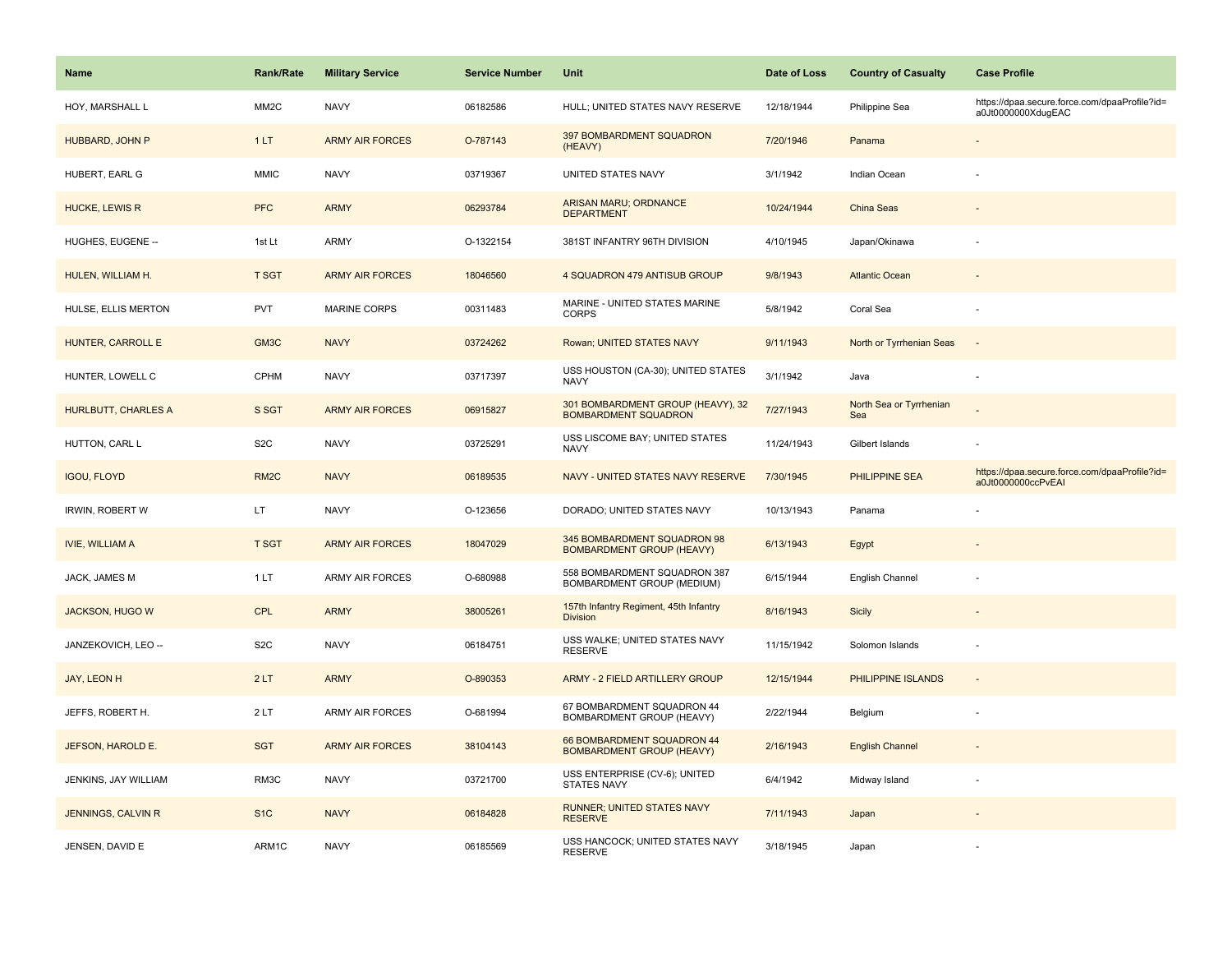| <b>Name</b>                | <b>Rank/Rate</b>  | <b>Military Service</b> | <b>Service Number</b> | Unit                                                             | Date of Loss | <b>Country of Casualty</b>       | <b>Case Profile</b>                                                 |
|----------------------------|-------------------|-------------------------|-----------------------|------------------------------------------------------------------|--------------|----------------------------------|---------------------------------------------------------------------|
| JOHANSON, WILLIE --        | <b>PFC</b>        | <b>MARINE CORPS</b>     | 00265680              | <b>MARINE - UNITED STATES MARINE</b><br><b>CORPS</b>             | 10/24/1944   | Pacific Ocean                    |                                                                     |
| JOHNSON, CARL M            | F <sub>2</sub> C  | <b>NAVY</b>             | 06181687              | RUNNER; UNITED STATES NAVY<br><b>RESERVE</b>                     | 7/11/1943    | Japan                            |                                                                     |
| JOHNSON, CLARENCE R        | 2LT               | <b>ARMY AIR FORCES</b>  | O-726027              | 431 BOMBARDMENT SQUADRON 341<br><b>BOMBARDMENT GROUP (HEAVY)</b> | 12/1/1942    | Solomon Islands                  |                                                                     |
| JOHNSON, DONALD W          | F <sub>1</sub> C  | <b>NAVY</b>             | 03723594              | CISCO; UNITED STATES NAVY                                        | 9/28/1943    | China Seas                       |                                                                     |
| <b>JOHNSON, EVERETT E</b>  | <b>PFC</b>        | <b>ARMY</b>             | 37086069              | 6 INFANTRY 1 ARMORED DIVISION                                    | 11/8/1942    | Mediterranean Sea                |                                                                     |
| JOHNSON, JOSEPH P          | <b>ENS</b>        | <b>NAVY</b>             | O-099894              | NAVY - UNITED STATES NAVY RESERVE                                | 3/10/1942    | <b>NEW GUINEA</b>                | https://dpaa.secure.force.com/dpaaProfile?id=<br>a0Jt000000sjaxWEAQ |
| <b>JOHNSON, VINCENT S</b>  | <b>SGT</b>        | <b>ARMY AIR FORCES</b>  | 37344253              | 367 BOMBARDMENT SQUADRON 306<br><b>BOMBARDMENT GROUP (HEAVY)</b> | 12/5/1944    | North Sea or Tyrrhenian<br>Sea   |                                                                     |
| JONES, CHESTER L           | AEM1C             | <b>NAVY</b>             | 06184520              | NAVY - UNITED STATES NAVY RESERVE                                | 3/19/1945    | <b>JAPAN</b>                     |                                                                     |
| <b>JONES, EDMON ETHMER</b> | S <sub>1C</sub>   | <b>NAVY</b>             | 03722032              | <b>USS Arizona: UNITED STATES NAVY</b>                           | 12/7/1941    | <b>Hawaiian Islands</b>          | https://dpaa.secure.force.com/dpaaProfile?id=<br>a0Jt00000004r0pEAA |
| JONES, HOMER LOYD          | S <sub>1</sub> C  | <b>NAVY</b>             | 03722031              | USS Arizona; UNITED STATES NAVY                                  | 12/7/1941    | Hawaiian Islands                 | https://dpaa.secure.force.com/dpaaProfile?id=<br>a0Jt00000004qZzEAI |
| <b>JONES, ROBERT D</b>     | <b>PVT</b>        | <b>ARMY</b>             | 18001774              | ARISAN MARU; 59 COAST ARTILLERY<br><b>REGIMENT</b>               | 10/24/1944   | China Seas                       |                                                                     |
| JONES, ROLLAND A           | <b>PVT</b>        | <b>ARMY AIR FORCES</b>  | 06291409              | HEADQUARTERS SQUADRON 24<br>PURSUIT GROUP                        | 3/30/1942    | Philippine Islands               |                                                                     |
| JORDAN, DONALD E           | <b>PVT</b>        | <b>ARMY</b>             | 37702399              | ARMY - 649 ORDNANCE AMMUNITION<br><b>COMPANY</b>                 | 4/23/1944    | <b>NEW GUINEA</b>                |                                                                     |
| KAPPLINGER, JARVIS M       | CPL               | <b>MARINE CORPS</b>     | 00270487              | MARINE - UNITED STATES MARINE<br><b>CORPS</b>                    | 10/24/1944   | Pacific Ocean                    |                                                                     |
| KASSEBAUM, HARRY JOHN      | MM <sub>1</sub> C | <b>NAVY</b>             | 03718626              | S-26; UNITED STATES NAVY                                         | 1/24/1942    | Panama                           |                                                                     |
| KASTER, ROBERT G           | T SGT             | <b>ARMY AIR FORCES</b>  | 37334260              | 701 BOMBARDMENT SQUADRON 445<br><b>BOMBARDMENT GROUP (HEAVY)</b> | 1/30/1944    | North Sea or Tyrrhenian<br>Sea   |                                                                     |
| <b>KEATON, LOYLE O</b>     | TM3C              | <b>NAVY</b>             | 06185319              | <b>CAPELIN; UNITED STATES NAVY</b><br><b>RESERVE</b>             | 12/15/1943   | Celebes                          |                                                                     |
| KEITH, FARREL WILBUR       | LT CDR            | <b>NAVY</b>             | O-075459              | NAVY - UNITED STATES NAVY RESERVE                                | 12/15/1945   | <b>JAVA</b>                      |                                                                     |
| <b>KELIMOFF, VICTOR P</b>  | ARM1C             | <b>NAVY</b>             | 06182064              | <b>USS ENTERPRISE; UNITED STATES</b><br><b>NAVY RESERVE</b>      | 10/18/1944   | Central/South Pacific<br>Theater |                                                                     |
| KELLOGG, WILBUR LEROY      | F <sub>1</sub> C  | <b>NAVY</b>             | 03721426              | USS Arizona; UNITED STATES NAVY                                  | 12/7/1941    | Hawaiian Islands                 | https://dpaa.secure.force.com/dpaaProfile?id=<br>a0Jt000000mq7yYEAQ |
| <b>KENDALL, DEAN R</b>     | 1LT               | <b>ARMY AIR FORCES</b>  | O-830121              | 400 BOMBARDMENT SQUADRON 90<br><b>BOMBARDMENT GROUP (HEAVY)</b>  | 6/6/1945     | Philippine Islands               |                                                                     |
| KIESER, ROBERT W           | RM3C              | <b>NAVY</b>             | 03722512              | USS WORDEN; UNITED STATES NAVY                                   | 1/12/1943    | Alaska                           |                                                                     |
| <b>KILMER, FLOYD D</b>     | ARM1C             | <b>NAVY</b>             | 03721850              | USS HORNET (CV-8); UNITED STATES<br><b>NAVY</b>                  | 10/26/1942   | <b>New Hebrides</b>              |                                                                     |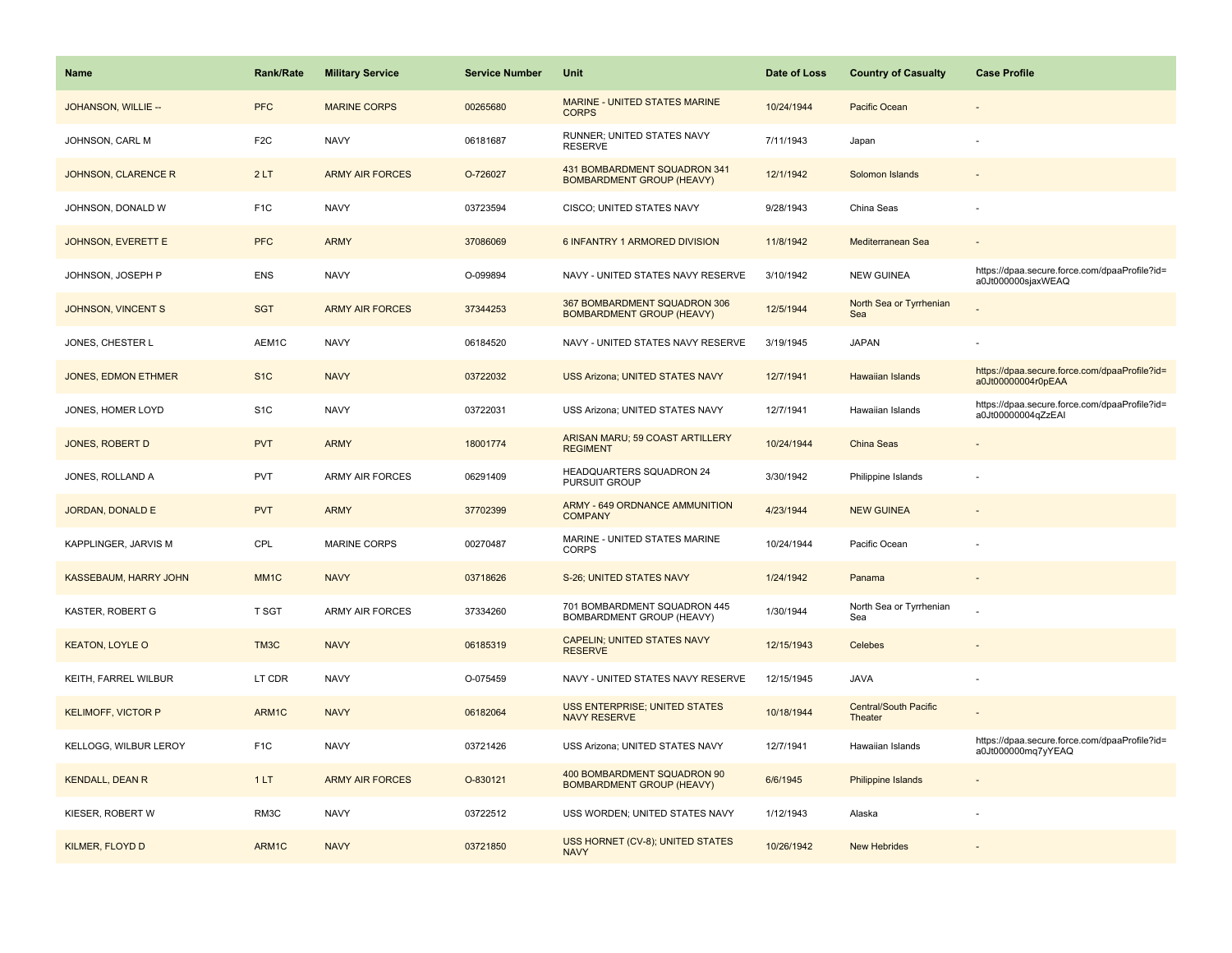| <b>Name</b>                  | Rank/Rate          | <b>Military Service</b> | <b>Service Number</b> | Unit                                                                  | Date of Loss | <b>Country of Casualty</b> | <b>Case Profile</b>                                                 |
|------------------------------|--------------------|-------------------------|-----------------------|-----------------------------------------------------------------------|--------------|----------------------------|---------------------------------------------------------------------|
| KIMMEL, WILLIAM A            | WT1C               | <b>NAVY</b>             | 03718516              | USS QUINCY; UNITED STATES NAVY                                        | 8/9/1942     | Solomon Islands            |                                                                     |
| KING, GEORGE F               | <b>MAJ</b>         | <b>ARMY AIR FORCES</b>  | O-418300              | 2 ARMY AIR FORCE BASE DEPOT                                           | 11/6/1943    | <b>British Isles</b>       |                                                                     |
| KIRK, MARCUS CLAIR           | MM <sub>1</sub> C  | <b>NAVY</b>             | 01027483              | USS MONSSEN; UNITED STATES NAVY<br><b>RESERVE</b>                     | 11/13/1942   | Solomon Islands            |                                                                     |
| <b>KLOCKER, GEORGE M</b>     | <b>PFC</b>         | <b>ARMY</b>             | 38007547              | 200 COAST ARTILLERY REGIMENT                                          | 6/13/1942    | PHILIPPINE ISLANDS         | https://dpaa.secure.force.com/dpaaProfile?id=<br>a0Jt0000000XkQrEAK |
| KLUMKER, GEORGE G            | PHM <sub>2</sub> C | <b>NAVY</b>             | 03720592              | ARISAN MARU; UNITED STATES NAVY                                       | 10/24/1944   | Philippine Islands         |                                                                     |
| KNIGHT, GENE C               | FLT O              | <b>ARMY AIR FORCES</b>  | T-190421              | 91 FIGHTER SQUADRON 81 FIGHTER<br><b>GROUP</b>                        | 7/6/1943     | Mediterranean Sea          |                                                                     |
| KRAMER, WILLIAM L            | 1 LT               | <b>ARMY AIR FORCES</b>  | O-774686              | 544 BOMBARDMENT SQUADRON 384<br>BOMBARDMENT GROUP (HEAVY)             | 3/19/1945    | Belgium                    |                                                                     |
| <b>KROHN, JOSEPH ABRAHAM</b> | <b>CAPT</b>        | <b>MARINE CORPS</b>     | O-006874              | <b>MARINE - UNITED STATES MARINE</b><br><b>CORPS</b>                  | 9/15/1942    | Solomon Islands            |                                                                     |
| KROULIK, HARRY --            | <b>PFC</b>         | ARMY                    | 37328386              | 937 FIELD ARTILLERY BATTALION                                         | 8/15/1944    | France                     |                                                                     |
| <b>KRUPLACK, JOSEPH F</b>    | AMM <sub>1</sub> C | <b>NAVY</b>             | 03716406              | <b>UNITED STATES NAVY</b>                                             | 1/30/1942    | Pacific Ocean              |                                                                     |
| KUCHARSKI, JERRY S           | GM3C               | <b>NAVY</b>             | 06186895              | UNITED STATES NAVY RESERVE                                            | 4/18/1944    | Pacific Ocean              |                                                                     |
| KURTZ, HENRY W.              | 2LT                | <b>ARMY</b>             | O-548098              | 3 FIELD ARTILLERY BATTALION 9<br><b>ARMORED DIVISION</b>              | 4/10/1945    | Germany                    |                                                                     |
| LAMBERT, ARTHUR F            | PVT                | <b>ARMY</b>             | 38007264              | ARISAN MARU; 2 QUARTERMASTER<br>COMPANY (AVIATION)                    | 10/24/1944   | China Seas                 |                                                                     |
| LAMOUREUX, CLEO E            | <b>SGT</b>         | <b>ARMY AIR FORCES</b>  | 37706914              | 870 BOMBARDMENT SQUADRON 497<br><b>BOMBARDMENT GROUP (VERY HEAVY)</b> | 1/14/1945    | <b>Philippine Sea</b>      |                                                                     |
| LAMPTON, ALVIN L             | TM3C               | <b>NAVY</b>             | 03724906              | USS LISCOME BAY; UNITED STATES<br><b>NAVY</b>                         | 11/24/1943   | Gilbert Islands            |                                                                     |
| LANDON, WILLIAM W            | FCO <sub>2</sub> C | <b>NAVY</b>             | 06182020              | NAVY - UNITED STATES NAVY RESERVE                                     | 7/30/1945    | PHILIPPINE SEA             | https://dpaa.secure.force.com/dpaaProfile?id=<br>a0Jt0000000LISQEA0 |
| LANDWEHR, MATHEW L           | <b>PVT</b>         | <b>MARINE CORPS</b>     | 00340095              | MARINE - UNITED STATES MARINE<br><b>CORPS</b>                         | 5/8/1942     | Coral Sea                  |                                                                     |
| LANGLEY, JACK E              | 2NDLT              | <b>ARMY</b>             | O-2031897             | ARMY - UNITED STATES ARMY FORCES<br><b>FAR EAST</b>                   | 4/30/1943    | PHILIPPINE ISLANDS         |                                                                     |
| LARA, EDDIE M                | SOM3C              | <b>NAVY</b>             | 03725415              | SPENCE; UNITED STATES NAVY                                            | 12/18/1944   | Philippine Sea             |                                                                     |
| <b>LARSON, COLEMAN L</b>     | GM1C               | <b>NAVY</b>             | 03717801              | Asheville; UNITED STATES NAVY                                         | 3/3/1942     | <b>Indian Ocean</b>        |                                                                     |
| LAURIDSON, THOMAS J          | S SGT              | ARMY                    | 38149057              | 315 ENGINEERS COMBAT BATTALION 90<br><b>DIVISION</b>                  | 10/3/1944    | France                     |                                                                     |
| LEBLANC, WILFRED W           | AOM <sub>2c</sub>  | <b>NAVY</b>             | 06191220              | USS HORNET (CV-12); UNITED STATES<br><b>NAVY RESERVE</b>              | 12/10/1944   | Pacific Ocean              |                                                                     |
| LEBSOCK, ROBERT E            | S <sub>1</sub> C   | <b>NAVY</b>             | 06196196              | MINIVET; UNITED STATES NAVY<br><b>RESERVE</b>                         | 12/29/1945   | Japan                      |                                                                     |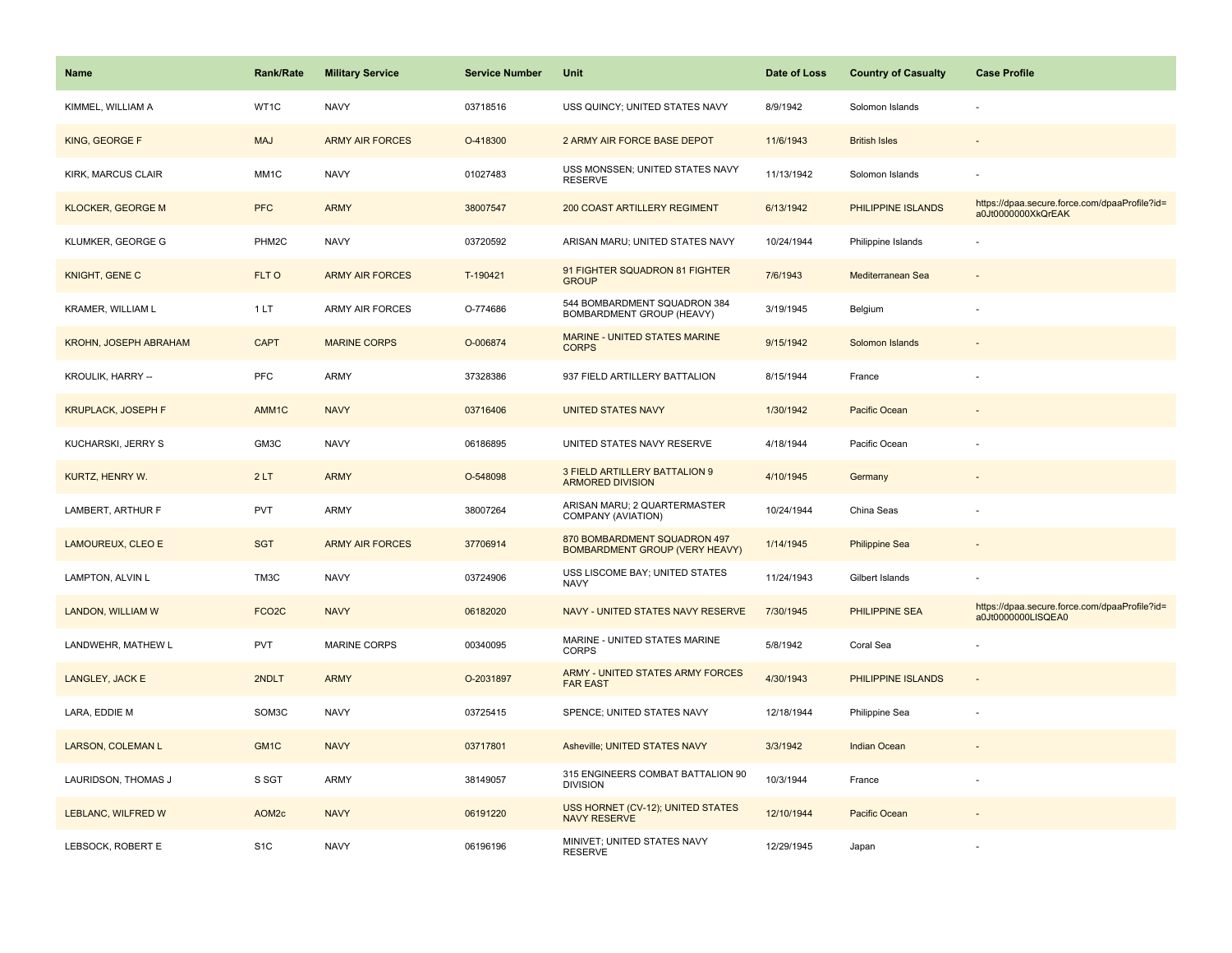| Name                        | <b>Rank/Rate</b>  | <b>Military Service</b>     | <b>Service Number</b> | Unit                                                                                          | Date of Loss | <b>Country of Casualty</b>                   | <b>Case Profile</b>                                                 |
|-----------------------------|-------------------|-----------------------------|-----------------------|-----------------------------------------------------------------------------------------------|--------------|----------------------------------------------|---------------------------------------------------------------------|
| LEE, NIXON                  | <b>ENS</b>        | <b>NAVY</b>                 | O-214534              | NAVY - UNITED STATES NAVY RESERVE                                                             | 2/27/1945    | <b>SOLOMON ISLANDS</b>                       |                                                                     |
| LEE, WALTER G               | AERM1C            | <b>NAVY</b>                 | 03717351              | UNITED STATES NAVY                                                                            | 3/1/1942     | Central/South Pacific<br>Theater             | https://dpaa.secure.force.com/dpaaProfile?id=<br>a0Jt000001nzWhZEAU |
| LEHMAN, JOHN D              | 1LT               | <b>ARMY</b>                 | O-1317639             | 157 INFANTRY 45 DIVISION                                                                      | 5/31/1944    | Italy                                        |                                                                     |
| LEONARD, THOMAS R           | <b>PVT</b>        | ARMY                        | 19044262              | HEADQUARTERS BATTERY 59 COAST<br><b>ARTILLERY REGIMENT</b>                                    | 2/1/1946     | Philippine Islands                           |                                                                     |
| LERMUSIAUX, ARTHUR M        | <b>SGT</b>        | <b>ARMY</b>                 | 38148745              | 315 ENGINEERS COMBAT BATTALION 90<br><b>DIVISION</b>                                          | 10/3/1944    | France                                       |                                                                     |
| LEWIS, ALFRED --            | <b>PVT</b>        | <b>ARMY</b>                 | 18001816              | 31 INFANTRY REGIMENT                                                                          | 1/20/1942    | Philippine Islands                           |                                                                     |
| LEWIS, GEORGE J             | WT2C              | <b>NAVY</b>                 | 06185697              | HULL; UNITED STATES NAVY RESERVE                                                              | 12/18/1944   | <b>Philippine Sea</b>                        | https://dpaa.secure.force.com/dpaaProfile?id=<br>a0Jt0000000XdmuEAC |
| LEWIS, GUY WILLIAM          | SC <sub>3</sub> C | <b>NAVY</b>                 | 03365660              | NAVY - UNITED STATES NAVY                                                                     | 1/23/1942    | <b>HAWAIIAN ISLANDS</b>                      |                                                                     |
| LEWIS, J M                  | <b>SGT</b>        | <b>ARMY</b>                 | 38105282              | <b>54 SIGNAL BATTALION</b>                                                                    | 12/17/1945   | ** Documentation Errors                      | $\sim$                                                              |
| LIGRANI, AMEDAO --          | <b>ENS</b>        | <b>NAVY</b>                 | O-419577              | UNITED STATES NAVY RESERVE                                                                    | 5/25/1945    | China Seas                                   |                                                                     |
| <b>LINDSEY, PAUL M</b>      | 1LT               | <b>ARMY AIR FORCES</b>      | O-406701              | 30 BOMBARDMENT SQUADRON 19<br><b>BOMBARDMENT GROUP (HEAVY)</b>                                | 8/16/1942    | Australia                                    |                                                                     |
| LITTLEJOHN, ROBERT O        | LT /JG/           | <b>NAVY</b>                 | O-188038              | GRAYBACK; UNITED STATES NAVY<br><b>RESERVE</b>                                                | 3/28/1944    | China Seas                                   |                                                                     |
| LITTON, FRANK J             | <b>SGT</b>        | <b>ARMY AIR FORCES</b>      | 17089345              | 734 BOMBARDMENT SQUADRON 453<br><b>BOMBARDMENT GROUP (HEAVY)</b>                              | 4/29/1944    | North Sea or Tyrrhenian<br>Sea               |                                                                     |
| LLAMAS, MANUEL J            | HA <sub>1</sub> C | <b>NAVY</b>                 | 08769497              | NAVY - UNITED STATES NAVY RESERVE                                                             | 2/21/1945    | <b>BONIN &amp; VOLCANO</b><br><b>ISLANDS</b> |                                                                     |
| LONG, RICHARD A             | <b>SGT</b>        | <b>ARMY AIR FORCES</b>      | 38149205              | 443 BOMBARDMENT SQUADRON 320<br><b>BOMBARDMENT GROUP (MEDIUM)</b>                             | 1/29/1944    | North Sea or Tyrrhenian<br>Sea               |                                                                     |
| LORENZ, HAROLD --           | 2LT               | <b>ARMY AIR FORCES</b>      | O-786423              | 500 BOMBARDMENT SQUADRON 345<br>BOMBARDMENT GROUP (MEDIUM)                                    | 8/6/1945     | China                                        |                                                                     |
| <b>LOWMAN, WIDNER S</b>     | WT1C              | <b>NAVY</b>                 | 03719701              | USS Abner Read; UNITED STATES NAVY                                                            | 8/18/1943    | <b>Aleutian Islands</b>                      |                                                                     |
| LUCERO, ARTHUR T            | PFC               | ARMY                        | 18029116              | SHINYO MARU; 60 COAST ARTILLERY<br><b>REGIMENT</b>                                            | 9/7/1944     | Philippine Islands                           |                                                                     |
| <b>LUGAR, TRUMAN LAVERN</b> | <b>PVT</b>        | <b>MARINE CORPS RESERVE</b> | 00912000              | MARINE - UNITED STATES MARINE<br><b>CORPS</b>                                                 | 6/15/1944    | <b>SAIPAN</b>                                |                                                                     |
| LUTHER, CHESTER A           | PFC               | <b>ARMY</b>                 | 38110702              | 126 INFANTRY 32 DIVISION                                                                      | 11/22/1944   | Philippine Islands                           |                                                                     |
| LYNCH, WILLIAM D            | <b>COX</b>        | <b>NAVY</b>                 | 03724519              | USS SARATOGA; UNITED STATES NAVY                                                              | 2/21/1945    | Bonin & Volcano Islands                      |                                                                     |
| LYON, ARNOLD EUGENE         | GM3C              | <b>NAVY</b>                 | 03720439              | USS West Virginia; UNITED STATES NAVY                                                         | 12/7/1941    | Hawaiian Islands                             | https://dpaa.secure.force.com/dpaaProfile?id=<br>a0Jt00000004mpcEAA |
| MACFARLANE, DONALD C        | <b>CPL</b>        | <b>ARMY AIR FORCES</b>      | 17088139              | <b>HEADQUARTERS DETACHMENT UNITED</b><br><b>STATES OFFICE OF STRATEGIC</b><br><b>SERVICES</b> | 6/13/1945    | India                                        |                                                                     |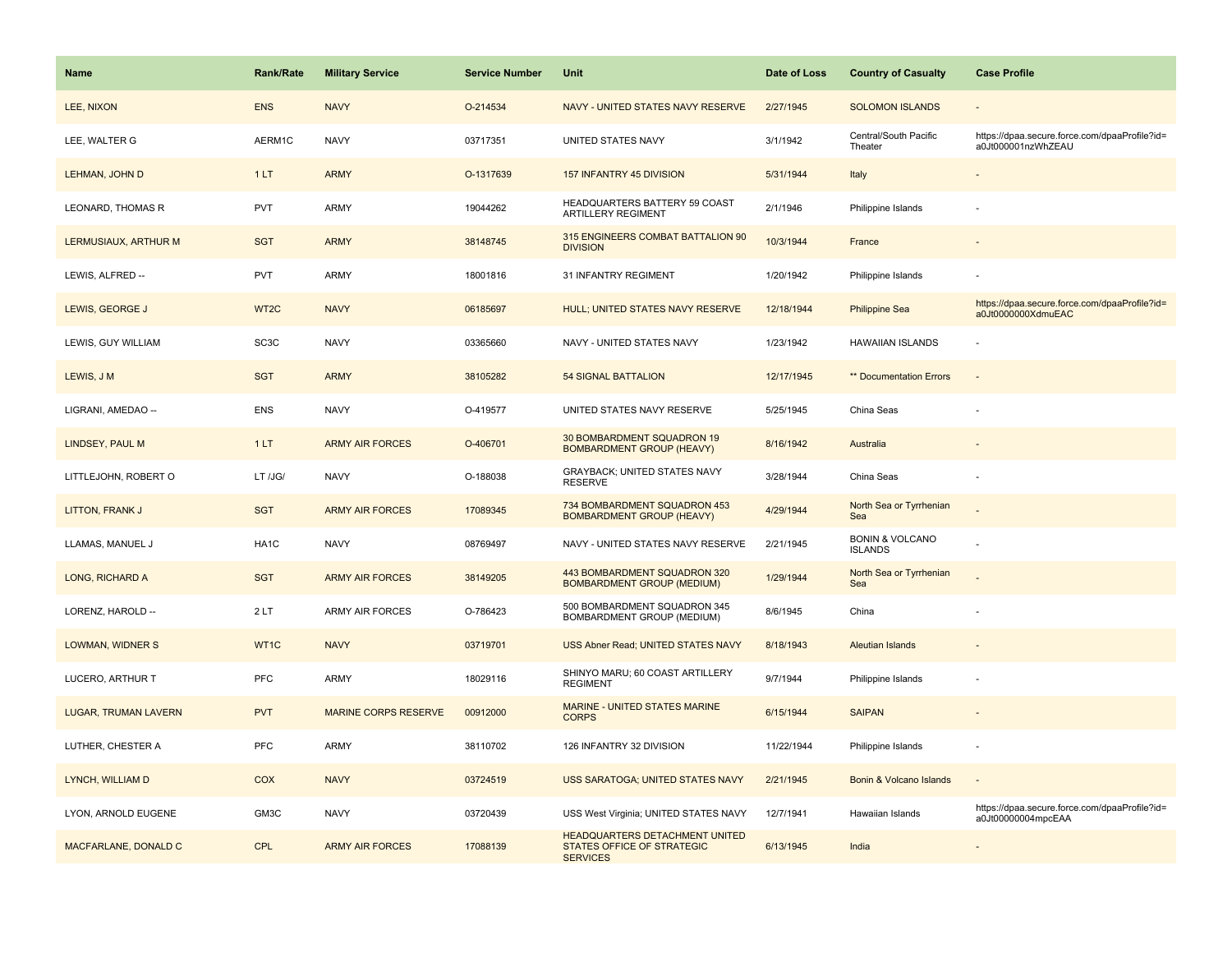| <b>Name</b>                | <b>Rank/Rate</b>   | <b>Military Service</b> | <b>Service Number</b> | Unit                                                              | Date of Loss | <b>Country of Casualty</b> | <b>Case Profile</b>                                                 |
|----------------------------|--------------------|-------------------------|-----------------------|-------------------------------------------------------------------|--------------|----------------------------|---------------------------------------------------------------------|
| MADRIL, JUAN O             | <b>PVT</b>         | ARMY                    | 37352330              | 422 INFANTRY 106 DIVISION                                         | 2/9/1946     | Germany                    |                                                                     |
| MANLEY, ALBERT L           | <b>PFC</b>         | <b>ARMY</b>             | 37347717              | SS Leopoldville; 262 INFANTRY 66<br><b>DIVISION</b>               | 12/24/1944   | <b>English Channel</b>     |                                                                     |
| MANNING, JESSE R           | AMM2C              | <b>NAVY</b>             | 06182948              | USS CORAL SEA; UNITED STATES NAVY<br><b>RESERVE</b>               | 3/20/1944    | Pacific Ocean              |                                                                     |
| MARGET, GLENN E            | F <sub>2</sub> C   | <b>NAVY</b>             | 06192843              | <b>SPENCE; UNITED STATES NAVY</b><br><b>RESERVE</b>               | 12/18/1944   | <b>Philippine Sea</b>      |                                                                     |
| MARQUEZ, TRANCITO G        | CPL                | <b>MARINE CORPS</b>     | 00266741              | MARINE - UNITED STATES MARINE<br><b>CORPS</b>                     | 10/24/1944   | Pacific Ocean              |                                                                     |
| <b>MARRALL, RUSSELL M</b>  | <b>SGT</b>         | <b>ARMY AIR FORCES</b>  | 18045607              | 381 BOMBARDMENT SQUADRON 310<br><b>BOMBARDMENT GROUP (MEDIUM)</b> | 5/26/1943    | <b>Sicily</b>              | https://dpaa.secure.force.com/dpaaProfile?id=<br>a0Jt000001nzb9YEAQ |
| MARRON, CYRIL Q            | LT COL             | ARMY                    | O-015329              | ARMY - 31 INFANTRY REGIMENT                                       | 12/15/1944   | PHILIPPINE ISLANDS         |                                                                     |
| <b>MARTIN, PAUL A</b>      | SOM <sub>3</sub> C | <b>NAVY</b>             | 06186093              | HULL; UNITED STATES NAVY RESERVE                                  | 12/18/1944   | <b>Philippine Sea</b>      | https://dpaa.secure.force.com/dpaaProfile?id=<br>a0Jt0000000Xds9EAC |
| MARTINEZ, ARTHUR G         | S <sub>2</sub> C   | <b>NAVY</b>             | 08766507              | USS CABOT; UNITED STATES NAVY<br><b>RESERVE</b>                   | 11/25/1944   | Philippine Sea             |                                                                     |
| MARTINEZ, EDWARD A         | <b>PVT</b>         | <b>ARMY</b>             | 18001738              | ARISAN MARU; 59 COAST ARTILLERY<br><b>REGIMENT</b>                | 10/24/1944   | China Seas                 |                                                                     |
| MARTINEZ, JOE C            | <b>PVT</b>         | <b>ARMY</b>             | 18001729              | ARISAN MARU; 60 COAST ARTILLERY<br><b>REGIMENT</b>                | 10/24/1944   | China Seas                 |                                                                     |
| MARTINEZ, JOSE V           | <b>PVT</b>         | <b>ARMY</b>             | 37361988              | 315 INFANTRY 79 DIVISION                                          | 1/14/1945    | France                     |                                                                     |
| MARTINEZ, PETE             | <b>PFC</b>         | <b>ARMY</b>             | 06276084              | ARMY - QUARTERMASTER CORPS                                        | 7/5/1942     | PHILIPPINE ISLANDS         | https://dpaa.secure.force.com/dpaaProfile?id=<br>a0Jt0000000ccAMEAY |
| <b>MARTS, ALVIN LEE</b>    | F <sub>2C</sub>    | <b>NAVY</b>             | 03723382              | NAVY - UNITED STATES NAVY                                         | 11/30/1942   | <b>SOLOMON ISLANDS</b>     |                                                                     |
| MATTESON, JAMES ELVIS      | CPL                | <b>MARINE CORPS</b>     | 00269234              | MARINE - UNITED STATES MARINE<br><b>CORPS</b>                     | 11/25/1942   | PHILIPPINE ISLANDS         | https://dpaa.secure.force.com/dpaaProfile?id=<br>a0Jt0000000ccCcEAI |
| MAULDIN, WOODROW W         | S <sub>1</sub> C   | <b>NAVY</b>             | 03721820              | Edsall; UNITED STATES NAVY                                        | 3/1/1942     | <b>Indian Ocean</b>        |                                                                     |
| MAWE, MAURICE J            | TEC <sub>3</sub>   | ARMY AIR FORCES         | 38005111              | HMT Rohna; AIR CORPS                                              | 11/26/1943   | Mediterranean Sea          |                                                                     |
| MAYE, FRED L               | F <sub>2</sub> C   | <b>NAVY</b>             | 06192064              | ST. LO; UNITED STATES NAVY RESERVE                                | 10/25/1944   | <b>Philippine Sea</b>      |                                                                     |
| MAYFIELD, LESTER ELLSWORTH | F <sub>1</sub> C   | <b>NAVY</b>             | 03720941              | USS Arizona; UNITED STATES NAVY                                   | 12/7/1941    | Hawaiian Islands           | https://dpaa.secure.force.com/dpaaProfile?id=<br>a0Jt000000n9lg1EAE |
| MAYNE, REUBEN W            | 2LT                | <b>ARMY AIR FORCES</b>  | O-388628              | 99 BOMBARDMENT SQUADRON 9<br><b>BOMBARDMENT GROUP (HEAVY)</b>     | 2/27/1941    | Panama                     |                                                                     |
| MAYO, JAMES E              | 2LT                | <b>ARMY AIR FORCES</b>  | O-741666              | 338 BOMBARDMENT SQUADRON 96<br>BOMBARDMENT GROUP (HEAVY)          | 4/11/1944    | <b>Baltic Sea</b>          |                                                                     |
| MCAULEY, CLAUDE C          | MM <sub>3</sub>    | <b>NAVY</b>             | 03721576              | USS DEHAVEN; UNITED STATES NAVY                                   | 2/1/1943     | Solomon Islands            |                                                                     |
| MCBRIDE, ELMER A           | SEA2               | <b>NAVY</b>             | 06187946              | USS Abner Read; UNITED STATES NAVY<br><b>RESERVE</b>              | 8/18/1943    | Aleutian Islands           |                                                                     |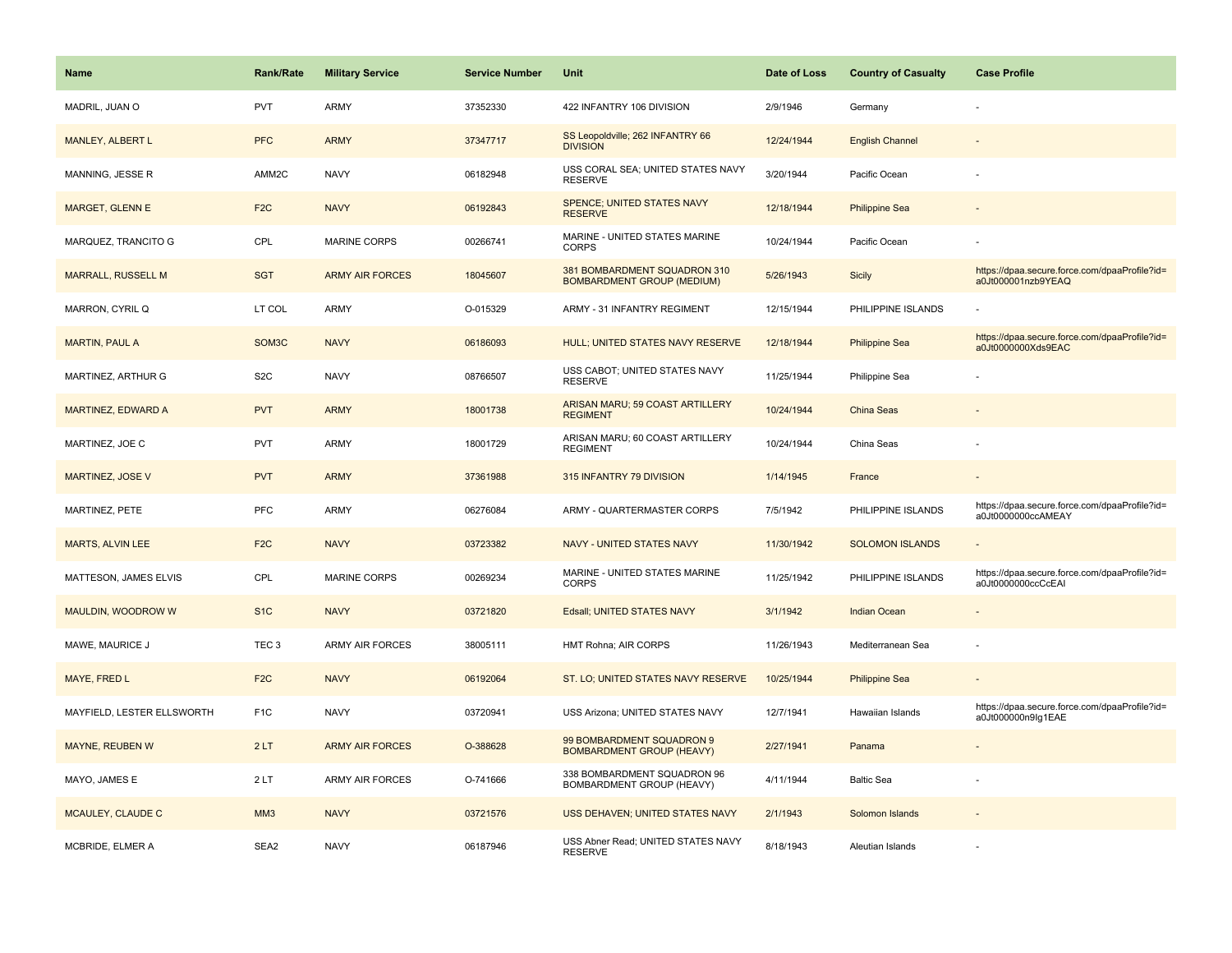| Name                       | <b>Rank/Rate</b> | <b>Military Service</b> | <b>Service Number</b> | Unit                                                              | Date of Loss | <b>Country of Casualty</b>     | <b>Case Profile</b>                                                 |
|----------------------------|------------------|-------------------------|-----------------------|-------------------------------------------------------------------|--------------|--------------------------------|---------------------------------------------------------------------|
| MCCARTNEY, JAMES B.        | Pvt              | <b>ARMY</b>             | 37346034              | 222 INFANTRY 42 DIVISION                                          | 3/1/1945     | France                         |                                                                     |
| MCCARTY, EDWARD L          | ART1c            | <b>NAVY</b>             | 03724405              | USS BUNKER HILL; UNITED STATES<br>NAVY                            | 5/11/1945    | Japan                          |                                                                     |
| MCCLOSKEY, VERNON M        | ARM3c            | <b>NAVY</b>             | 08765871              | UNITED STATES NAVY RESERVE                                        | 5/9/1945     | Marianas Islands               |                                                                     |
| MCCLURE, DONALD D          | 1st Lt           | ARMY AIR FORCES         | O-025898              | 435 FIGHTER SQUADRON 479 FIGHTER<br><b>GROUP</b>                  | 6/19/1944    | France                         |                                                                     |
| MCCORKLE, JOHN R           | Capt             | <b>ARMY</b>             | O-293268              | 2 OBSERVATION SQUADRON                                            | 1/28/1942    | Philippine Islands             |                                                                     |
| MCDONALD, CLARENCE C       | T/5              | <b>ARMY AIR FORCES</b>  | 06953621              | 3 PURSUIT SQUADRON 24 PURSUIT<br><b>GROUP</b>                     | 7/2/1942     | Philippine Islands             | https://dpaa.secure.force.com/dpaaProfile?id=<br>a0Jt0000000Lm16EAC |
| MCGAURAN, RAPHAEL RICHARD  | Sgt              | <b>MARINE CORPS</b>     | 261632                | <b>MARINE - UNITED STATES MARINE</b><br><b>CORPS</b>              | 11/23/1942   | Solomon Islands                |                                                                     |
| MCGRAW, DWIGHT E           | Pfc              | <b>ARMY</b>             | 18000397              | 59 COAST ARTILLERY REGIMENT                                       | 5/6/1942     | Philippine Islands             | ÷.                                                                  |
| MCGRAW, JIMMY L            | SEA1             | <b>NAVY</b>             | 08763682              | <b>HOEL; UNITED STATES NAVY</b>                                   | 10/25/1944   | <b>Philippine Sea</b>          |                                                                     |
| MCGUFFIN, WILLIAM WAYNE    | PHM <sub>2</sub> | <b>NAVY</b>             | 3723955               | UNITED STATES NAVY                                                | 11/21/1943   | Gilbert Islands                | https://dpaa.secure.force.com/dpaaProfile?id=<br>a0Jt0000000ccDkEAI |
| MCINTYRE, RAYMOND K        | RM <sub>3</sub>  | <b>NAVY</b>             | 03725244              | <b>HOEL; UNITED STATES NAVY</b>                                   | 10/25/1944   | <b>Philippine Sea</b>          |                                                                     |
| MCKENNA, FRANCIS X         | F <sub>1</sub>   | <b>NAVY</b>             | 08764737              | NAVY - UNITED STATES NAVY RESERVE                                 | 10/25/1944   | PHILIPPINE SEA                 | ÷,                                                                  |
| MCKENZIE, WILLIAM H        | 1st Lt           | <b>ARMY AIR FORCES</b>  | O-662968              | 347 FIGHTER SQUADRON 350 FIGHTER<br><b>GROUP</b>                  | 4/10/1945    | North Sea or Tyrrhenian<br>Sea |                                                                     |
| MCMANN, STANLEY E          | 1st Lt           | <b>ARMY AIR FORCES</b>  | O-885161              | 308 FIGHTER SQUADRON 31 FIGHTER<br><b>GROUP</b>                   |              | Mediterranean Sea              | $\overline{\phantom{a}}$                                            |
| <b>MCMANUS, JAMES E</b>    | Ens              | <b>NAVY</b>             | O-100428              | <b>UNITED STATES NAVY</b>                                         | 5/7/1942     | <b>Coral Sea</b>               |                                                                     |
| MCQUAIN, CLARENCE E        | S Sgt            | <b>ARMY</b>             | 06954413              | SHINYO MARU; 701 ORDNANCE<br>COMPANY (AVIATION)                   | 9/7/1944     | Philippine Islands             |                                                                     |
| MCSORLEY, RAYMOND A        | 2d Lt            | <b>ARMY</b>             | O-890262              | ARISAN MARU; 22 INFANTRY 21<br><b>DIVISION (PHILIPPINE SCOUT)</b> | 10/24/1944   | China Seas                     |                                                                     |
| MCVAY, WILLIAM A           | PFC              | MARINE CORPS            | 00281968              | MARINE - UNITED STATES MARINE<br><b>CORPS</b>                     | 10/11/1944   | China Seas                     |                                                                     |
| <b>MCWILLIAMS, ROGER D</b> | PHM <sub>3</sub> | <b>NAVY</b>             | 03724690              | FRANKLIN; UNITED STATES NAVY                                      | 3/19/1945    | Japan                          |                                                                     |
| MEAD, CHESTER V            | AMM2C            | <b>NAVY</b>             | 03720075              | Langley; UNITED STATES NAVY                                       | 3/1/1942     | Indian Ocean                   |                                                                     |
| MEDINA, RICHARD --         | <b>PVT</b>       | <b>ARMY</b>             | 18045745              | <b>COAST ARTILLERY CORPS</b>                                      | 9/2/1944     | <b>Philippine Islands</b>      |                                                                     |
| MENGE, LOUIS W.            | 1 LT             | <b>ARMY AIR FORCES</b>  | O-751019              | 775 BOMBARDMENT SQUADRON 463<br>BOMBARDMENT GROUP (HEAVY)         | 5/18/1944    | Rumania                        |                                                                     |
| <b>MESTAS, JOHN I</b>      | RM3C             | <b>NAVY</b>             | 06186364              | UNITED STATES NAVY RESERVE                                        | 1/26/1944    | Mediterranean Sea              |                                                                     |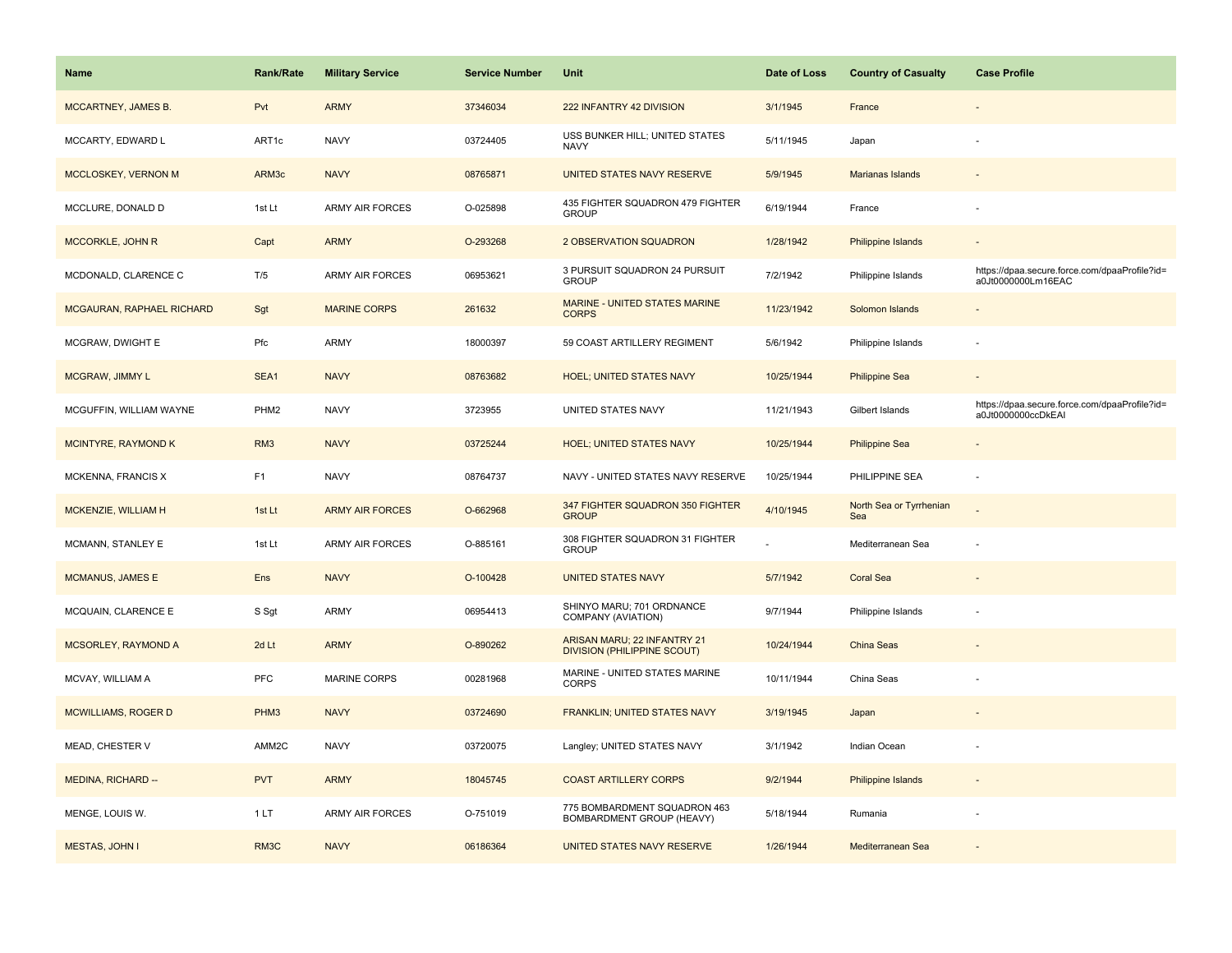| <b>Name</b>                  | Rank/Rate         | <b>Military Service</b> | <b>Service Number</b> | Unit                                                           | Date of Loss | <b>Country of Casualty</b> | <b>Case Profile</b>                                                 |
|------------------------------|-------------------|-------------------------|-----------------------|----------------------------------------------------------------|--------------|----------------------------|---------------------------------------------------------------------|
| MILLER, DWIGHT L             | MM1C              | <b>NAVY</b>             | 06188959              | Callaghan; UNITED STATES NAVY<br><b>RESERVE</b>                | 7/29/1945    | Japan                      |                                                                     |
| MILLER, RUSSELL W            | <b>CAPT</b>       | <b>ARMY AIR FORCES</b>  | O-661787              | 30 PHOTO SQUADRON 67<br><b>RECONNAISSANCE GROUP</b>            | 7/19/1944    | France                     |                                                                     |
| MILLER, WILLIAM --           | <b>PFC</b>        | <b>ARMY</b>             | 38005439              | 157 INFANTRY 45 DIVISION                                       | 2/5/1945     | Italy                      |                                                                     |
| <b>MILLS, HARRY A</b>        | LT COL            | <b>ARMY</b>             | O-110053              | <b>HEADQUARTERS PHILIPPINES</b><br><b>DEPARTMENT</b>           | 6/30/1944    | <b>Philippine Islands</b>  |                                                                     |
| MINGUS, GAIL W.              | <b>PFC</b>        | <b>ARMY</b>             | 18001756              | 60 COAST ARTILLERY REGIMENT                                    | 5/6/1942     | Philippine Islands         |                                                                     |
| MISNER, DONALD E             | LT /JG/           | <b>NAVY</b>             | O-275312              | <b>TRIGGER; UNITED STATES NAVY</b><br><b>RESERVE</b>           | 3/28/1945    | Ryukyus Islands            |                                                                     |
| MITCHELL, EVERT P            | 2LT               | <b>ARMY AIR FORCES</b>  | O-693390              | 425 BOMBARDMENT SQUADRON 308<br>BOMBARDMENT GROUP (HEAVY)      | 8/9/1944     | China                      |                                                                     |
| MOHR, OTTO E                 | S <sub>2</sub> C  | <b>NAVY</b>             | 08764599              | HULL; UNITED STATES NAVY RESERVE                               | 12/18/1944   | <b>Philippine Sea</b>      | https://dpaa.secure.force.com/dpaaProfile?id=<br>a0Jt0000000XenyEAC |
| MONTAGUE, JOSEPH L           | 2LT               | <b>ARMY AIR FORCES</b>  | O-552546              | 863 BOMBARDMENT SQUADRON 493<br>BOMBARDMENT GROUP (HEAVY)      | 6/6/1944     | English Channel            |                                                                     |
| MONTEZ, ANGEL --             | <b>PFC</b>        | <b>MARINE CORPS</b>     | 00337886              | <b>MARINE - UNITED STATES MARINE</b><br><b>CORPS</b>           | 10/9/1942    | Solomon Islands            |                                                                     |
| MONTGOMERY, ORLO A           | S SGT             | <b>ARMY AIR FORCES</b>  | 17089122              | 14 SQUADRON 61 TROOP CARRIER<br><b>GROUP</b>                   | 6/6/1944     | France                     |                                                                     |
| <b>MONTOUR, FREDERICK --</b> | S <sub>1</sub> C  | <b>NAVY</b>             | 08768059              | <b>BUSH; UNITED STATES NAVY RESERVE</b>                        | 4/6/1945     | China Seas                 |                                                                     |
| MOORE, JACK A                | 1LT               | <b>ARMY AIR FORCES</b>  | O-725772              | 308 FIGHTER SQUADRON 31 FIGHTER<br><b>GROUP</b>                | 12/27/1944   | Adriatic Sea               |                                                                     |
| <b>MOORE, WAYNE M</b>        | S <sub>1</sub> C  | <b>NAVY</b>             | 06187224              | UNITED STATES NAVY RESERVE                                     | 10/6/1943    | Solomon Islands            |                                                                     |
| MORAN, LEWIS R               | WT1C              | <b>NAVY</b>             | 03721693              | UNITED STATES NAVY                                             | 10/25/1944   | Philippine Sea             |                                                                     |
| <b>MORGAN, WILLIAM V</b>     | S <sub>1</sub> C  | <b>NAVY</b>             | 05597601              | UNITED STATES NAVY RESERVE                                     | 6/27/1945    | <b>China Seas</b>          |                                                                     |
| <b>MORRISON, CLARK W</b>     | AP <sub>1</sub> C | <b>NAVY</b>             | 03720054              | UNITED STATES NAVY                                             | 6/3/1942     | Alaska                     |                                                                     |
| MORRISON, ONEAL P            | CM3C              | <b>NAVY</b>             | 06182986              | UNITED STATES NAVY RESERVE                                     | 7/2/1943     | Solomon Islands            |                                                                     |
| MORRISON, ROBERT J           | RM3C              | <b>NAVY</b>             | 08764973              | NAVY - UNITED STATES NAVY RESERVE                              | 10/29/1944   | PHILIPPINE SEA             |                                                                     |
| MORRISON, WILLIAM D.         | 2LT               | <b>ARMY AIR FORCES</b>  | O-739984              | 42 BOMBARDMENT SQUADRON 11<br><b>BOMBARDMENT GROUP (HEAVY)</b> | 11/13/1943   | <b>Funafuti Atoll</b>      | $\sim$                                                              |
| MORROW, JOHN LAWRENCE        | AP <sub>2</sub> C | <b>NAVY</b>             | 03721665              | UNITED STATES NAVY                                             | 4/8/1943     | Hawaiian Islands           | ÷.                                                                  |
| <b>MORSE, FRANCIS JEROME</b> | BM1C              | <b>NAVY</b>             | 03719993              | <b>USS Arizona; UNITED STATES NAVY</b>                         | 12/7/1941    | Hawaiian Islands           | https://dpaa.secure.force.com/dpaaProfile?id=<br>a0Jt0000000BSPnEAO |
| MORSE, NORMAN ROI            | WT <sub>2</sub> C | <b>NAVY</b>             | 03720660              | <b>USS Arizona: UNITED STATES NAVY</b>                         | 12/7/1941    | Hawaiian Islands           | https://dpaa.secure.force.com/dpaaProfile?id=<br>a0Jt0000000BS3wEAG |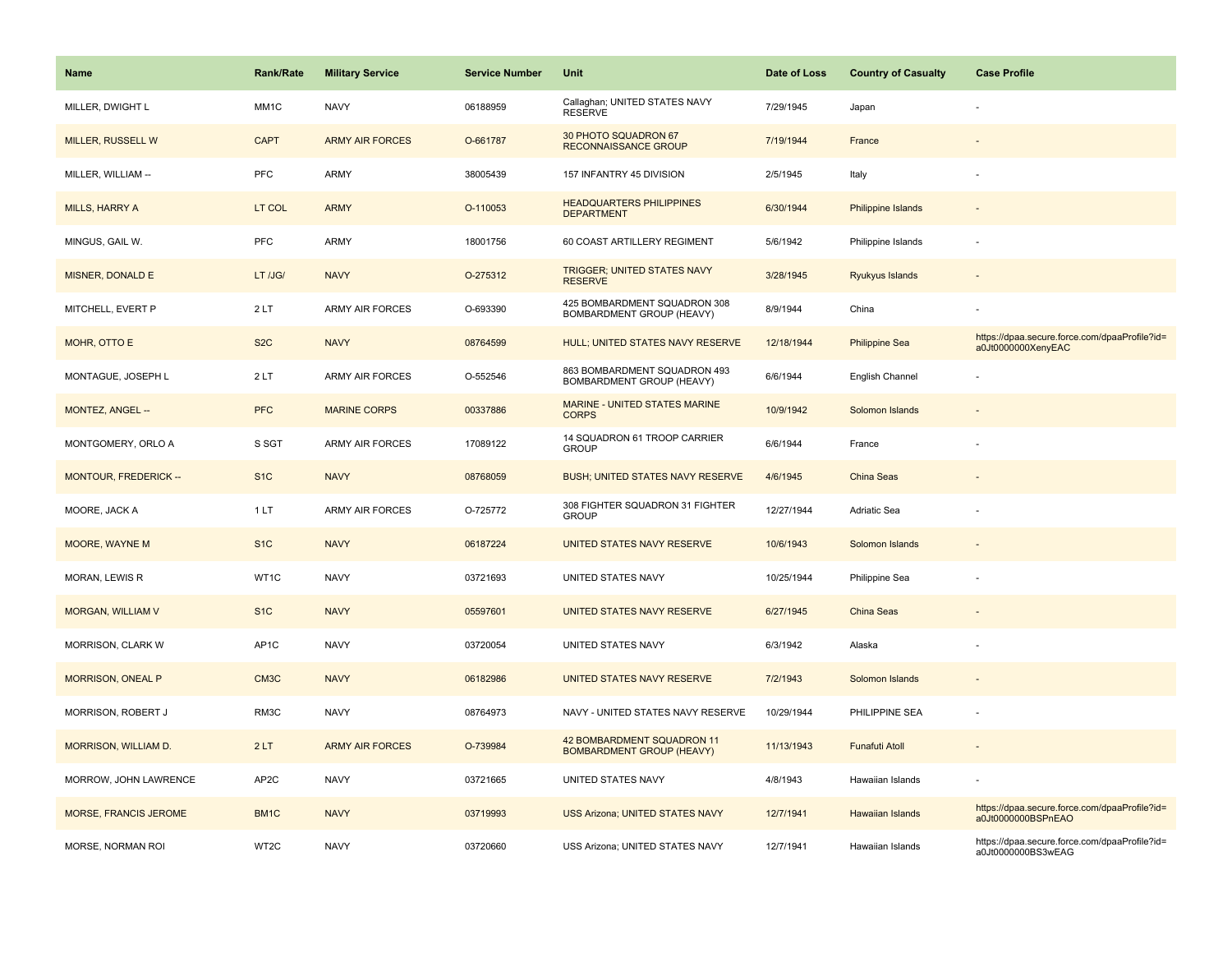| <b>Name</b>                 | <b>Rank/Rate</b>  | <b>Military Service</b> | <b>Service Number</b> | Unit                                                             | Date of Loss | <b>Country of Casualty</b>       | <b>Case Profile</b>                                                 |
|-----------------------------|-------------------|-------------------------|-----------------------|------------------------------------------------------------------|--------------|----------------------------------|---------------------------------------------------------------------|
| <b>MORTON, ELLIS R</b>      | S <sub>2</sub> C  | <b>NAVY</b>             | 06193942              | UNITED STATES NAVY RESERVE                                       | 2/22/1945    | Japan                            |                                                                     |
| MORTON, HAROLD H            | 2LT               | ARMY AIR FORCES         | O-695267              | 319 BOMBARDMENT SQUADRON 90<br>BOMBARDMENT GROUP (HEAVY)         | 6/11/1944    | Caroline Islands                 |                                                                     |
| MOTE, ROBERT A              | S SGT             | <b>ARMY AIR FORCES</b>  | 18071740              | 98 BOMBARDMENT SQUADRON 11<br><b>BOMBARDMENT GROUP (HEAVY)</b>   | 2/13/1946    | <b>Marshall Islands</b>          |                                                                     |
| MOTT, HAROLD RAYMOND        | CAPT              | <b>ARMY AIR FORCES</b>  | O-670589              | 339 BOMBARDMENT SQUADRON 96<br>BOMBARDMENT GROUP (HEAVY)         | 12/16/1943   | North Sea or Tyrrhenian<br>Sea   |                                                                     |
| <b>MOURER, RALPH L</b>      | S SGT             | <b>ARMY AIR FORCES</b>  | 37341296              | 732 BOMBARDMENT SQUADRON 453<br><b>BOMBARDMENT GROUP (HEAVY)</b> | 4/8/1944     | Germany                          | https://dpaa.secure.force.com/dpaaProfile?id=<br>a0Jt0000000LIGtEAK |
| MURPHY, JOHN --             | <b>PFC</b>        | <b>MARINE CORPS</b>     | 295173                | MARINE - UNITED STATES MARINE<br><b>CORPS</b>                    | 11/22/1942   | Solomon Islands                  |                                                                     |
| <b>MURRAY, JOHN H</b>       | TEC <sub>5</sub>  | <b>ARMY AIR FORCES</b>  | 6953671               | 28 MATERIALS SQUADRON 20 AIR BASE<br><b>GROUP</b>                | 6/12/1942    | <b>Philippine Islands</b>        | https://dpaa.secure.force.com/dpaaProfile?id=<br>a0Jt0000000LIN6EAK |
| MURRAY, REVILLO A           | <b>PFC</b>        | ARMY                    | 18018179              | <b>ARMY</b>                                                      | 10/13/1944   | <b>CHINA SEAS</b>                |                                                                     |
| <b>MYERS, EDWARD ANDREW</b> | SC <sub>2</sub> C | <b>NAVY</b>             | 03722083              | USS MONSSEN; UNITED STATES NAVY                                  | 11/13/1942   | Solomon Islands                  |                                                                     |
| NAVARETTE, ALBERT --        | TEC <sub>4</sub>  | ARMY                    | 18045964              | SHINYO MARU; 440 ORDNANCE<br>COMPANY (AVIATION)                  | 9/7/1944     | Philippine Islands               |                                                                     |
| <b>NELSON, CHRIST H</b>     | Pfc               | <b>ARMY</b>             | R-1623410             | <b>31 INFANTRY REGIMENT</b>                                      | 1/24/1942    | <b>Philippine Islands</b>        |                                                                     |
| NELSON, STANLEY LARRY       | GM3C              | <b>NAVY</b>             | 03721729              | USS CUSHING; UNITED STATES NAVY                                  | 11/13/1942   | Solomon Islands                  |                                                                     |
| NEUBAUER, DAVID --          | <b>PVT</b>        | <b>ARMY</b>             | 18001775              | ARISAN MARU; 60 COAST ARTILLERY<br><b>REGIMENT</b>               | 10/24/1944   | China Seas                       |                                                                     |
| NICHOLS, ANDREW ROBERT      | S SGT             | ARMY AIR FORCES         | 32411389              | 339 BOMBARDMENT SQUADRON 96<br>BOMBARDMENT GROUP (HEAVY)         | 12/16/1943   | North Sea or Tyrrhenian<br>Sea   |                                                                     |
| NICHOLSON, HANCEL GRANT     | S <sub>1</sub> C  | <b>NAVY</b>             | 03722639              | <b>USS Arizona; UNITED STATES NAVY</b>                           | 12/7/1941    | Hawaiian Islands                 | https://dpaa.secure.force.com/dpaaProfile?id=<br>a0Jt00000004qbREAQ |
| NICOL, KENNETH D            | 2LT               | <b>ARMY AIR FORCES</b>  | O-680688              | 404 BOMBARDMENT SQUADRON 28<br>BOMBARDMENT GROUP (HEAVY)         | 11/18/1943   | Alaska                           |                                                                     |
| NIELSEN, NIEL C             | 2d Lt             | <b>ARMY</b>             | O-1170119             | 164 FIELD ARTILLERY BATTALION 40<br><b>DIVISION</b>              | 10/26/1944   | Morotai, Ceram, Amboina          |                                                                     |
| NISBETT, WILLIAM L          | T SGT             | <b>ARMY AIR FORCES</b>  | 38009929              | 423 BOMBARDMENT SQUADRON 306<br>BOMBARDMENT GROUP (HEAVY)        | 12/30/1942   | English Channel                  |                                                                     |
| NISWONGER, DUEL L           | <b>CPL</b>        | <b>MARINE CORPS</b>     | 00276215              | MARINE - UNITED STATES MARINE<br><b>CORPS</b>                    | 2/28/1942    | Java                             |                                                                     |
| NOE, BRUCE H                | S <sub>2</sub> C  | <b>NAVY</b>             | 08766779              | Brownson; UNITED STATES NAVY<br><b>RESERVE</b>                   | 12/26/1943   | New Britain Island               |                                                                     |
| NOLLETTE, DAVID D           | GM <sub>1</sub> C | <b>NAVY</b>             | 03720728              | ARISAN MARU; UNITED STATES NAVY                                  | 10/24/1944   | Central/South Pacific<br>Theater |                                                                     |
| NORBY, CLARENCE J           | AMM3C             | <b>NAVY</b>             | 03721910              | UNITED STATES NAVY                                               | 6/4/1942     | Midway Island                    |                                                                     |
| <b>NORMAN, THEODORE R</b>   | GM <sub>2</sub> C | <b>NAVY</b>             | 03722199              | <b>NAVY - UNITED STATES NAVY</b>                                 | 7/30/1945    | PHILIPPINE ISLANDS               | https://dpaa.secure.force.com/dpaaProfile?id=<br>a0Jt0000000LknwEAC |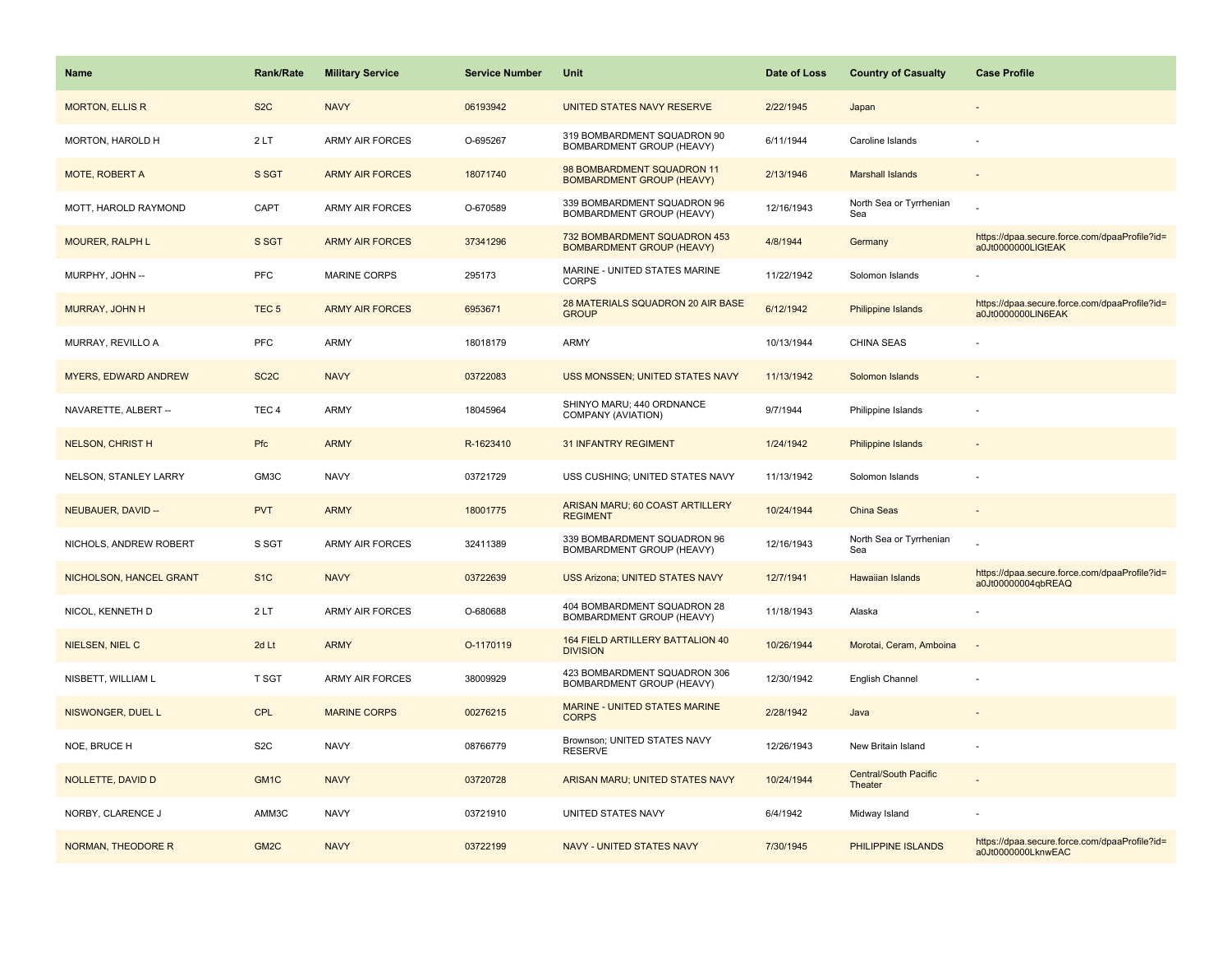| <b>Name</b>              | <b>Rank/Rate</b>  | <b>Military Service</b> | <b>Service Number</b> | Unit                                                                    | Date of Loss | <b>Country of Casualty</b> | <b>Case Profile</b>                                                 |
|--------------------------|-------------------|-------------------------|-----------------------|-------------------------------------------------------------------------|--------------|----------------------------|---------------------------------------------------------------------|
| NORRIS, JOSEPH EDWARD    | B <sub>2</sub> C  | <b>NAVY</b>             | 03721288              | USS JUNEAU; UNITED STATES NAVY                                          | 11/13/1942   | Solomon Islands            |                                                                     |
| <b>NOXON, DONALD E</b>   | 2d Lt             | <b>ARMY AIR FORCES</b>  | 02044881              | 535 BOMBARDMENT SQUADRON 381<br><b>BOMBARDMENT GROUP (HEAVY)</b>        | 12/1/1943    |                            | https://dpaa.secure.force.com/dpaaProfile?id=<br>a0Jt0000000Xe8GEAS |
| OAKLEY, ROBERT D         | GM3C              | <b>NAVY</b>             | 03724688              | HULL; UNITED STATES NAVY                                                | 12/18/1944   | Philippine Sea             | https://dpaa.secure.force.com/dpaaProfile?id=<br>a0Jt0000000XdoCEAS |
| OFF, VIRGIL SIMON        | S <sub>1</sub> C  | <b>NAVY</b>             | 03721229              | <b>USS Arizona; UNITED STATES NAVY</b>                                  | 12/7/1941    | Hawaiian Islands           | https://dpaa.secure.force.com/dpaaProfile?id=<br>a0Jt00000004qmyEAA |
| OHAYRE, EDDIE P          | RM <sub>2</sub>   | <b>NAVY</b>             | 03720457              | USS HOUSTON (CA-30); UNITED STATES<br><b>NAVY</b>                       | 3/1/1942     | Java                       |                                                                     |
| <b>OLBERT, RICHARD N</b> | <b>PFC</b>        | <b>MARINE CORPS</b>     | 00349489              | MARINE - UNITED STATES MARINE<br><b>CORPS</b>                           | 10/16/1942   | <b>Gilbert Islands</b>     |                                                                     |
| OLVEY, RUSSELL B         | Y <sub>2</sub> C  | <b>NAVY</b>             | 03723068              | TRITON; UNITED STATES NAVY                                              | 3/15/1943    | Admiralty Islands          |                                                                     |
| <b>OMALIA, EDWARD R</b>  | F <sub>1c</sub>   | <b>NAVY</b>             | 03720623              | <b>UNITED STATES NAVY</b>                                               | 1/23/1942    | <b>Hawaiian Islands</b>    |                                                                     |
| ONEALL, REX EUGENE       | SEA1              | <b>NAVY</b>             | 03721981              | USS Arizona; UNITED STATES NAVY                                         | 12/7/1941    | Hawaiian Islands           | https://dpaa.secure.force.com/dpaaProfile?id=<br>a0Jt00000004ppcEAA |
| OPP, WILLIAM A           | <b>PVT</b>        | <b>ARMY</b>             | 06291152              | 7 ENGINEERS COMBAT BATTALION 5<br><b>DIVISION</b>                       | 3/14/1945    | Germany                    |                                                                     |
| ORR, WILLIAM J           | <b>SGT</b>        | ARMY                    | 38007234              | 2070 QUARTERMASTER TRUCK<br>COMPANY (AVIATION)                          | 2/5/1943     | New Guinea                 |                                                                     |
| <b>OSBORN, ARTHUR R</b>  | RM <sub>2</sub> C | <b>NAVY</b>             | 03719894              | USS HORNET (CV-8); UNITED STATES<br><b>NAVY</b>                         | 6/4/1942     | Midway Island              |                                                                     |
| OSTLEE, MARCUS L         | S <sub>1</sub> C  | <b>NAVY</b>             | 06189404              | HULL; UNITED STATES NAVY RESERVE                                        | 12/18/1944   | Philippine Sea             | https://dpaa.secure.force.com/dpaaProfile?id=<br>a0Jt0000000XdoZEAS |
| <b>OWENS, JOHN OWEN</b>  | <b>PFC</b>        | <b>MARINE CORPS</b>     | 485967                | MARINE - UNITED STATES MARINE<br><b>CORPS</b>                           | 9/25/1944    | Caroline Islands           | https://dpaa.secure.force.com/dpaaProfile?id=<br>a0Jt000001nzc1JEAQ |
| OWENS, RICHARD ALLEN     | SK <sub>2</sub> C | <b>NAVY</b>             | 03719829              | USS Arizona; UNITED STATES NAVY                                         | 12/7/1941    | Hawaiian Islands           | https://dpaa.secure.force.com/dpaaProfile?id=<br>a0Jt00000004scfEAA |
| <b>OWENS, WESTLEY H</b>  | M SGT             | <b>ARMY AIR FORCES</b>  | R-303680              | ARISAN MARU; 28 BOMBARDMENT<br>SQUADRON 19 BOMBARDMENT GROUP<br>(HEAVY) | 10/24/1944   | China Seas                 |                                                                     |
| PACKARD, VERNON E        | T SGT             | <b>ARMY AIR FORCES</b>  | 18001772              | 72 BOMBARDMENT SQUADRON 5<br>BOMBARDMENT GROUP (HEAVY)                  | 5/5/1944     | New Guinea                 |                                                                     |
| PADILLA, VICTOR          | <b>PVT</b>        | <b>ARMY</b>             | 38083364              | 126 INFANTRY 32 DIVISION                                                | 11/26/1942   | <b>New Guinea</b>          |                                                                     |
| PANKOFF, JACK I          | CAPT              | ARMY AIR FORCES         | O-434673              | 52 BOMBARDMENT SQUADRON 29<br>BOMBARDMENT GROUP (VERY HEAVY)            | 5/11/1945    | Marianas Islands           |                                                                     |
| PARDEE, JOE BASITILE     | S <sub>1</sub> C  | <b>NAVY</b>             | 06182156              | SS NATHANIEL HAWTHORNE; UNITED<br>STATES NAVY RESERVE                   | 11/7/1942    | Venezuela                  |                                                                     |
| PARKS, ROBERT E          | <b>CRM</b>        | <b>NAVY</b>             | 04133758              | Frederick C Davis; UNITED STATES NAVY<br><b>RESERVE</b>                 | 4/24/1945    | North Atlantic Ocean       |                                                                     |
| PARRISH, GLENN E         | S <sub>1C</sub>   | <b>NAVY</b>             | 08771777              | NAVY - UNITED STATES NAVY RESERVE                                       | 5/11/1945    | <b>JAPAN</b>               |                                                                     |
| PEASLEE, WILLIAM O       | <b>SSGT</b>       | <b>ARMY AIR FORCES</b>  | 18001890              | 34 FERRY SQUADRON                                                       | 1/14/1943    | Brazil                     |                                                                     |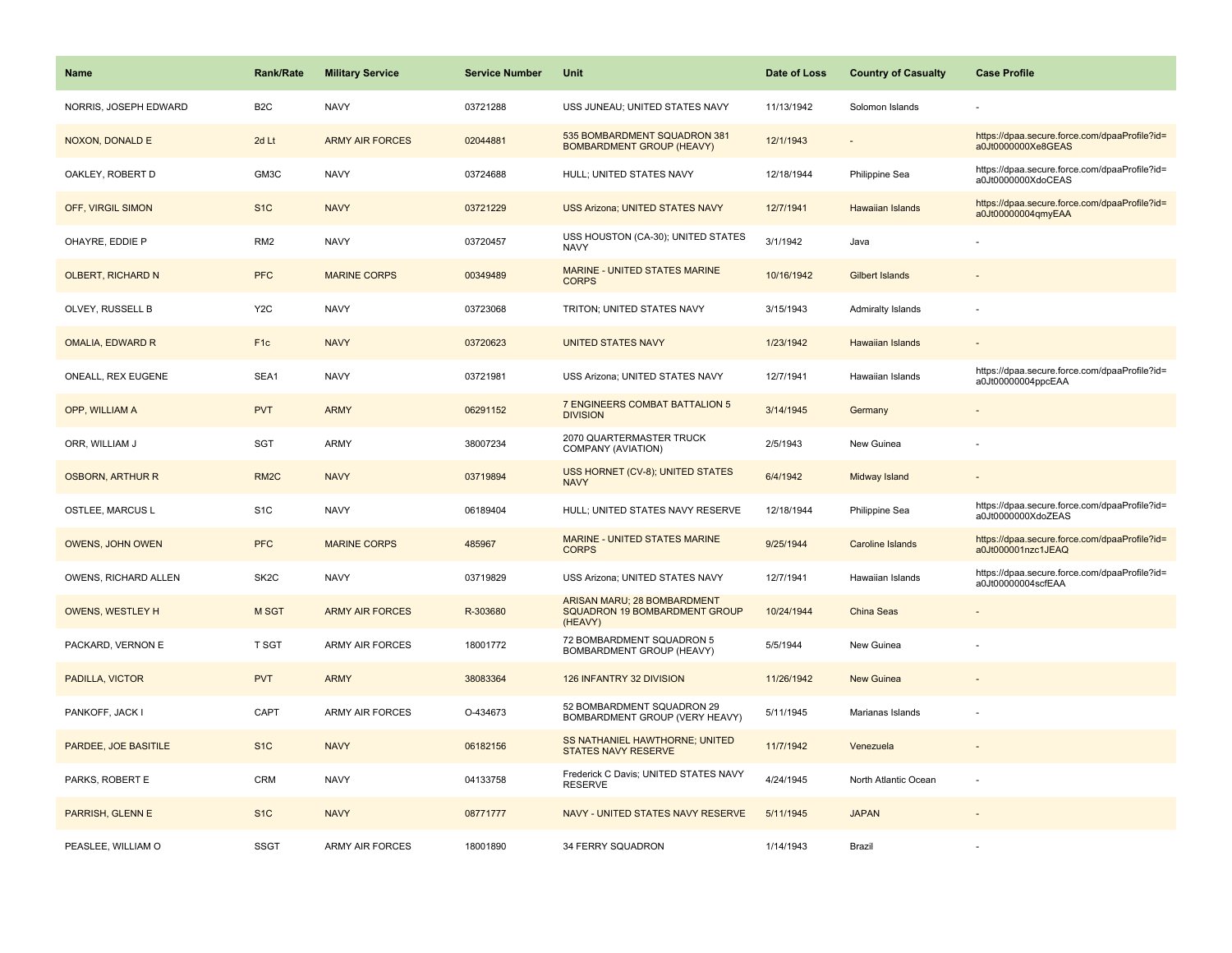| Name                      | <b>Rank/Rate</b>   | <b>Military Service</b> | <b>Service Number</b> | Unit                                                              | Date of Loss | <b>Country of Casualty</b>       | <b>Case Profile</b>                                                 |
|---------------------------|--------------------|-------------------------|-----------------------|-------------------------------------------------------------------|--------------|----------------------------------|---------------------------------------------------------------------|
| PECK, RAY A               | <b>SGT</b>         | <b>ARMY</b>             | 20837738              | 157th Infantry Regiment, 45th Infantry<br><b>Division</b>         | 8/16/1943    | <b>Sicily</b>                    |                                                                     |
| PENDELL, EARL W           | 2LT                | ARMY AIR FORCES         | O-738660              | 568 BOMBARDMENT SQUADRON 390<br>BOMBARDMENT GROUP (HEAVY)         | 12/20/1943   | North Sea or Tyrrhenian<br>Sea   |                                                                     |
| PEROS, TED J              | S <sub>2</sub> C   | <b>NAVY</b>             | 08763762              | USS LISCOME BAY; UNITED STATES<br><b>NAVY RESERVE</b>             | 11/24/1943   | <b>Gilbert Islands</b>           |                                                                     |
| PERRY, WILLARD C.         | 2LT                | ARMY AIR FORCES         | O-775528              | 1333 ARMY AIR FORCE BASE UNIT                                     | 4/5/1945     | India                            |                                                                     |
| PERSONS, ROBERT G         | S <sub>2</sub> C   | <b>NAVY</b>             | 06183971              | USS PRESTON; UNITED STATES NAVY<br><b>RESERVE</b>                 | 11/15/1942   | Solomon Islands                  |                                                                     |
| PETERSEN, HAROLD C        | <b>ENS</b>         | <b>NAVY</b>             | O-240720              | UNITED STATES NAVY RESERVE                                        | 1/4/1944     | Marshall Islands                 |                                                                     |
| PETERSON, FRANK --        | 1LT                | <b>ARMY AIR FORCES</b>  | O-742349              | 380 BOMBARDMENT SQUADRON 310<br><b>BOMBARDMENT GROUP (MEDIUM)</b> | 6/22/1944    | Italy                            |                                                                     |
| PETERSON, GRANT E         | 2LT                | ARMY AIR FORCES         | O-759762              | 389 BOMBARDMENT SQUADRON 312<br>BOMBARDMENT GROUP (LIGHT)         | 11/10/1944   | New Guinea                       |                                                                     |
| PETTY, JULIAN A           | 1LT                | <b>ARMY AIR FORCES</b>  | O-674625              | 64 BOMBARDMENT SQUADRON 43<br><b>BOMBARDMENT GROUP (HEAVY)</b>    | 6/4/1944     | New Guinea                       |                                                                     |
| PFANDER, STANLEY E        | S <sub>1</sub> C   | <b>NAVY</b>             | 08769643              | HULL; UNITED STATES NAVY RESERVE                                  | 12/18/1944   | Philippine Sea                   | https://dpaa.secure.force.com/dpaaProfile?id=<br>a0Jt0000000XeUjEAK |
| PHILBIN, JAMES RICHARD    | S <sub>1</sub> C   | <b>NAVY</b>             | 03721712              | <b>USS Arizona; UNITED STATES NAVY</b>                            | 12/7/1941    | <b>Hawaiian Islands</b>          | https://dpaa.secure.force.com/dpaaProfile?id=<br>a0Jt00000004pp8EAA |
| PHILLIPS, DAVID R L       | STM2C              | <b>NAVY</b>             | 08767756              | UNITED STATES NAVY RESERVE                                        | 3/21/1945    | Central/South Pacific<br>Theater |                                                                     |
| PIASECKI, ALEXANDER LOUIS | <b>CPL</b>         | <b>MARINE CORPS</b>     | 00274983              | MARINE - UNITED STATES MARINE<br><b>CORPS</b>                     | 12/7/1941    | <b>Hawaiian Islands</b>          | https://dpaa.secure.force.com/dpaaProfile?id=<br>a0Jt000000mpugHEAQ |
| PICKERING, RAY WOOD       | 2LT                | <b>MARINE CORPS</b>     | O-010491              | MARINE - UNITED STATES MARINE<br>CORPS                            | 10/24/1944   | China Seas                       |                                                                     |
| PINO, MANUEL L            | WT3C               | <b>NAVY</b>             | 06190044              | PRINCETON; UNITED STATES NAVY<br><b>RESERVE</b>                   | 10/24/1944   | <b>Philippine Sea</b>            |                                                                     |
| POOLE, CLAIRE C           | LT.                | <b>NAVY</b>             | O-100368              | POMPANO; UNITED STATES NAVY                                       | 10/15/1943   | Japan                            |                                                                     |
| POOLE, EDWARD A           | FC <sub>3</sub> C  | <b>NAVY</b>             | 03724276              | <b>USS BARTON; UNITED STATES NAVY</b>                             | 11/13/1942   | Solomon Islands                  |                                                                     |
| POUND, KENNETH E          | LT.                | <b>NAVY</b>             | O-078702              | UNITED STATES NAVY                                                | 3/1/1942     | Indian Ocean                     |                                                                     |
| POUSH, ROBERT D           | LT /JG/            | <b>NAVY</b>             | O-130205              | UNITED STATES NAVY RESERVE                                        | 8/6/1943     | <b>Hawaiian Islands</b>          |                                                                     |
| POWELL, FLOYD ALVIN       | M <sub>2</sub> C   | <b>NAVY</b>             | 03722166              | USS PENSACOLA; UNITED STATES<br><b>NAVY</b>                       | 11/30/1942   | Solomon Islands                  |                                                                     |
| POWELL, FREDRICK P        | BKR <sub>2</sub> C | <b>NAVY</b>             | 06186631              | Twiggs; UNITED STATES NAVY RESERVE                                | 6/16/1945    | Ryukyus Islands                  |                                                                     |
| PREDOVICH, DANIEL P       | CAPT               | <b>ARMY AIR FORCES</b>  | O-480865              | HEADQUARTERS 59 SERVICES GROUP                                    | 9/25/1944    |                                  |                                                                     |
| PRENTICE, RICHARD M       | F <sub>1C</sub>    | <b>NAVY</b>             | 03721279              | Neosho; UNITED STATES NAVY                                        | 5/7/1942     | <b>Coral Sea</b>                 |                                                                     |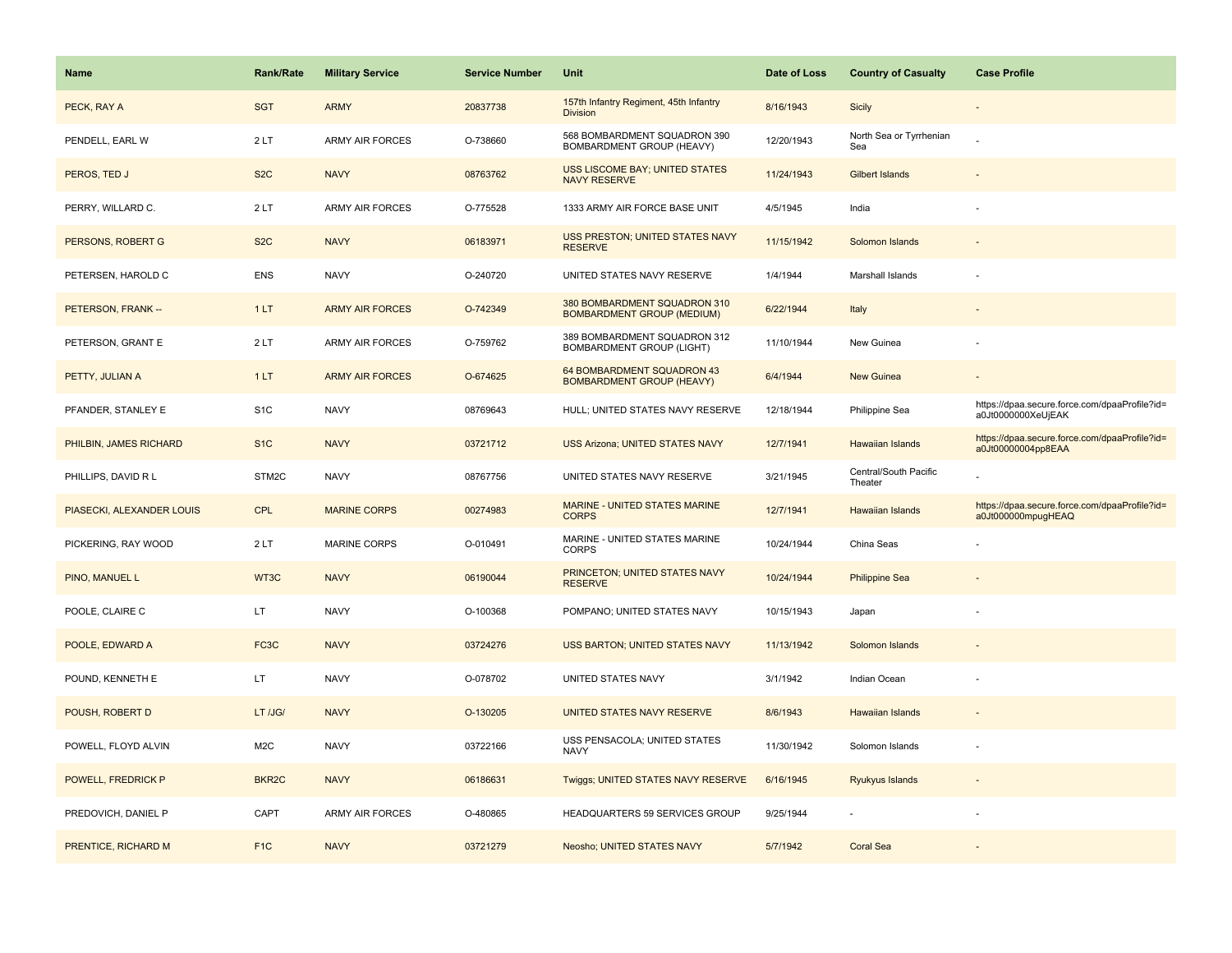| <b>Name</b>                | <b>Rank/Rate</b>   | <b>Military Service</b> | <b>Service Number</b> | Unit                                                                    | Date of Loss | <b>Country of Casualty</b>       | <b>Case Profile</b>                                                 |
|----------------------------|--------------------|-------------------------|-----------------------|-------------------------------------------------------------------------|--------------|----------------------------------|---------------------------------------------------------------------|
| PRESTON, ALTON R           | S <sub>2</sub> C   | <b>NAVY</b>             | 08769823              | HULL; UNITED STATES NAVY RESERVE                                        | 12/18/1944   | Philippine Sea                   | https://dpaa.secure.force.com/dpaaProfile?id=<br>a0Jt0000000XeVpEAK |
| PRICE, ALBERT H            | LT.                | <b>NAVY</b>             | O-112574              | UNITED STATES NAVY RESERVE                                              | 9/12/1945    | Marianas Islands                 | https://dpaa.secure.force.com/dpaaProfile?id=<br>a0Jt000001nzSP2EAM |
| PRICE, WILLIAM ARTHUR      | PFC                | MARINE CORPS            | 311537                | MARINE - UNITED STATES MARINE<br><b>CORPS</b>                           | 11/11/1942   | Solomon Islands                  |                                                                     |
| PRIEFERT, IVAN A           | MOMM <sub>2C</sub> | <b>NAVY</b>             | 03166408              | <b>RUNNER; UNITED STATES NAVY</b>                                       | 7/11/1943    | Japan                            |                                                                     |
| PRIOR, RICHARD R           | LT /JG/            | <b>NAVY</b>             | O-306428              | UNITED STATES NAVY RESERVE                                              | 3/19/1945    | Central/South Pacific<br>Theater |                                                                     |
| PRITCHARD, WAYNE L         | F <sub>1C</sub>    | <b>NAVY</b>             | 03828302              | <b>SUBMARINE Argonaut; UNITED STATES</b><br><b>NAVY</b>                 | 1/10/1943    | New Britain Island               |                                                                     |
| PRYOR, JOHN S              | 1LT                | <b>ARMY AIR FORCES</b>  | O-427184              | ARISAN MARU; 93 BOMBARDMENT<br>SQUADRON 19 BOMBARDMENT GROUP<br>(HEAVY) | 10/24/1944   | China Seas                       |                                                                     |
| QUICK, DONALD LEO          | AOM2C              | <b>NAVY</b>             | 03722768              | USS HORNET (CV-8); UNITED STATES<br><b>NAVY</b>                         | 10/26/1942   | <b>New Hebrides</b>              |                                                                     |
| QUICKSILVER, NATHAN --     | T SGT              | <b>ARMY AIR FORCES</b>  | 37342304              | 868 BOMBARDMENT SQUADRON<br>(HEAVY)                                     | 4/21/1945    | Celebes                          |                                                                     |
| RALSTON, FERROL D          | <b>PVT</b>         | <b>ARMY</b>             | 19060845              | <b>ARMY - QUARTERMASTER CORPS</b>                                       | 6/19/1942    | PHILIPPINE ISLANDS               | https://dpaa.secure.force.com/dpaaProfile?id=<br>a0Jt0000000LlsiEAC |
| RALSTON, WILBUR L          | EM3C               | <b>NAVY</b>             | 06184006              | <b>GRAYBACK; UNITED STATES NAVY</b><br><b>RESERVE</b>                   | 3/28/1944    | China Seas                       |                                                                     |
| RAMIREZ, FRANK --          | <b>PVT</b>         | <b>ARMY</b>             | 17088917              | 33 REGIMENT 3 ARMORED DIVISION                                          | 8/31/1944    | France                           |                                                                     |
| RANSON, JOSEPH C           | TEC <sub>4</sub>   | <b>ARMY AIR FORCES</b>  | 06953584              | ARISAN MARU; AIR CORPS                                                  | 10/24/1944   | China Seas                       |                                                                     |
| RASH, JACK M               | SM <sub>2</sub> C  | <b>NAVY</b>             | 03723507              | Turner; UNITED STATES NAVY                                              | 1/3/1944     | <b>Atlantic Ocean</b>            |                                                                     |
| RAYMOND, VICTOR L          | <b>CMOMM</b>       | <b>NAVY</b>             | 06183383              | LCS(L)(3)-49; UNITED STATES NAVY<br><b>RESERVE</b>                      | 2/16/1945    | Philippine Islands               |                                                                     |
| <b>READ, JOHN FRANCIS</b>  | F <sub>2C</sub>    | <b>NAVY</b>             | 06182457              | <b>USS PENSACOLA; UNITED STATES</b><br><b>NAVY RESERVE</b>              | 11/30/1942   | Solomon Islands                  |                                                                     |
| REECE, JOHN JEFFRIS        | S <sub>2</sub> C   | <b>NAVY</b>             | 03722175              | USS Arizona; UNITED STATES NAVY                                         | 12/7/1941    | Hawaiian Islands                 | https://dpaa.secure.force.com/dpaaProfile?id=<br>a0Jt00000004rljEAI |
| <b>REEVES, DONALD E</b>    | LT /JG/            | <b>NAVY</b>             | O-250616              | VF-32, USS LANGLEY; UNITED STATES<br><b>NAVY RESERVE</b>                | 6/11/1944    | Marianas Islands                 | https://dpaa.secure.force.com/dpaaProfile?id=<br>a0Jt000001nzaugEAA |
| REICHERT, CARL             | <b>PVT</b>         | ARMY                    | 38083088              | 126 INFANTRY 32 DIVISION                                                | 12/2/1942    | New Guinea                       |                                                                     |
| <b>REID, EARL HILTON</b>   | <b>SGT</b>         | <b>MARINE CORPS</b>     | 00276038              | MARINE - UNITED STATES MARINE<br><b>CORPS</b>                           | 1/5/1942     | ** Documentation Errors          |                                                                     |
| REININGER, LEE W WALTER    | <b>PFC</b>         | <b>MARINE CORPS</b>     | 00277556              | MARINE - UNITED STATES MARINE<br><b>CORPS</b>                           | 6/4/1942     | Midway Island                    |                                                                     |
| <b>REISINGER, JOSEPH W</b> | MM <sub>2</sub> C  | <b>NAVY</b>             | 06182741              | JOHNSTON; UNITED STATES NAVY<br><b>RESERVE</b>                          | 10/25/1944   | <b>Philippine Sea</b>            |                                                                     |
| RESLEY, FLOYD T            | F <sub>3</sub> C   | <b>NAVY</b>             | 06180367              | Neosho; UNITED STATES NAVY<br><b>RESERVE</b>                            | 5/7/1942     | Coral Sea                        |                                                                     |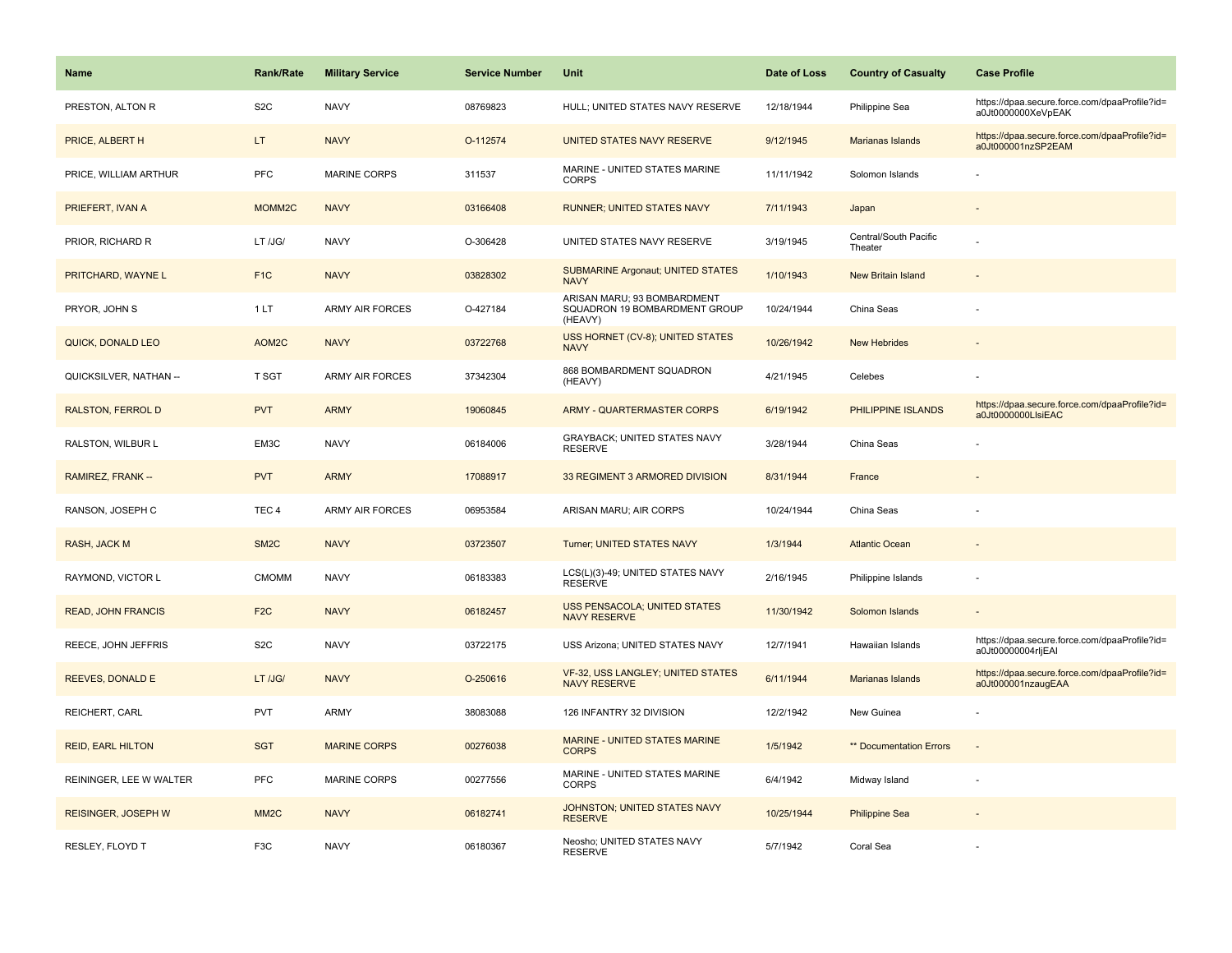| <b>Name</b>                 | <b>Rank/Rate</b> | <b>Military Service</b> | <b>Service Number</b> | Unit                                                             | Date of Loss | <b>Country of Casualty</b>              | <b>Case Profile</b>                                                 |
|-----------------------------|------------------|-------------------------|-----------------------|------------------------------------------------------------------|--------------|-----------------------------------------|---------------------------------------------------------------------|
| REYNOLDS, EARL ARTHUR       | S <sub>2</sub> C | <b>NAVY</b>             | 03721812              | <b>USS Arizona; UNITED STATES NAVY</b>                           | 12/7/1941    | <b>Hawaiian Islands</b>                 | https://dpaa.secure.force.com/dpaaProfile?id=<br>a0Jt00000004rUsEAI |
| RICE, BERNARD --            | 1LT              | <b>ARMY AIR FORCES</b>  | O-440520              | 303 BOMBARDMENT GROUP (HEAVY),<br>360 BOMBARDMENT SQUADRON       | 10/2/1943    | North Sea or Tyrrhenian<br>Sea          |                                                                     |
| <b>RICHARDS, BILLY E</b>    | 1LT              | <b>ARMY AIR FORCES</b>  | O-686018              | 39 FIGHTER SQUADRON 35 FIGHTER<br><b>GROUP</b>                   | 8/23/1944    | <b>New Guinea</b>                       |                                                                     |
| RICHARDS, LYTTON D          | GM3C             | <b>NAVY</b>             | 03721852              | USS JARVIS; UNITED STATES NAVY                                   | 8/9/1942     | Solomon Islands                         |                                                                     |
| <b>RICHARDSON, DONALD G</b> | 1st Lt           | <b>ARMY AIR FORCES</b>  | O-2051761             | 373 BOMBARDMENT SQUADRON 308<br><b>BOMBARDMENT GROUP (HEAVY)</b> | 5/20/1944    | China Seas                              |                                                                     |
| RICHIE, ELMER T             | EM3C             | <b>NAVY</b>             | 03719885              | Langley; UNITED STATES NAVY                                      | 2/27/1942    | Java                                    |                                                                     |
| RILEY, CLARENCE --          | <b>PFC</b>       | <b>ARMY</b>             | 20837754              | 157th Infantry Regiment, 45th Infantry<br><b>Division</b>        | 8/16/1943    | <b>Sicily</b>                           |                                                                     |
| RINGO, LEONARD S            | CAPT             | <b>ARMY AIR FORCES</b>  | O-704551              | HEADQUARTERS 498 BOMBARDMENT<br>GROUP (VERY HEAVY)               | 5/25/1946    | Marianas Islands                        |                                                                     |
| <b>RISTAU, HERBERT P</b>    | <b>GUN</b>       | <b>NAVY</b>             | 00202383              | ARISAN MARU; UNITED STATES NAVY                                  | 10/24/1944   | <b>Central/South Pacific</b><br>Theater |                                                                     |
| <b>ROBERTS, ERNEST S</b>    | S SGT            | <b>ARMY AIR FORCES</b>  | 18069713              | 500 BOMBARDMENT SQUADRON 345<br>BOMBARDMENT GROUP (MEDIUM)       | 10/16/1943   | New Guinea                              |                                                                     |
| <b>ROBERTS, ROBERT K</b>    | <b>CAPT</b>      | <b>ARMY</b>             | O-385724              | ARMY - 45 INFANTRY REGIMENT (PS)                                 | 1/9/1945     | <b>FORMOSA</b>                          | https://dpaa.secure.force.com/dpaaProfile?id=<br>a0Jt0000000cdGCEAY |
| ROBERTS, THOMAS H.          | 1LT              | <b>ARMY AIR FORCES</b>  | O-794504              | 25 PHOTO SQUADRON 6<br>RECONNAISSANCE GROUP                      | 1/12/1944    | New Guinea                              |                                                                     |
| RODRIGUEZ, CARMEN --        | <b>PVT</b>       | <b>ARMY AIR FORCES</b>  | 37351918              | 42 BOMBARDMENT SQUADRON 11<br><b>BOMBARDMENT GROUP (HEAVY)</b>   | 9/12/1944    | <b>Hawaiian Islands</b>                 |                                                                     |
| ROGERS, FREDERICK C         | 2LT              | <b>ARMY AIR FORCES</b>  | O-715806              | 499 BOMBARDMENT SQUADRON 345<br>BOMBARDMENT GROUP (MEDIUM)       | 8/12/1945    | Bonin & Volcano Islands                 | $\sim$                                                              |
| <b>ROGERS, JAMES P</b>      | TM3C             | <b>NAVY</b>             | 03722105              | <b>USS JARVIS; UNITED STATES NAVY</b>                            | 8/9/1942     | Solomon Islands                         |                                                                     |
| ROGERS, LESTER C            | GM3C             | <b>NAVY</b>             | 03721915              | NAVY - UNITED STATES NAVY                                        | 11/30/1942   | SOLOMON ISLANDS                         |                                                                     |
| ROGERS, MARVEL DEAN         | S <sub>1</sub> C | <b>NAVY</b>             | 03721927              | USS BOISE; UNITED STATES NAVY                                    | 10/12/1942   | Solomon Islands                         |                                                                     |
| ROGERS, MAX M               | TM3C             | <b>NAVY</b>             | 03724924              | HARDER; UNITED STATES NAVY                                       | 8/24/1944    | Philippine Islands                      |                                                                     |
| ROSE, BERSON H              | GM <sub>2C</sub> | <b>NAVY</b>             | 06185904              | NAVY - UNITED STATES NAVY RESERVE                                | 7/30/1945    | <b>PHILIPPINE SEA</b>                   | https://dpaa.secure.force.com/dpaaProfile?id=<br>a0Jt0000000QrkOEAS |
| ROSE, WILLIAM J             | S SGT            | <b>ARMY AIR FORCES</b>  | 20839840              | 443 BOMBARDMENT SQUADRON 320<br>BOMBARDMENT GROUP (MEDIUM)       | 7/24/1943    | North Sea or Tyrrhenian<br>Sea          |                                                                     |
| ROSKEY, RICHARD J           | MM3C             | <b>NAVY</b>             | 03721815              | USS JARVIS; UNITED STATES NAVY                                   | 8/9/1942     | Solomon Islands                         |                                                                     |
| ROWAN, RAYMOND H            | MM3C             | <b>NAVY</b>             | 03721165              | USS HOUSTON (CA-30); UNITED STATES<br><b>NAVY</b>                | 3/1/1942     | Java                                    |                                                                     |
| ROWLAND, DON W              | <b>T SGT</b>     | <b>ARMY AIR FORCES</b>  | 37329151              | 408 BOMBARDMENT SQUADRON 22<br><b>BOMBARDMENT GROUP (HEAVY)</b>  | 7/20/1944    | <b>New Guinea</b>                       |                                                                     |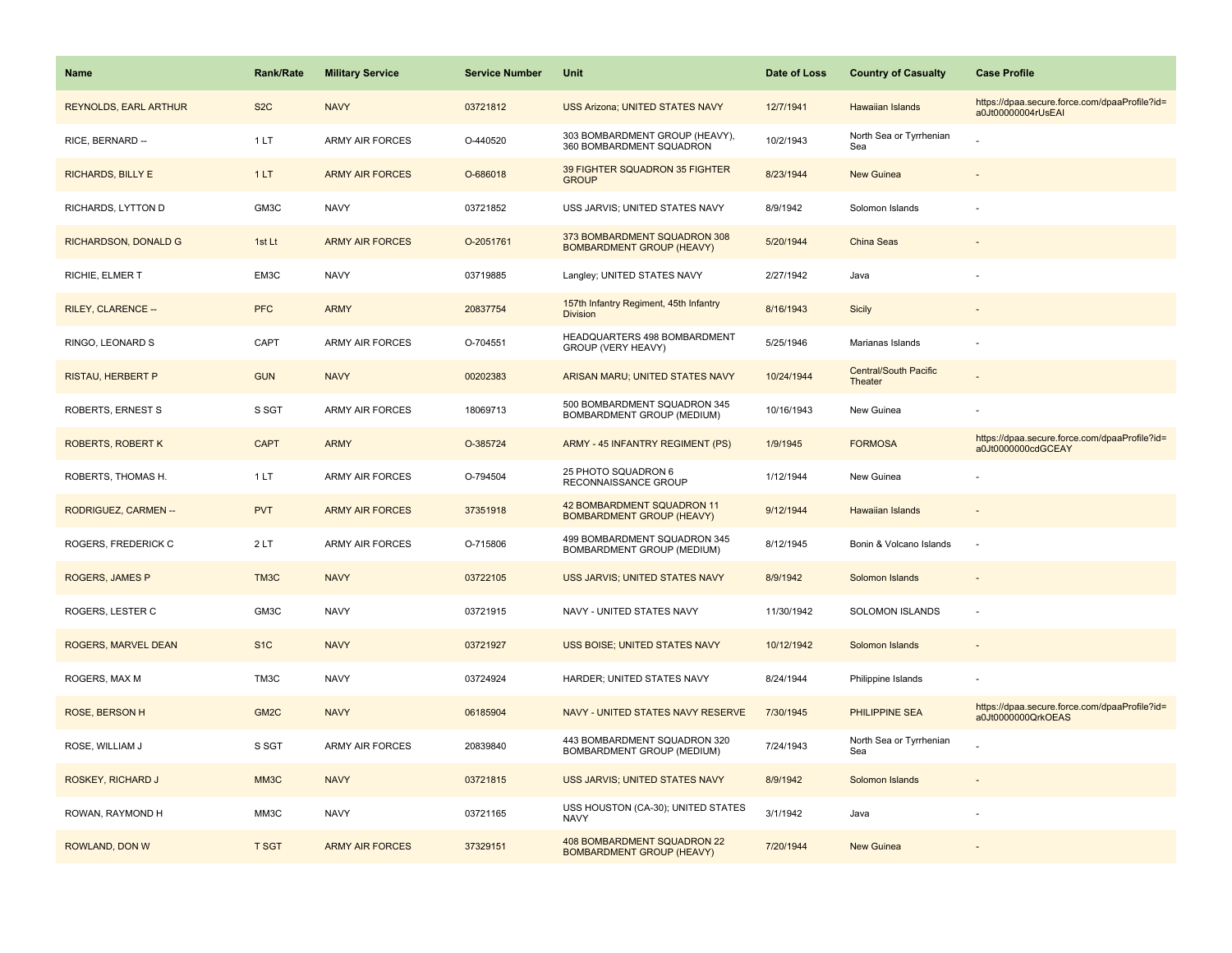| <b>Name</b>                     | <b>Rank/Rate</b>  | <b>Military Service</b> | <b>Service Number</b> | Unit                                                             | Date of Loss | <b>Country of Casualty</b>     | <b>Case Profile</b>                                                 |
|---------------------------------|-------------------|-------------------------|-----------------------|------------------------------------------------------------------|--------------|--------------------------------|---------------------------------------------------------------------|
| ROWSE, LOUIS GLENWOOD           | SC <sub>3</sub> C | <b>NAVY</b>             | 03722321              | UNITED STATES NAVY                                               | 8/22/1942    | Atlantic Ocean                 |                                                                     |
| ROZAR, JOHN FRANK               | WT2C              | <b>NAVY</b>             | 03720246              | <b>USS Arizona: UNITED STATES NAVY</b>                           | 12/7/1941    | <b>Hawaiian Islands</b>        | https://dpaa.secure.force.com/dpaaProfile?id=<br>a0Jt0000000BS41EAG |
| RUSSELL, ELDO A                 | T SGT             | <b>ARMY AIR FORCES</b>  | 18070094              | 506 BOMBARDMENT SQUADRON 44<br>BOMBARDMENT GROUP (HEAVY)         | 3/22/1943    | North Sea or Tyrrhenian<br>Sea |                                                                     |
| RYDER, GEORGE N                 | 1LT               | <b>ARMY AIR FORCES</b>  | O-747328              | 764 BOMBARDMENT SQUADRON 461<br><b>BOMBARDMENT GROUP (HEAVY)</b> | 5/31/1944    | <b>Adriatic Sea</b>            |                                                                     |
| SACKMANN, MELVILLE F            | 2LT               | <b>ARMY AIR FORCES</b>  | O-699533              | 27 BOMBARDMENT SQUADRON 30<br>BOMBARDMENT GROUP (HEAVY)          | 7/14/1944    | Caroline Islands               |                                                                     |
| <b>SAGER, HOWARD LEE</b>        | <b>PFC</b>        | <b>MARINE CORPS</b>     | 349592                | <b>USS LST 179</b>                                               | 5/21/1944    | Hawaiian Islands               |                                                                     |
| SANDERCOOK, THEODORE --         | CBM               | <b>NAVY</b>             | 03718256              | USS HOUSTON (CA-30); UNITED STATES<br><b>NAVY</b>                | 3/1/1942     | Java                           |                                                                     |
| <b>SANFORD, EGBERT E</b>        | <b>PFC</b>        | <b>MARINE CORPS</b>     | 00290193              | <b>MARINE - UNITED STATES MARINE</b><br><b>CORPS</b>             | 10/24/1944   | Pacific Ocean                  |                                                                     |
| SAUCERMAN, MYERL D              | TEC <sub>5</sub>  | ARMY                    | 37332423              | HEADQUARTERS COMPANY FIFTEENTH<br>ARMY                           | 12/28/1944   | English Channel                |                                                                     |
| SAUTER, FRANK --                | 1LT               | <b>ARMY</b>             | O-890376              | 121 INFANTRY REGIMENT (PHILIPPINE<br>SCOUT)                      | 12/5/1944    | <b>Philippine Islands</b>      |                                                                     |
| SAVIO, FRANK --                 | <b>T SGT</b>      | <b>ARMY AIR FORCES</b>  | 17090138              | 526 BOMBARDMENT SQUADRON 379<br>BOMBARDMENT GROUP (HEAVY)        | 7/17/1944    | English Channel                |                                                                     |
| SAVOREN, JOHN JOSEPH            | <b>PFC</b>        | <b>MARINE CORPS</b>     | 525246                | <b>MARINE - UNITED STATES MARINE</b><br><b>CORPS</b>             | 4/20/1944    | <b>New Hebrides</b>            |                                                                     |
| SAWYER, LAURENCE E              | ARM2C             | <b>NAVY</b>             | 03724940              | VT-11, USS Hornet (CV-12); NAVY -<br>UNITED STATES NAVY RESERVE  | 1/9/1945     | Formosa                        |                                                                     |
| SAYRE, HAL --                   | Maj               | <b>ARMY</b>             | O-355966              | 821 ENGINEERS BATTALION (AVIATION)                               | 10/1/1944    | <b>New Guinea</b>              |                                                                     |
| SCHAFER, HAROLD A               | S SGT             | ARMY                    | 37705848              | 357 INFANTRY 90 DIVISION                                         | 12/10/1944   | Germany                        |                                                                     |
| <b>SCHREINER, WILLIAM EDWIN</b> | <b>PFC</b>        | <b>MARINE CORPS</b>     | 296231                | <b>MARINE - UNITED STATES MARINE</b><br><b>CORPS</b>             | 11/10/1942   | Solomon Islands                |                                                                     |
| SCHUMAN, JOHN P                 | 2d Lt             | <b>ARMY AIR FORCES</b>  | O-437472              | 69 BOMBARDMENT SQUADRON 38<br>BOMBARDMENT GROUP (MEDIUM)         | 6/4/1942     | Midway Island                  |                                                                     |
| SCORDO, JOSEPH G                | Ens               | <b>NAVY</b>             | O-337578              | UNITED STATES NAVY RESERVE                                       | 1/15/1945    | China                          |                                                                     |
| SHACKLEY, CA                    | 1LT               | <b>ARMY</b>             | O-1823500             | 702 TANK DESTROYER BATTALION                                     | 10/7/1944    | Germany                        |                                                                     |
| SHAW, RALPH T                   | <b>CTM</b>        | <b>NAVY</b>             | 03719986              | <b>GRAYBACK; UNITED STATES NAVY</b>                              | 3/28/1944    | China Seas                     |                                                                     |
| SHEEK, ANDREW ELLIEON           | AOM3C             | <b>NAVY</b>             | 03721236              | VB-101, formally VP-51, UNITED STATES<br><b>NAVY</b>             | 2/14/1943    | Solomon Islands                | ÷,                                                                  |
| SHEETS, GLEN H                  | <b>T SGT</b>      | <b>ARMY AIR FORCES</b>  | 37349549              | 333 BOMBARDMENT SQUADRON 94<br><b>BOMBARDMENT GROUP (HEAVY)</b>  | 7/26/1943    | North Sea or Tyrrhenian<br>Sea |                                                                     |
| SHIDLER, ARTHUR SETH            | EM <sub>1C</sub>  | <b>NAVY</b>             | 03719360              | Sims; UNITED STATES NAVY                                         | 5/7/1942     | Coral Sea                      |                                                                     |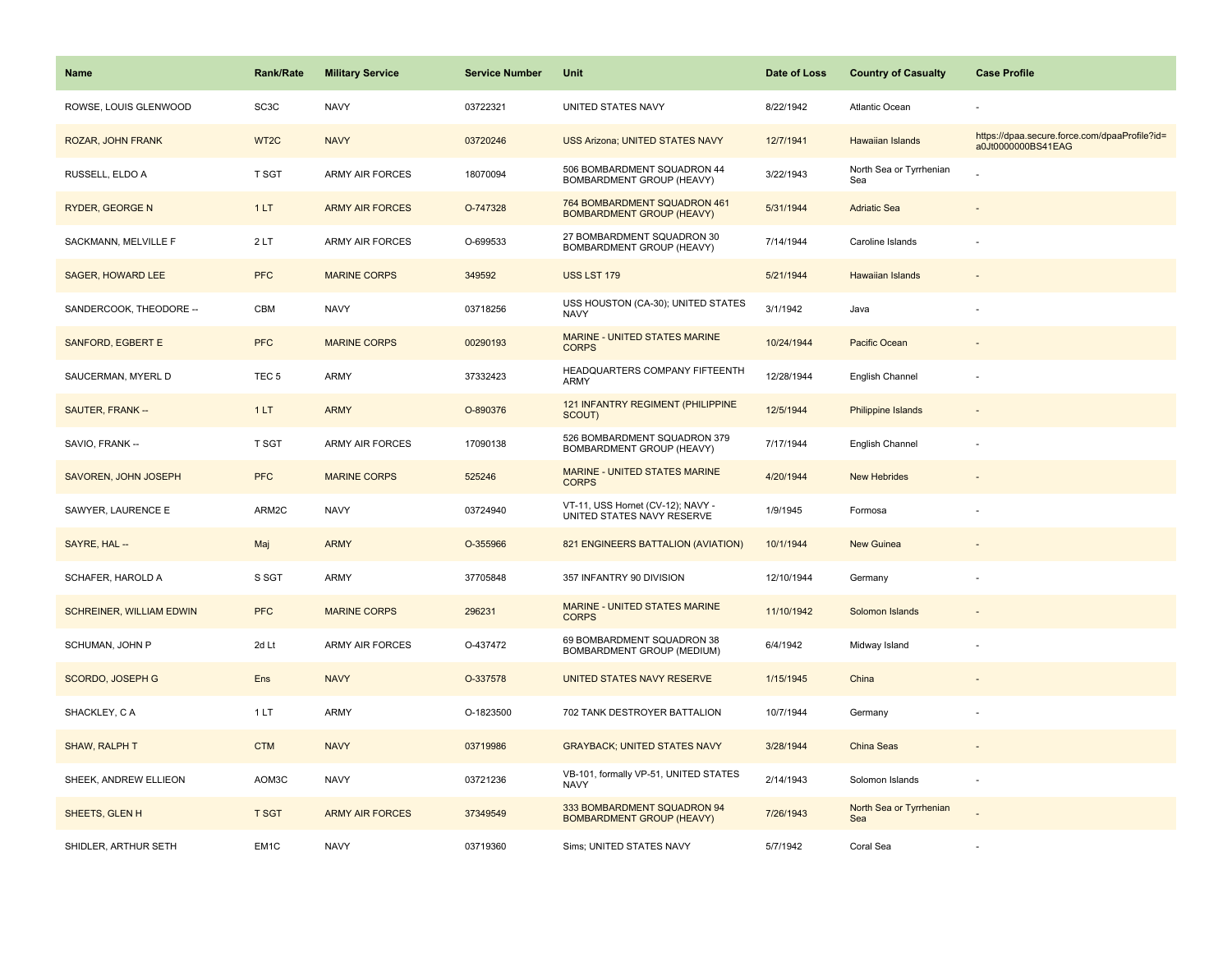| <b>Name</b>               | Rank/Rate         | <b>Military Service</b> | <b>Service Number</b> | Unit                                                             | Date of Loss | <b>Country of Casualty</b> | <b>Case Profile</b>                                                 |
|---------------------------|-------------------|-------------------------|-----------------------|------------------------------------------------------------------|--------------|----------------------------|---------------------------------------------------------------------|
| SHIPPY, CLAIR H           | S <sub>1</sub> C  | <b>NAVY</b>             | 03720804              | USS HOUSTON (CA-30); UNITED STATES<br><b>NAVY</b>                | 3/1/1942     | Java                       |                                                                     |
| SHOCKEY, DONALD PAUL      | COX               | <b>NAVY</b>             | 03722887              | USS VIREO; UNITED STATES NAVY                                    | 10/15/1942   | Solomon Islands            |                                                                     |
| SHOCKMAN, JAMES P         | <b>PFC</b>        | <b>MARINE CORPS</b>     | 00275167              | MARINE - UNITED STATES MARINE<br><b>CORPS</b>                    | 5/6/1942     | <b>Philippine Islands</b>  |                                                                     |
| SHRADER, BYRON G          | GM3C              | <b>NAVY</b>             | 06181220              | USS GWIN; UNITED STATES NAVY<br><b>RESERVE</b>                   | 7/13/1943    | Solomon Islands            |                                                                     |
| SHROYER, ROBERT W         | S <sub>2</sub> C  | <b>NAVY</b>             | 03723963              | Neosho; UNITED STATES NAVY                                       | 5/7/1942     | <b>Coral Sea</b>           |                                                                     |
| SHUGART, MARVIN JOHN      | S <sub>1</sub> C  | <b>NAVY</b>             | 03722162              | USS Arizona; UNITED STATES NAVY                                  | 12/7/1941    | Hawaiian Islands           | https://dpaa.secure.force.com/dpaaProfile?id=<br>a0Jt00000004qttEAA |
| SINCLAIR, GLENN E         | <b>SGT</b>        | <b>ARMY AIR FORCES</b>  | 06245345              | 672 BOMBARDMENT SQUADRON 417<br><b>BOMBARDMENT GROUP (LIGHT)</b> | 3/27/1945    | Australia                  | https://dpaa.secure.force.com/dpaaProfile?id=<br>a0Jt000001nzXb0EAE |
| SINGER, GERALD E          | 2LT               | <b>ARMY AIR FORCES</b>  | O-667200              | AIR CORPS                                                        | 3/7/1943     | Atlantic Ocean             |                                                                     |
| SIRING, RONALD J          | SC <sub>3</sub> C | <b>NAVY</b>             | 08768093              | <b>LST-921; UNITED STATES NAVY</b><br><b>RESERVE</b>             | 8/14/1944    | <b>Atlantic Ocean</b>      |                                                                     |
| SKINNER, JAMES BINGHAM    | Ens               | <b>NAVY</b>             | 283262                | UNITED STATES NAVY RESERVE                                       | 8/31/1944    | Pacific Ocean              |                                                                     |
| <b>SLAVENS, FORREST R</b> | SM <sub>2</sub> C | <b>NAVY</b>             | 06181831              | UNITED STATES NAVY RESERVE                                       | 4/20/1944    | Mediterranean Sea          |                                                                     |
| SMALL, FRED M             | MAJ               | <b>ARMY</b>             | O-276865              | ARMY - 31 INFANTRY REGIMENT                                      | 12/15/1944   | PHILIPPINE ISLANDS         | ÷,                                                                  |
| SMITH, CAROL D            | S <sub>2</sub> C  | <b>NAVY</b>             | 06187119              | <b>USS LISCOME BAY; UNITED STATES</b><br>NAVY RESERVE            | 11/24/1943   | Gilbert Islands            |                                                                     |
| SMITH, CLARENCE H         | Lt Col            | ARMY                    | O-016230              | ARISAN MARU; 45 INFANTRY REGIMENT<br>(PHILIPPINE SCOUT)          | 10/24/1944   | China Seas                 |                                                                     |
| SMITH, FRANK B            | <b>PVT</b>        | <b>ARMY</b>             | 18001759              | ARISAN MARU; 60 COAST ARTILLERY<br><b>REGIMENT</b>               | 10/24/1944   | China Seas                 |                                                                     |
| SMITH, GEORGE R           | CPL               | <b>ARMY AIR FORCES</b>  | 06913727              | 93 BOMBARDMENT SQUADRON 19<br>BOMBARDMENT GROUP (HEAVY)          | 6/30/1942    | Philippine Islands         | ÷,                                                                  |
| SMITH, LEE G              | 1st Lt            | <b>ARMY AIR FORCES</b>  | O-743523              | 26 PHOTO SQUADRON 6<br>RECONNAISSANCE GROUP                      | 2/22/1946    | Morotai, Ceram, Amboina    | $\sim$                                                              |
| SMITH, ROBERT L           | RM <sub>2</sub> C | <b>NAVY</b>             | 03721398              | CAPELIN; UNITED STATES NAVY                                      | 12/15/1943   | Celebes                    |                                                                     |
| SMITH, ROBERT NEWELL      | <b>PFC</b>        | <b>MARINE CORPS</b>     | 00320418              | <b>MARINE - UNITED STATES MARINE</b><br><b>CORPS</b>             | 11/22/1943   | <b>GILBERT ISLANDS</b>     | https://dpaa.secure.force.com/dpaaProfile?id=<br>a0Jt0000000Llv8EAC |
| SMITH, VERNON CLARK       | EM <sub>2</sub> C | <b>NAVY</b>             | 03721551              | Lexington; UNITED STATES NAVY                                    | 5/8/1942     | Coral Sea                  |                                                                     |
| SMITH, WALTER D.          | T SGT             | <b>ARMY AIR FORCES</b>  | 38009131              | 330 BOMBARDMENT SQUADRON 93<br><b>BOMBARDMENT GROUP (HEAVY)</b>  | 2/15/1943    | Italy                      |                                                                     |
| SMITH, WILLIAM ALBERT     | SGT               | <b>MARINE CORPS</b>     | 00266865              | MARINE - UNITED STATES MARINE<br><b>CORPS</b>                    | 11/18/1942   | Solomon Islands            |                                                                     |
| SMITH, WILLIE M           | <b>PVT</b>        | <b>ARMY</b>             | 19060847              | ARISAN MARU; QUARTERMASTER<br><b>CORPS</b>                       | 10/24/1944   | <b>China Seas</b>          |                                                                     |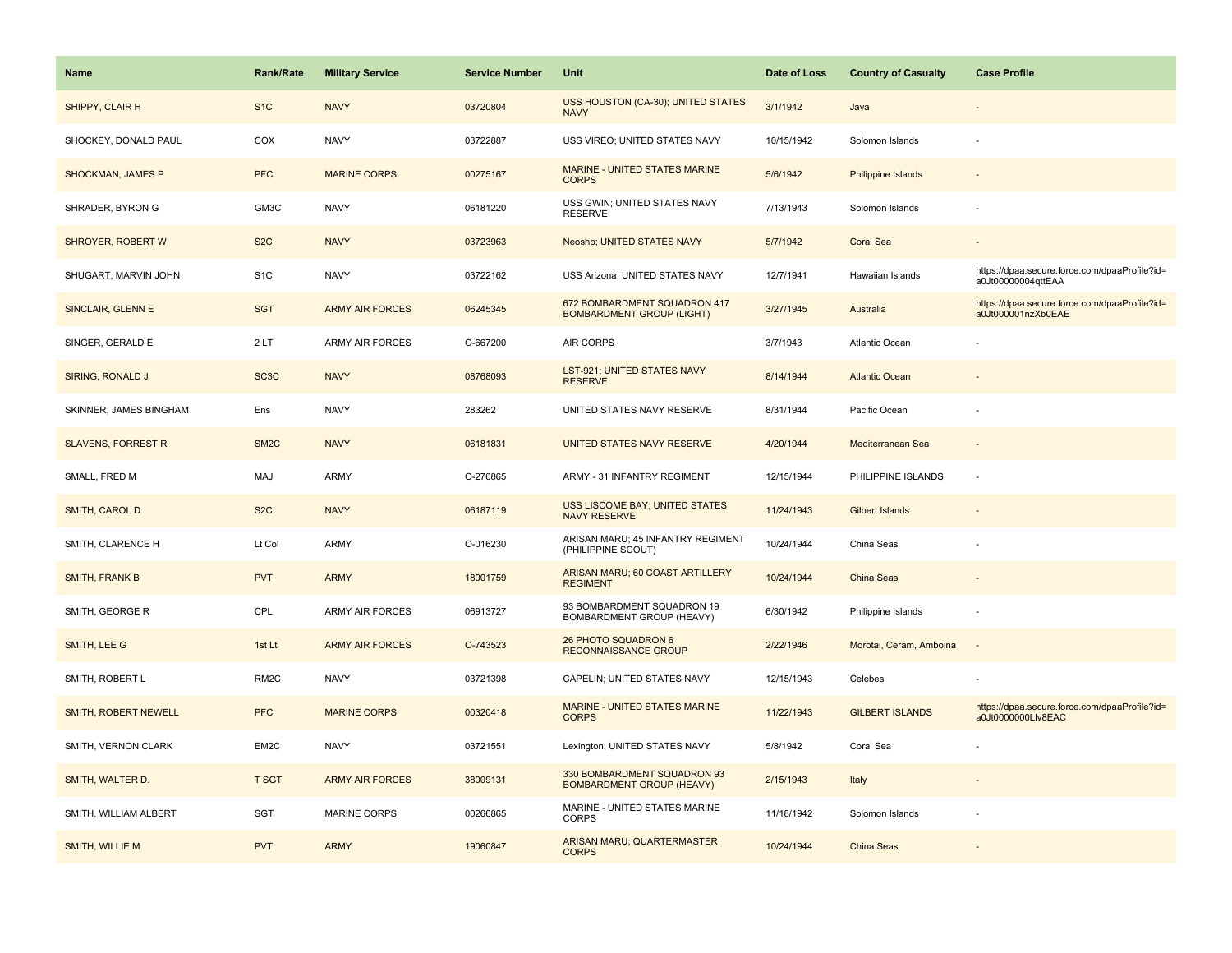| Name                       | <b>Rank/Rate</b>  | <b>Military Service</b> | <b>Service Number</b> | Unit                                                              | Date of Loss | <b>Country of Casualty</b> | <b>Case Profile</b>                                                 |
|----------------------------|-------------------|-------------------------|-----------------------|-------------------------------------------------------------------|--------------|----------------------------|---------------------------------------------------------------------|
| SNELL, GEORGE W            | 2d Lt             | <b>ARMY AIR FORCES</b>  | O-749093              | 44 FIGHTER SQUADRON 18 FIGHTER<br><b>GROUP</b>                    | 1/17/1944    | Solomon Islands            |                                                                     |
| SNOW, JOHN R               | ARM2C             | <b>NAVY</b>             | 06186393              | UNITED STATES NAVY RESERVE                                        | 8/5/1944     | <b>Pacific Ocean</b>       |                                                                     |
| SNOW, ROBERT L.            | S SGT             | <b>ARMY AIR FORCES</b>  | 17090482              | 100 BOMBARDMENT SQUADRON 42<br>BOMBARDMENT GROUP (MEDIUM)         | 2/18/1945    | Philippine Islands         |                                                                     |
| SOBER, LARRY D             | F <sub>2</sub> C  | <b>NAVY</b>             | 03725860              | NAVY - UNITED STATES NAVY                                         | 9/17/1945    | <b>JAPAN</b>               |                                                                     |
| SOLANO, FELICIANO J        | PFC               | <b>ARMY</b>             | 39570624              | 119 INFANTRY 30 DIVISION                                          | 8/24/1945    | France                     |                                                                     |
| SOWARD, FRANK E            | MM3C              | <b>NAVY</b>             | 03718612              | Pillsbury; UNITED STATES NAVY                                     | 3/1/1942     | Indian Ocean               |                                                                     |
| SOWELL, JAMES WALKER       | MM1C              | <b>NAVY</b>             | 03720324              | USS NORTHAMPTON; UNITED STATES<br>NAVY                            | 11/30/1942   | Solomon Islands            |                                                                     |
| SPAETH, JOHN R             | MOMM2C            | <b>NAVY</b>             | 03721543              | <b>SUBMARINE Argonaut; UNITED STATES</b><br><b>NAVY</b>           | 1/10/1943    | New Britain Island         |                                                                     |
| SPARKS, CARL J             | SGT               | ARMY                    | 18070327              | 502 PARACHUTE INFANTRY 101<br>AIRBORNE DIVISION                   | 6/7/1945     | France                     |                                                                     |
| <b>SPARKS, DOLPH J</b>     | S <sub>2</sub> C  | <b>NAVY</b>             | 08763721              | <b>USS LISCOME BAY; UNITED STATES</b><br><b>NAVY RESERVE</b>      | 11/24/1943   | Gilbert Islands            |                                                                     |
| SPAULDING, GORDON J        | AS                | <b>NAVY</b>             | 06180607              | UNITED STATES NAVY RESERVE                                        | 4/9/1942     | North Atlantic Ocean       |                                                                     |
| <b>SPOR, ALBERT N</b>      | S SGT             | <b>ARMY AIR FORCES</b>  | 38148412              | 441 BOMBARDMENT SQUADRON 320<br><b>BOMBARDMENT GROUP (MEDIUM)</b> | 7/19/1943    | Italy                      |                                                                     |
| SPRAITZAR, PETE M          | CM <sub>2</sub> C | <b>NAVY</b>             | 08764153              | PRINGLE; UNITED STATES NAVY<br><b>RESERVE</b>                     | 4/16/1945    | Philippine Sea             |                                                                     |
| <b>STANCZYK, RAYMOND L</b> | FLT O             | <b>ARMY AIR FORCES</b>  | T-124975              | <b>AIR CORPS</b>                                                  | 7/15/1944    | <b>Pacific Ocean</b>       |                                                                     |
| STARNES, WILLIAM O         | SM <sub>2</sub> C | <b>NAVY</b>             | 06162423              | UNITED STATES NAVY RESERVE                                        | 11/21/1943   | <b>Atlantic Ocean</b>      |                                                                     |
| STEIN, GEORGE H            | ARM1C             | <b>NAVY</b>             | 06180845              | NAVY - UNITED STATES NAVY RESERVE                                 | 4/12/1946    | <b>FORMOSA</b>             |                                                                     |
| STEPAN, JOE --             | CPL               | <b>MARINE CORPS</b>     | 00337817              | MARINE - UNITED STATES MARINE<br><b>CORPS</b>                     | 7/21/1944    | Marianas Islands           | https://dpaa.secure.force.com/dpaaProfile?id=<br>a0Jt000001nzXEIEAM |
| STEPHENS, JAMES C          | S SGT             | <b>ARMY AIR FORCES</b>  | 06953552              | 42 BOMBARDMENT SQUADRON 11<br><b>BOMBARDMENT GROUP (HEAVY)</b>    | 2/1/1943     | Solomon Islands            |                                                                     |
| STEVENS, MAX J             | EM3C              | <b>NAVY</b>             | 06185975              | SPENCE; UNITED STATES NAVY<br><b>RESERVE</b>                      | 12/18/1944   | Philippine Sea             |                                                                     |
| <b>STEWART, BEN H</b>      | 2d Lt             | <b>ARMY AIR FORCES</b>  | O-688863              | <b>51 FIGHTER SQUADRON</b>                                        | 5/31/1945    | Panama                     |                                                                     |
| STEWART, LEONARD L.        | Ens               | <b>NAVY</b>             | O-326357              | USS WHITE PLAINS (CVE-66); UNITED<br>STATES NAVY RESERVE          | 10/24/1944   | Philippine Islands         |                                                                     |
| STOCKEMER, JOHN --         | WT1C              | <b>NAVY</b>             | 03722139              | <b>REID; UNITED STATES NAVY</b>                                   | 12/11/1944   | <b>Philippine Sea</b>      |                                                                     |
| STOKES, FRANKLIN L         | SC <sub>1</sub> C | <b>NAVY</b>             | 03722008              | USAT DORCHESTER; UNITED STATES<br><b>NAVY</b>                     | 2/3/1943     | Greenland                  |                                                                     |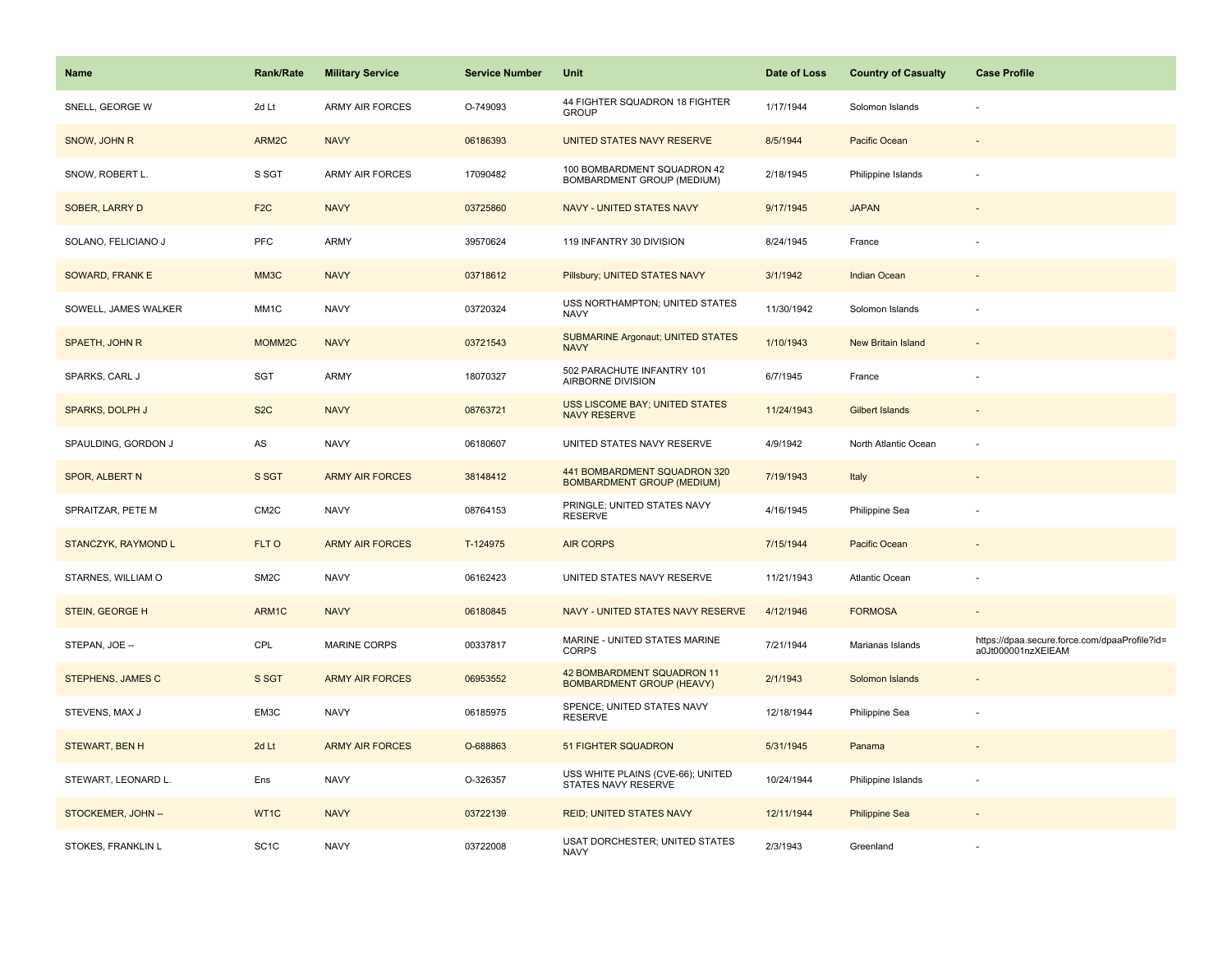| <b>Name</b>                | <b>Rank/Rate</b>  | <b>Military Service</b> | <b>Service Number</b> | Unit                                                             | Date of Loss | <b>Country of Casualty</b>     | <b>Case Profile</b>                                                 |
|----------------------------|-------------------|-------------------------|-----------------------|------------------------------------------------------------------|--------------|--------------------------------|---------------------------------------------------------------------|
| STPIERRE, LESLIE R         | MM2               | <b>NAVY</b>             | 06187913              | UNITED STATES NAVY RESERVE                                       | 7/30/1945    | <b>Philippine Sea</b>          | https://dpaa.secure.force.com/dpaaProfile?id=<br>a0Jt0000000XmftEAC |
| STRICKLAND, CLIFFORD H     | TEC <sub>5</sub>  | ARMY                    | 06954316              | ARMY - 803 ENGINEERS BATTALION<br>(AVIATION)                     | 7/29/1942    | PHILIPPINE ISLANDS             | https://dpaa.secure.force.com/dpaaProfile?id=<br>a0Jt0000000XeuKEAS |
| STROHMEYER, DONALD E       | <b>CPL</b>        | <b>ARMY</b>             | 37331906              | ARMY - CORPS OF ENGINEERS                                        | 2/11/1945    | PHILIPPINE SEA                 |                                                                     |
| STRUBLE, FRANK P           | S SGT             | <b>ARMY</b>             | 37344009              | SS Leopoldville; 262 INFANTRY 66<br><b>DIVISION</b>              | 12/24/1944   | English Channel                |                                                                     |
| SUAZO, ONESIMO J           | <b>PVT</b>        | <b>ARMY</b>             | 18046022              | SHINYO MARU; 440 ORDNANCE<br><b>COMPANY (AVIATION)</b>           | 9/7/1944     | <b>Philippine Islands</b>      |                                                                     |
| SUAZOE, RAY M              | S <sub>2</sub> C  | <b>NAVY</b>             | 06193084              | LST-921; UNITED STATES NAVY<br><b>RESERVE</b>                    | 8/14/1944    | English Channel                |                                                                     |
| <b>SURBER, WILLIAM E</b>   | <b>PFC</b>        | <b>ARMY</b>             | 18001799              | 60 COAST ARTILLERY REGIMENT                                      | 1/27/1945    | <b>CHINA SEAS</b>              | https://dpaa.secure.force.com/dpaaProfile?id=<br>a0Jt000001CR1BSEA1 |
| SWANSON, PAUL A            | BM <sub>2</sub> C | <b>NAVY</b>             | 03724452              | CALDWELL; UNITED STATES NAVY                                     | 12/12/1944   | Philippine Islands             |                                                                     |
| TAFOYA, JOHN J             | <b>PVT</b>        | <b>ARMY</b>             | 38104226              | 358 INFANTRY 90 DIVISION                                         | 11/23/1944   | Germany                        |                                                                     |
| TALL, FRANK S.             | AMM3C             | <b>NAVY</b>             | 03724274              | UNITED STATES NAVY                                               | 5/10/1943    | Pacific Ocean                  | https://dpaa.secure.force.com/dpaaProfile?id=<br>a0Jt000001nzPr4EAE |
| <b>TATRO, CHARLEY G</b>    | SEA1              | <b>NAVY</b>             | 08764649              | NAVY - UNITED STATES NAVY RESERVE                                | 5/5/1946     | <b>RYUKYUS ISLANDS</b>         |                                                                     |
| TAUNT, MELVIN E.           | 2d Lt             | ARMY AIR FORCES         | O-772567              | 673 BOMBARDMENT SQUADRON 417<br><b>BOMBARDMENT GROUP (LIGHT)</b> | 2/12/1945    | Philippine Islands             |                                                                     |
| <b>TERRELL, HARRY W</b>    | <b>CPL</b>        | <b>ARMY AIR FORCES</b>  | 06276345              | ARISAN MARU; 3 PURSUIT SQUADRON<br><b>24 PURSUIT GROUP</b>       | 10/24/1944   | China Seas                     |                                                                     |
| THOMAS, HOWARD G           | BM <sub>2</sub> C | <b>NAVY</b>             | 03716375              | UNITED STATES NAVY                                               | 10/9/1942    | Philippine Islands             | https://dpaa.secure.force.com/dpaaProfile?id=<br>a0Jt0000000XkfhEAC |
| THOMPSON, CHESTER H        | <b>PVT</b>        | <b>ARMY</b>             | 37363876              | <b>17 TANK BATTALION 7 ARMORED</b><br><b>DIVISION</b>            | 3/29/1945    | Germany                        |                                                                     |
| THOMPSON, LEONARD ANDREW   | PFC               | MARINE CORPS            | 349445                | MARINE - UNITED STATES MARINE<br><b>CORPS</b>                    | 11/20/1943   | Kiribati                       | https://dpaa.secure.force.com/dpaaProfile?id=<br>a0Jt0000000Xkh4EAC |
| THOMPSON, SETH A           | 2LT               | <b>ARMY AIR FORCES</b>  | O-673645              | 567 BOMBARDMENT SQUADRON 389<br><b>BOMBARDMENT GROUP (HEAVY)</b> | 1/29/1944    | North Sea or Tyrrhenian<br>Sea |                                                                     |
| TIFFANY, JAMES I.          | SGT               | <b>ARMY AIR FORCES</b>  | 38148638              | 708 BOMBARDMENT SQUADRON 447<br><b>BOMBARDMENT GROUP (HEAVY)</b> | 12/30/1944   | Germany                        |                                                                     |
| <b>TORRES, VICTOR M</b>    | <b>CPL</b>        | <b>ARMY</b>             | 38009317              | 3206 QUARTERMASTER SERVICES<br><b>COMPANY</b>                    | 4/28/1944    | <b>English Channel</b>         |                                                                     |
| TOWNS, FLOYD A             | Ens               | <b>NAVY</b>             | O-158092              | USS YORKTOWN; UNITED STATES NAVY<br><b>RESERVE</b>               | 8/31/1943    | Pacific Ocean                  |                                                                     |
| <b>TOWNSEND, CHARLES F</b> | MM3C              | <b>NAVY</b>             | 06187212              | Morrison; UNITED STATES NAVY<br><b>RESERVE</b>                   | 5/4/1945     | Ryukyus Islands                |                                                                     |
| TRAINOR, BIRTIN E.         | S SGT             | <b>ARMY AIR FORCES</b>  | 38122804              | 425 BOMBARDMENT SQUADRON 308<br>BOMBARDMENT GROUP (HEAVY)        | 12/19/1945   | China                          |                                                                     |
| TRUESDELL, WILLARD M       | Maj               | <b>ARMY</b>             | O-183609              | <b>31 INFANTRY REGIMENT</b>                                      | 11/17/1942   | <b>China Seas</b>              |                                                                     |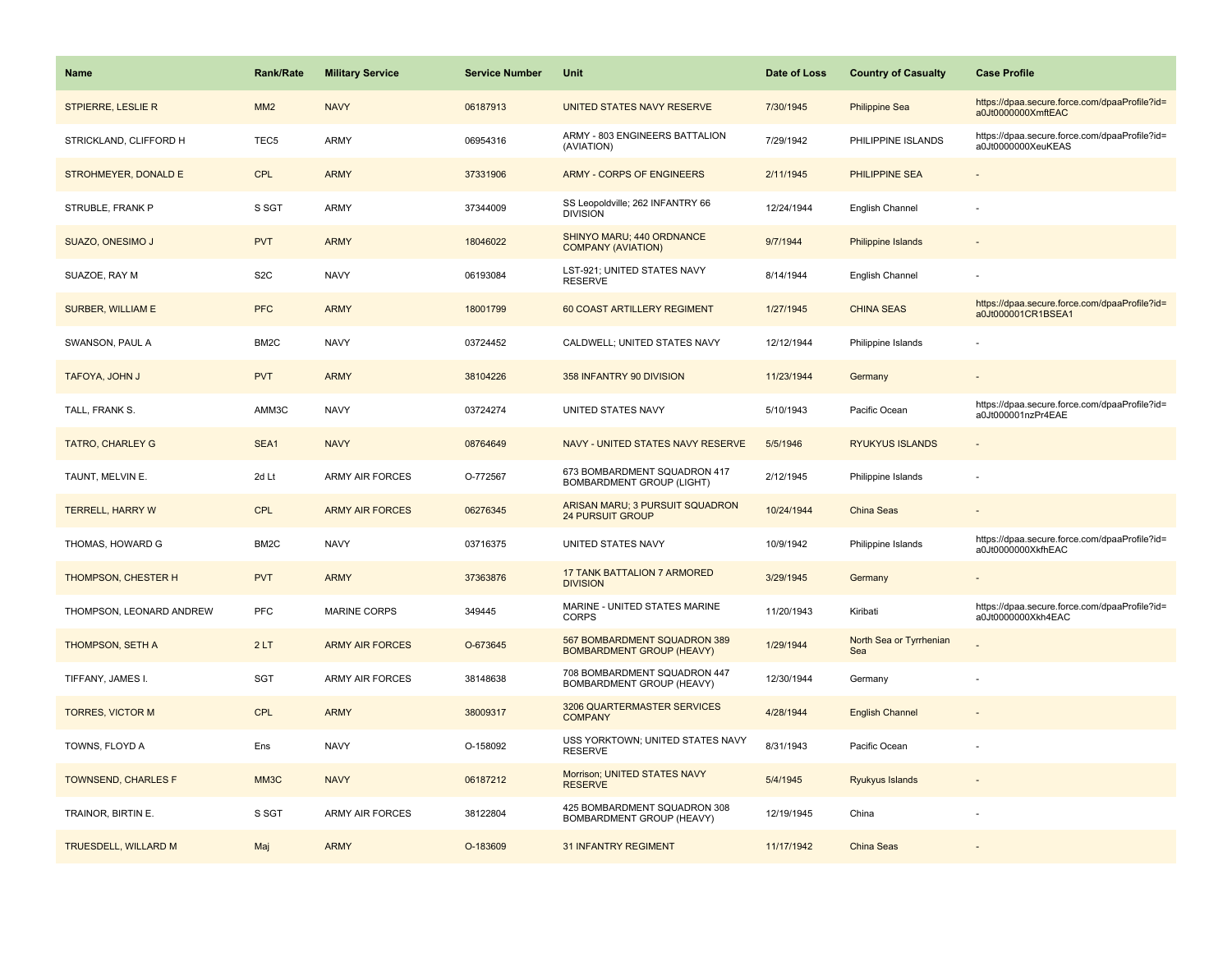| <b>Name</b>                  | <b>Rank/Rate</b>  | <b>Military Service</b> | <b>Service Number</b> | <b>Unit</b>                                                      | Date of Loss | <b>Country of Casualty</b>     | <b>Case Profile</b>                                                 |
|------------------------------|-------------------|-------------------------|-----------------------|------------------------------------------------------------------|--------------|--------------------------------|---------------------------------------------------------------------|
| TRUJILLO, RAYMOND --         | PFC               | <b>ARMY AIR FORCES</b>  | 06953585              | 3 PURSUIT SQUADRON 24 PURSUIT<br><b>GROUP</b>                    | 5/30/1942    | Philippine Islands             |                                                                     |
| TURNER, WILLIAM H            | <b>LTJG</b>       | <b>NAVY</b>             | O-282852              | USS SHARK; UNITED STATES NAVY                                    | 11/7/1944    | China Seas                     |                                                                     |
| UDICK, RAYMOND V             | TM <sub>1</sub> C | <b>NAVY</b>             | 03719710              | SCORPION; UNITED STATES NAVY                                     | 2/22/1944    | China Seas                     |                                                                     |
| UHAL, ANDREW --              | <b>PFC</b>        | <b>MARINE CORPS</b>     | 00506869              | MARINE - UNITED STATES MARINE<br><b>CORPS</b>                    | 1/5/1944     | <b>New Britain Island</b>      |                                                                     |
| VAN WYK, KENNETH W           | SM <sub>2</sub>   | <b>NAVY</b>             | 06187111              | UNITED STATES NAVY RESERVE                                       | 10/9/1945    | Japan                          |                                                                     |
| VASQUEZ, JOHN J              | <b>SGT</b>        | <b>ARMY AIR FORCES</b>  | 18046925              | 737 BOMBARDMENT SQUADRON 454<br><b>BOMBARDMENT GROUP (HEAVY)</b> | 2/4/1944     | North Sea or Tyrrhenian<br>Sea |                                                                     |
| VERBICH, PETER P             | S SGT             | ARMY AIR FORCES         | 18001084              | 77 BOMBARDMENT SQUADRON 28<br>BOMBARDMENT GROUP (HEAVY)          | 9/2/1942     | Alaska                         |                                                                     |
| <b>VESEY, KENNETH LESLIE</b> | Pvt               | <b>MARINE CORPS</b>     | 349379                | MARINE - UNITED STATES MARINE<br><b>CORPS</b>                    | 11/10/1942   | Solomon Islands                |                                                                     |
| VIGIL, ERNEST M              | 2d Lt             | <b>ARMY AIR FORCES</b>  | O-431182              | <b>AIR CORPS</b>                                                 | 6/16/1942    | Hawaiian Islands               | https://dpaa.secure.force.com/dpaaProfile?id=<br>a0Jt000001nzWYDEA2 |
| VIGIL, MAX --                | <b>PVT</b>        | <b>ARMY AIR FORCES</b>  | 18046246              | 27 MATERIALS SQUADRON 20 AIR BASE<br><b>GROUP</b>                | 6/22/1942    | <b>Philippine Islands</b>      | https://dpaa.secure.force.com/dpaaProfile?id=<br>a0Jt000000MeRBzEAN |
| WADE, HOLLIS DEAN            | S <sub>1</sub> C  | <b>NAVY</b>             | 03722178              | USS NEW ORLEANS; UNITED STATES<br><b>NAVY</b>                    | 11/30/1942   | Solomon Islands                |                                                                     |
| <b>WAGNER, JOHN F</b>        | ARM2C             | <b>NAVY</b>             | 06183567              | UNITED STATES NAVY RESERVE                                       | 10/23/1943   | <b>Atlantic Ocean</b>          |                                                                     |
| WALKER, KENNETH N            | Brig Gen          | <b>ARMY AIR FORCES</b>  | O-012510              | HEADQUARTERS V BOMBARDMENT<br>COMMAND                            | 1/5/1943     | New Britain Island             |                                                                     |
| WALL, CARL J                 | S <sub>1</sub> C  | <b>NAVY</b>             | 08770626              | HULL; UNITED STATES NAVY RESERVE                                 | 12/18/1944   | <b>Philippine Sea</b>          | https://dpaa.secure.force.com/dpaaProfile?id=<br>a0Jt0000000XeobEAC |
| WALLACE, FRANCIS H           | SM3C              | <b>NAVY</b>             | 06181422              | UNITED STATES NAVY RESERVE                                       | 1/15/1943    | Alaska                         |                                                                     |
| <b>WALLACE, OLIVER E</b>     | LT.               | <b>NAVY</b>             | O-208472              | UNITED STATES NAVY RESERVE                                       | 1/25/1946    | Pacific Ocean                  |                                                                     |
| WALTERS, DONALD H H          | F <sub>1</sub> C  | <b>NAVY</b>             | 08770858              | Indianapolis; UNITED STATES NAVY<br><b>RESERVE</b>               | 7/30/1945    | Philippine Sea                 | https://dpaa.secure.force.com/dpaaProfile?id=<br>a0Jt0000000XmMSEA0 |
| <b>WARD, LAWRENCE E</b>      | FC <sub>3</sub> C | <b>NAVY</b>             | 03722111              | USS MONSSEN; UNITED STATES NAVY                                  | 11/13/1942   | Solomon Islands                |                                                                     |
| WATERS, EARL E               | PHM3C             | <b>NAVY</b>             | 08766377              | UNITED STATES NAVY RESERVE                                       | 4/19/1945    | Japan                          |                                                                     |
| <b>WATERS, JACK L</b>        | <b>CY</b>         | <b>NAVY</b>             | 03722112              | Indianapolis; UNITED STATES NAVY                                 | 7/30/1945    | <b>Philippine Sea</b>          |                                                                     |
| WATKINS, HENRY R.            | PVT               | <b>MARINE CORPS</b>     | 00349571              | MARINE - UNITED STATES MARINE<br><b>CORPS</b>                    | 10/9/1942    | Solomon Islands                |                                                                     |
| <b>WATKINS, JACK BARBEE</b>  | Y <sub>2</sub> C  | <b>NAVY</b>             | 03721221              | USS MONSSEN; UNITED STATES NAVY                                  | 11/13/1942   | Solomon Islands                |                                                                     |
| WATSON, GEORGE J             | EM3C              | <b>NAVY</b>             | 06186426              | GUDGEON; UNITED STATES NAVY<br><b>RESERVE</b>                    | 5/5/1944     | Marianas Islands               |                                                                     |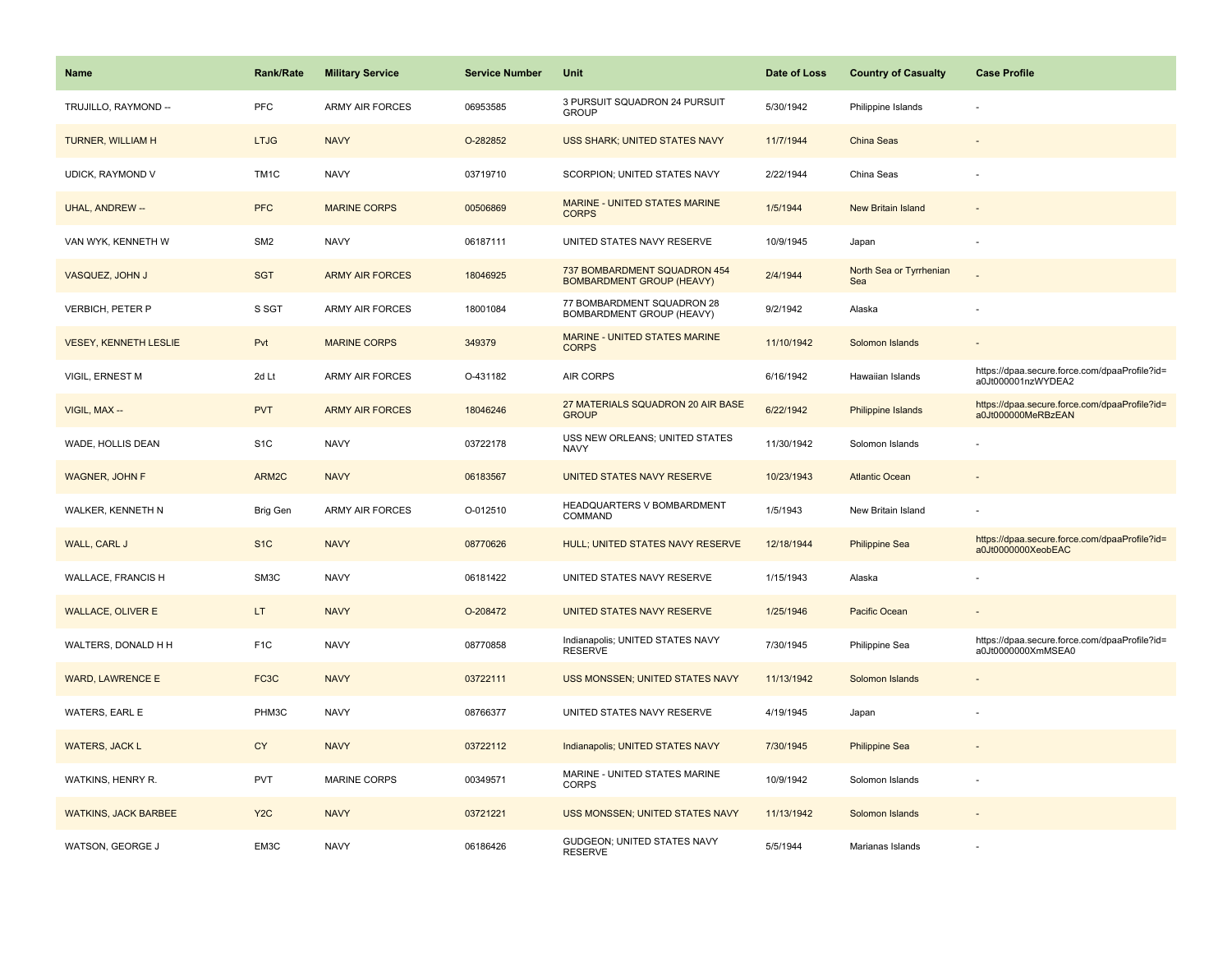| Name                          | <b>Rank/Rate</b>  | <b>Military Service</b> | <b>Service Number</b> | Unit                                                             | Date of Loss | <b>Country of Casualty</b>              | <b>Case Profile</b>                                                 |
|-------------------------------|-------------------|-------------------------|-----------------------|------------------------------------------------------------------|--------------|-----------------------------------------|---------------------------------------------------------------------|
| <b>WAYT, FRED</b>             | <b>PVT</b>        | <b>ARMY</b>             | 37704754              | 814 TANK DESTROYER BATTALION                                     | 10/29/1944   | Holland                                 |                                                                     |
| WEBER, HENRY --               | S <sub>1</sub> C  | <b>NAVY</b>             | 03721874              | USS BARTON; UNITED STATES NAVY                                   | 11/13/1942   | Solomon Islands                         |                                                                     |
| <b>WEBSTER, HAROLD DWAYNE</b> | S <sub>2</sub> C  | <b>NAVY</b>             | 03722260              | <b>USS Arizona; UNITED STATES NAVY</b>                           | 12/7/1941    | Hawaiian Islands                        | https://dpaa.secure.force.com/dpaaProfile?id=<br>a0Jt00000004rkREAQ |
| WEEDEN, CARL ALFRED           | Ens               | <b>NAVY</b>             | 085062                | USS Arizona; UNITED STATES NAVY                                  | 12/7/1941    | Hawaiian Islands                        | https://dpaa.secure.force.com/dpaaProfile?id=<br>a0Jt00000004oHoEAI |
| <b>WEICKUM, HENRY --</b>      | SC <sub>2</sub> C | <b>NAVY</b>             | 03721784              | USS ASTORIA; UNITED STATES NAVY                                  | 8/9/1942     | Solomon Islands                         |                                                                     |
| WELCH, VIVIEN WARREN          | LT.               | <b>NAVY</b>             | O-075809              | UNITED STATES NAVY                                               | 11/14/1942   | Solomon Islands                         |                                                                     |
| <b>WELLS, DONALD ALLEN</b>    | S <sub>1</sub> C  | <b>NAVY</b>             | 03723894              | <b>USS PENSACOLA; UNITED STATES</b><br><b>NAVY</b>               | 11/30/1942   | Solomon Islands                         |                                                                     |
| WENTZ, NED J                  | LT.               | <b>NAVY</b>             | O-072483              |                                                                  | 11/12/1942   | North Atlantic Ocean                    | $\sim$                                                              |
| <b>WESTBROOK, MURRAY L</b>    | SF <sub>3</sub> C | <b>NAVY</b>             | 06186842              | Leutze ; UNITED STATES NAVY RESERVE                              | 4/6/1945     | <b>Central/South Pacific</b><br>Theater |                                                                     |
| WESTON, ROBERT L              | F <sub>3</sub> C  | <b>NAVY</b>             | 03723899              | USS PENSACOLA; UNITED STATES<br><b>NAVY</b>                      | 11/30/1942   | Solomon Islands                         |                                                                     |
| WHEELER, JOHN T               | LT.               | <b>NAVY</b>             | O-165349              | <b>USS CABOT; UNITED STATES NAVY</b>                             | 11/25/1944   | <b>Philippine Sea</b>                   |                                                                     |
| WHITAKER, RICHARD C           | Ens               | <b>NAVY</b>             | O-199404              | USS JOHN PENN; UNITED STATES NAVY                                | 8/13/1943    | Solomon Islands                         |                                                                     |
| WHITE, WILLIAM JOSEPH         | S <sub>2</sub> C  | <b>NAVY</b>             | 03724515              | <b>USS PRESTON; UNITED STATES NAVY</b>                           | 11/15/1942   | Solomon Islands                         |                                                                     |
| WHITELEY, ROBERT L            | BKR3C             | <b>NAVY</b>             | 03721982              | Lexington; UNITED STATES NAVY                                    | 5/8/1942     | Coral Sea                               |                                                                     |
| <b>WHITEMAN, CHARLES E.</b>   | <b>T SGT</b>      | <b>ARMY AIR FORCES</b>  | 18000275              | 375 BOMBARDMENT SQUADRON 308<br><b>BOMBARDMENT GROUP (HEAVY)</b> | 8/6/1945     | <b>Burma</b>                            |                                                                     |
| WHITFORD, WILLIAM F           | S <sub>1</sub> C  | <b>NAVY</b>             | 03722760              | Edsall; UNITED STATES NAVY                                       | 3/1/1942     | Indian Ocean                            |                                                                     |
| WHITHAM, JACK W.              | <b>T SGT</b>      | <b>ARMY AIR FORCES</b>  | 18069847              | 9 BOMBARDMENT SQUADRON 7<br><b>BOMBARDMENT GROUP (HEAVY)</b>     | 3/13/1943    | <b>Burma</b>                            |                                                                     |
| <b>WILCOX, ROBERT R</b>       | RM3C              | <b>NAVY</b>             | 06184417              | Skill; UNITED STATES NAVY RESERVE                                | 9/25/1943    | North or Tyrrhenian Seas                | $\overline{\phantom{a}}$                                            |
| <b>WILKERSON, CLYDE L</b>     | S <sub>1C</sub>   | <b>NAVY</b>             | 03721203              | <b>UNITED STATES NAVY</b>                                        | 3/1/1942     | <b>Indian Ocean</b>                     |                                                                     |
| WILKINSON, CLAUD A            | MM <sub>2</sub> C | <b>NAVY</b>             | 03721745              | USS CHICAGO; UNITED STATES NAVY                                  | 1/29/1943    | Solomon Islands                         |                                                                     |
| <b>WILL, JOSEPH WILLIAM</b>   | S <sub>2</sub> C  | <b>NAVY</b>             | 03722668              | <b>USS Arizona; UNITED STATES NAVY</b>                           | 12/7/1941    | <b>Hawaiian Islands</b>                 | https://dpaa.secure.force.com/dpaaProfile?id=<br>a0Jt00000004rkbEAA |
| WILLIAMS, BERNARD T           | SC <sub>1</sub> C | <b>NAVY</b>             | 06180611              | DORADO; UNITED STATES NAVY<br><b>RESERVE</b>                     | 10/13/1943   | Panama                                  |                                                                     |
| <b>WILLIAMS, ROBERT H</b>     | Ens               | <b>NAVY</b>             | O-350894              |                                                                  | 3/28/1944    | <b>Atlantic Ocean</b>                   |                                                                     |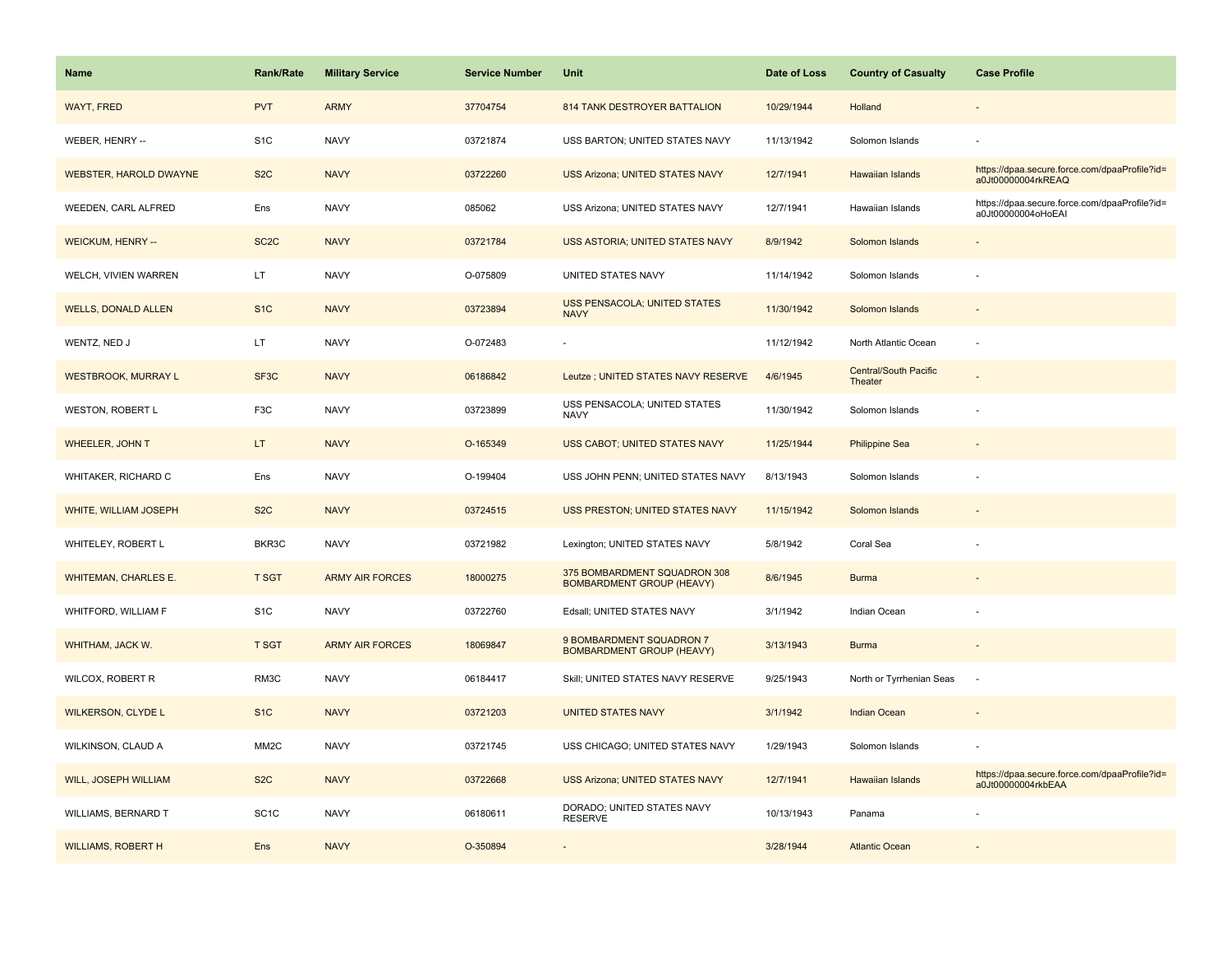| <b>Name</b>               | <b>Rank/Rate</b>  | <b>Military Service</b> | <b>Service Number</b> | Unit                                                                                 | Date of Loss | <b>Country of Casualty</b>     | <b>Case Profile</b>                                                 |
|---------------------------|-------------------|-------------------------|-----------------------|--------------------------------------------------------------------------------------|--------------|--------------------------------|---------------------------------------------------------------------|
| WILLIFORD, ROBERT R       | MOMM3C            | <b>NAVY</b>             | 06185892              | SCORPION; UNITED STATES NAVY<br><b>RESERVE</b>                                       | 2/22/1944    | China Seas                     |                                                                     |
| <b>WILLSON, HERBERT R</b> | 2d Lt             | <b>ARMY AIR FORCES</b>  | O-720648              | 7 SQUADRON 2 COMBAT CARGO<br><b>GROUP</b>                                            | 11/24/1944   | <b>New Guinea</b>              |                                                                     |
| WILMORE, STANLEY D        | PFC               | <b>ARMY</b>             | 17147079              | 254 INFANTRY 63 DIVISION                                                             | 1/8/1946     | France                         |                                                                     |
| <b>WILSON, EDWARD D</b>   | AOM3C             | <b>NAVY</b>             | 06182607              | UNITED STATES NAVY RESERVE                                                           | 10/11/1944   | Bonin & Volcano Islands        |                                                                     |
| WILSON, EUGENE T          | CAPT              | <b>ARMY AIR FORCES</b>  | O-795327              | 545 BOMBARDMENT SQUADRON 384<br>BOMBARDMENT GROUP (HEAVY)                            | 1/10/1945    | North Sea or Tyrrhenian<br>Sea |                                                                     |
| <b>WILSON, GEORGE W</b>   | 2LT               | <b>ARMY AIR FORCES</b>  | O-739876              | <b>HEADQUARTERS 12 FIGHTER</b><br><b>COMMAND</b>                                     | 8/23/1943    | North Sea or Tyrrhenian<br>Sea |                                                                     |
| WILSON, HOWARD DORUS      | PFC               | MARINE CORPS            | 329411                | MARINE - UNITED STATES MARINE<br><b>CORPS</b>                                        | 11/25/1943   | Gilbert Islands                | https://dpaa.secure.force.com/dpaaProfile?id=<br>a0Jt0000000Ll1oEAC |
| <b>WILSON, JAMES H</b>    | TM <sub>2</sub> C | <b>NAVY</b>             | 03722555              | <b>GRAYLING; UNITED STATES NAVY</b>                                                  | 9/24/1943    | <b>Philippine Islands</b>      |                                                                     |
| WILSON, MERLE E           | S SGT             | <b>ARMY AIR FORCES</b>  | 37701166              | 424 BOMBARDMENT SQUADRON 307<br><b>BOMBARDMENT GROUP (HEAVY)</b>                     | 11/8/1944    | Philippine Islands             | https://dpaa.secure.force.com/dpaaProfile?id=<br>a0Jt000001nzbo3EAA |
| <b>WILSON, OFFA LEE</b>   | WT1C              | <b>NAVY</b>             | 03560960              | USS PORTER; UNITED STATES NAVY                                                       | 10/26/1942   | Solomon Islands                |                                                                     |
| <b>WILSON, THOMAS B</b>   | S <sub>1</sub> C  | <b>NAVY</b>             | 06190949              | NAVY - UNITED STATES NAVY RESERVE                                                    | 7/30/1945    | PHILIPPINE SEA                 | https://dpaa.secure.force.com/dpaaProfile?id=<br>a0Jt0000000XmKWEA0 |
| <b>WITTLAKE, HENRY E</b>  | ARM3C             | <b>NAVY</b>             | 06184089              | UNITED STATES NAVY RESERVE                                                           | 6/24/1943    | <b>Atlantic Ocean</b>          |                                                                     |
| WOLF, FRANK H             | GM <sub>2C</sub>  | <b>NAVY</b>             | 03719949              | USS HOUSTON (CA-30); UNITED STATES<br><b>NAVY</b>                                    | 3/1/1942     | Java                           |                                                                     |
| <b>WOLFE, ROBERT H</b>    | 2LT               | <b>ARMY AIR FORCES</b>  | O-713677              | 777 BOMBARDMENT SQUADRON 464<br><b>BOMBARDMENT GROUP (HEAVY)</b>                     | 7/22/1944    | <b>Adriatic Sea</b>            |                                                                     |
| WOOD, HAROLD BAKER        | BM <sub>2</sub> C | <b>NAVY</b>             | 03720681              | USS Arizona; UNITED STATES NAVY                                                      | 12/7/1941    | Hawaiian Islands               | https://dpaa.secure.force.com/dpaaProfile?id=<br>a0Jt0000000BSQMEA4 |
| <b>WORK, ROBERT G</b>     | 2d Lt             | <b>ARMY AIR FORCES</b>  | O-750754              | <b>ARMY AIR FORCE</b>                                                                | 3/10/1944    | <b>Burma</b>                   |                                                                     |
| <b>WRIGHT, BERT N</b>     | T SGT             | <b>ARMY AIR FORCES</b>  | 17091691              | 2 AIR TRANSPORT SQUADRON                                                             | 4/7/1945     | China                          |                                                                     |
| <b>WUERTELE, ELMER C</b>  | S <sub>1C</sub>   | <b>NAVY</b>             | 06186832              | <b>HERRING; UNITED STATES NAVY</b><br><b>RESERVE</b>                                 | 7/5/1944     | Kurile Islands                 |                                                                     |
| YAKOVICH, ANTHONY --      | PFC               | <b>MARINE CORPS</b>     | 00277075              | MARINE - UNITED STATES MARINE<br><b>CORPS</b>                                        | 10/24/1944   | Pacific Ocean                  |                                                                     |
| YANKS, CHARLES ROBERT     | SM <sub>2</sub> C | <b>NAVY</b>             | 03720739              | <b>SHARK; UNITED STATES NAVY</b>                                                     | 2/11/1942    | <b>Netherlands East Indies</b> | $\sim$                                                              |
| YOKOM, ELMORE FRANK       | <b>SGT</b>        | <b>MARINE CORPS</b>     | 00340014              | MARINE - UNITED STATES MARINE<br>CORPS                                               | 11/20/1943   | Gilbert Islands                | https://dpaa.secure.force.com/dpaaProfile?id=<br>a0Jt0000000Xdk8EAC |
| YOST, HARLEN L            | <b>T SGT</b>      | <b>ARMY AIR FORCES</b>  | 37329133              | 332 BOMBARDMENT SQUADRON 94<br><b>BOMBARDMENT GROUP (HEAVY)</b>                      | 11/5/1943    | North Sea or Tyrrhenian<br>Sea |                                                                     |
| YOUNG, HOWARD N.          | 2LT               | <b>ARMY AIR FORCES</b>  | O-697755              | 14th Army Air Force, 308th Bombardment<br>Group (HEAVY), 425 Bombardment<br>Squadron | 8/31/1944    | China                          |                                                                     |